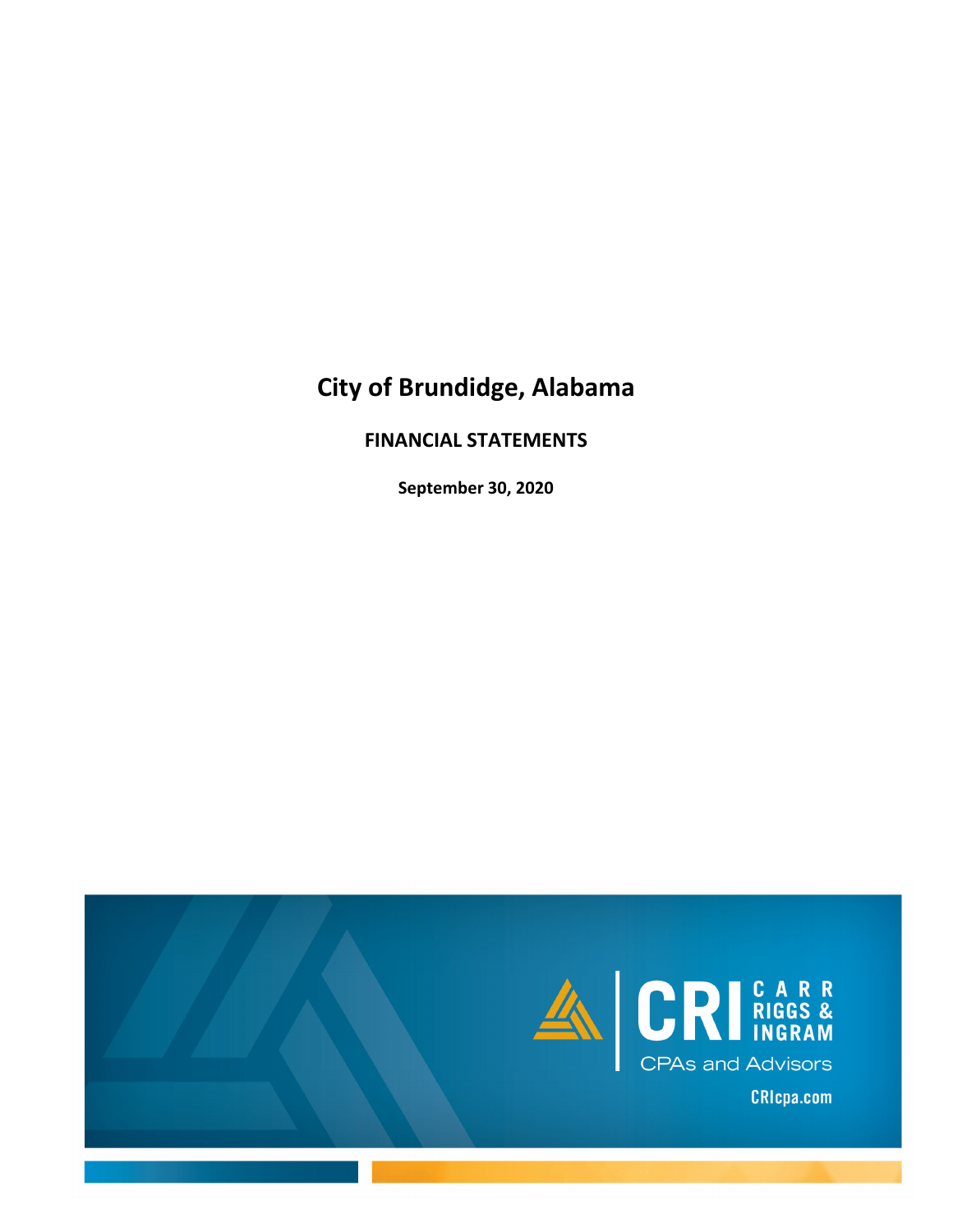# **City of Brundidge Table of Contents September 30, 2020**

|                                                                                | Page |  |
|--------------------------------------------------------------------------------|------|--|
| <b>FINANCIAL SECTION</b>                                                       | 1    |  |
| <b>Basic Financial Statements</b><br>Government-wide Financial Statements      |      |  |
|                                                                                | 4    |  |
|                                                                                | 6    |  |
| <b>Fund Financial Statements</b>                                               | 7    |  |
| Reconciliation of the Balance Sheet of Governmental Funds to the Statement     | 8    |  |
| Statement of Revenues, Expenditures and Changes in Fund Balances -             | 9    |  |
| Reconciliation of the Statement of Revenues, Expenditures and Changes in Fund  | 10   |  |
| Statement of Revenues, Expenditures and Changes in Fund Balance - Budget and   | 11   |  |
|                                                                                | 12   |  |
| Statement of Revenues, Expenses and Changes in Net Position - Proprietary Fund | 14   |  |
|                                                                                | 15   |  |
|                                                                                | 17   |  |
| <b>Required Supplementary Information</b>                                      |      |  |
|                                                                                | 52   |  |
|                                                                                | 53   |  |
|                                                                                | 54   |  |
| <b>Other Supplementary Information</b>                                         |      |  |
| <b>Combining Financial Statements</b>                                          | 55   |  |
| Statement of Revenues, Expenditures and Changes in Fund Balances -             | 56   |  |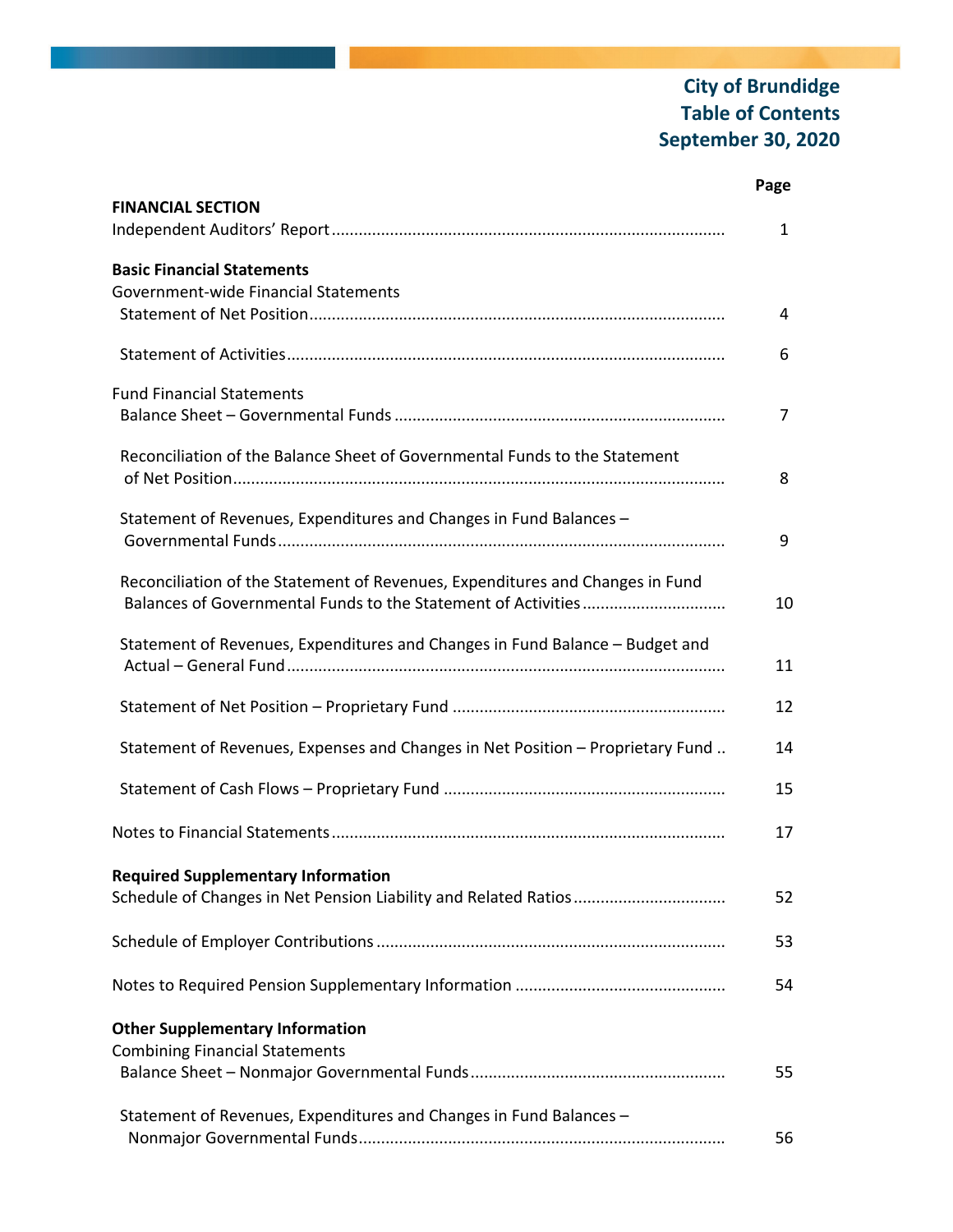### **REPORT ON INTERNAL CONTROL AND COMPLIANCE MATTERS**

| Independent Auditors' Report on Internal Control Over Financial Reporting and |     |
|-------------------------------------------------------------------------------|-----|
| on Compliance and Other Matters Based on an Audit of Financial Statements     |     |
|                                                                               | 57. |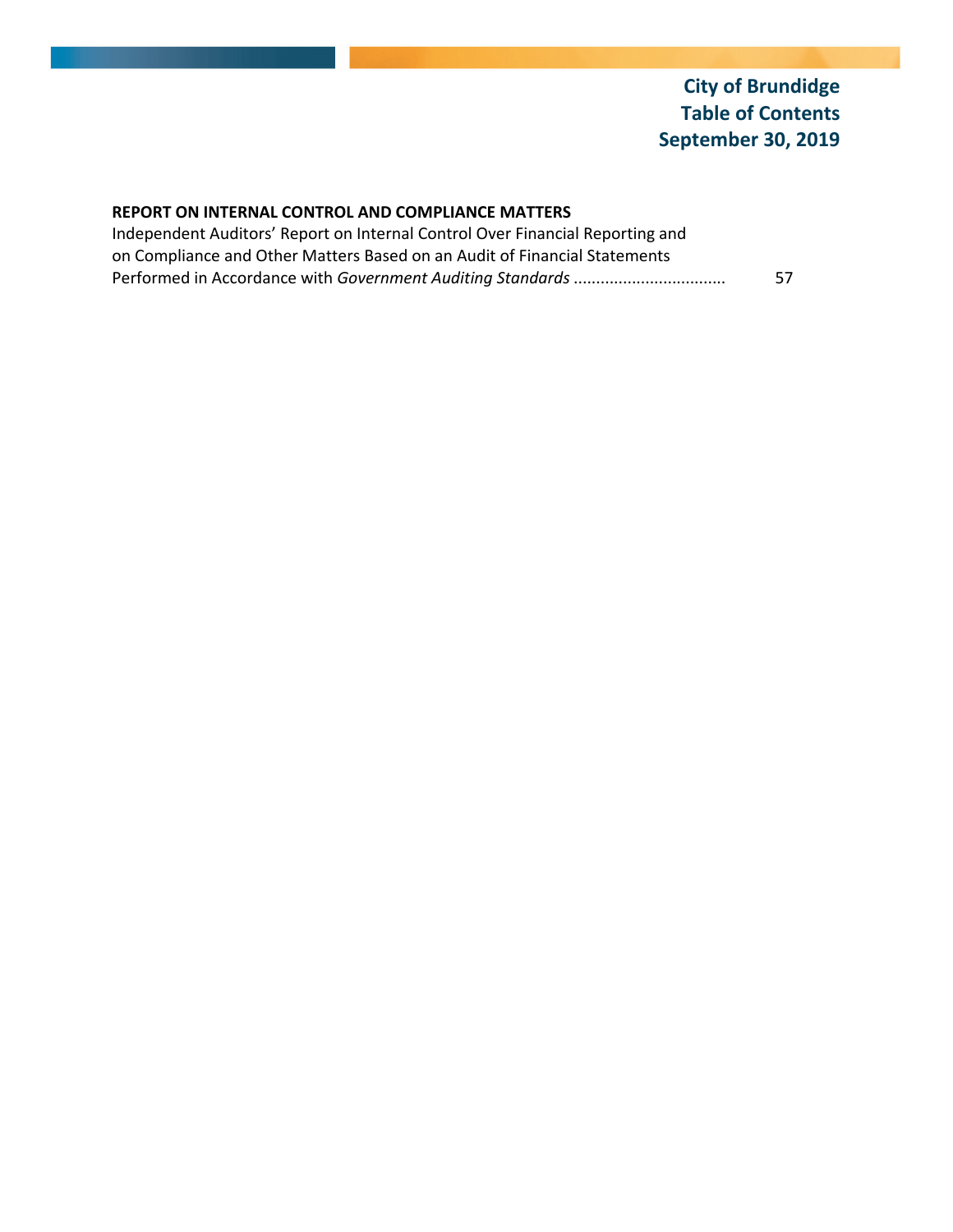

Carr, Riggs & Ingram, LLC 1117 Boll Weevil Circle Enterprise, AL 36330

(334) 347-0088 (334) 347-7650 (fax) www.cricpa.com

### **INDEPENDENT AUDITORS' REPORT**

Honorable Mayor and Members of the City Council City of Brundidge, Alabama

### *Report on the Financial Statements*

We have audited the accompanying financial statements of the governmental activities, the business‐type activities, each major fund, and the aggregate remaining fund information of the City of Brundidge, Alabama (the "City"), as of and for the year ended September 30, 2020, and the related notes to the financial statements, which collectively comprise the City's basic financial statements as listed in the table of contents.

### *Management's Responsibility for the Financial Statements*

Management is responsible for the preparation and fair presentation of these financial statements in accordance with accounting principles generally accepted in the United States of America; this includes the design, implementation, and maintenance of internal control relevant to the preparation and fair presentation of financial statements that are free from material misstatement, whether due to fraud or error.

## *Auditors' Responsibility*

Our responsibility is to express opinions on these financial statements based on our audit. We conducted our audit in accordance with auditing standards generally accepted in the United States of America and the standards applicable to financial audits contained in *Government Auditing Standards*, issued by the Comptroller General of the United States. The financial statements of the Brundidge Industrial Development Board were not audited in accordance with *Government Auditing Standards*. Those standards require that we plan and perform the audit to obtain reasonable assurance about whether the financial statements are free from material misstatement.

An audit involves performing procedures to obtain audit evidence about the amounts and disclosures in the financial statements. The procedures selected depend on the auditor's judgment, including the assessment of the risks of material misstatement of the financial statements, whether due to fraud or error. In making those risk assessments, the auditor considers internal control relevant to the entity's preparation and fair presentation of the financial statements in order to design audit procedures that are appropriate in the circumstances, but not for the purpose of expressing an opinion on the effectiveness of the entity's internal control. Accordingly, we express no such opinion. An audit also includes evaluating the appropriateness of accounting policies used and the reasonableness of significant accounting estimates made by management, as well as evaluating the overall presentation of the financial statements.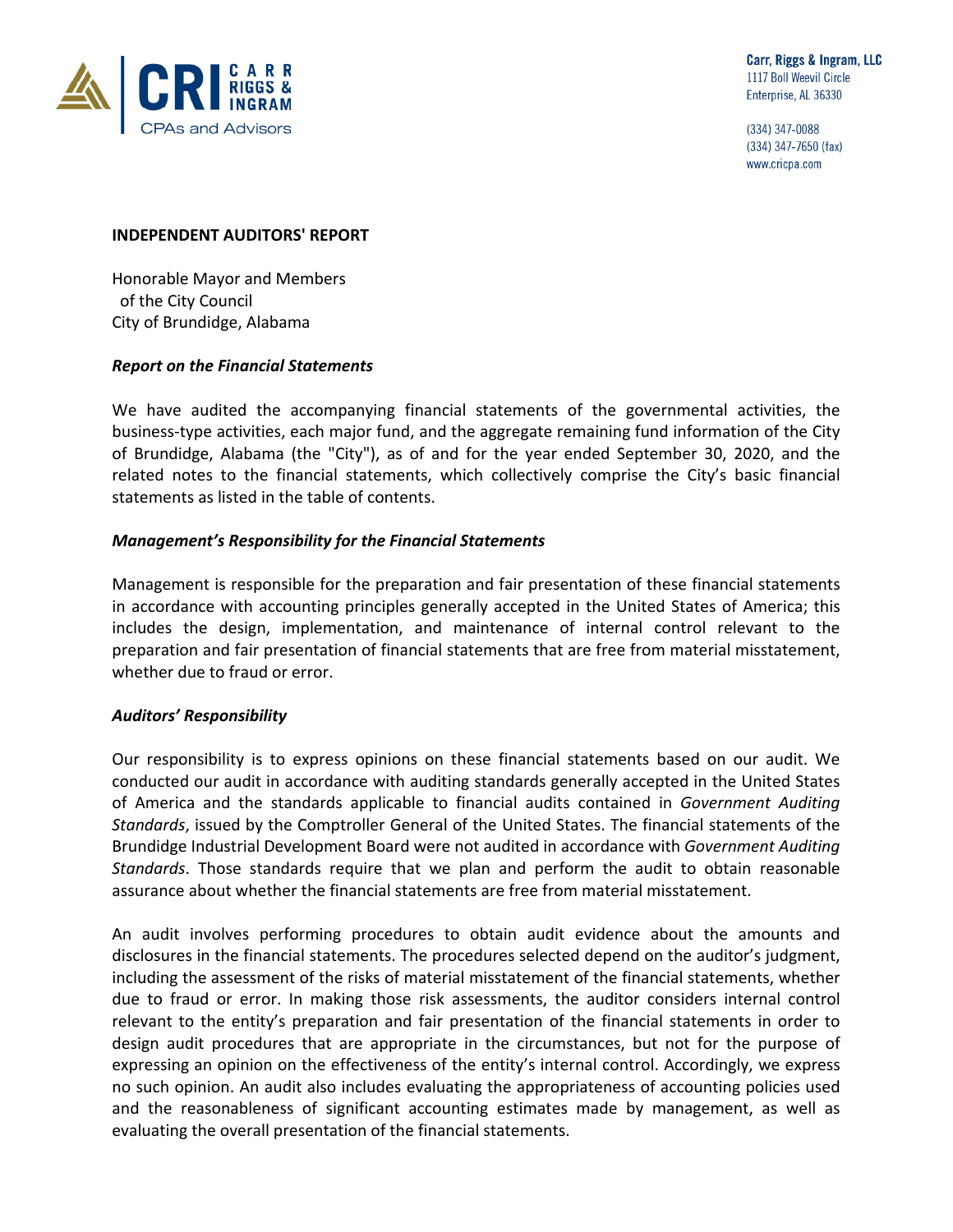We believe that the audit evidence we have obtained is sufficient and appropriate to provide a basis for our unmodified and qualified audit opinions.

## *Basis for Qualified Opinion on the Discretely Presented Component Unit*

The financial statements of the Brundidge Industrial Development Board have not been audited, and we were not engaged to audit the Brundidge Industrial Development Board's financial statements as part of our audit of the City's basic financial statements. The Brundidge Industrial Development Board's financial activities are included in the City's basic financial statements as a discretely presented component unit.

### *Qualified Opinion*

In our opinion, except for the effects of the matter discussed in the "Basis for Qualified Opinion on the Discretely Presented Component Unit" paragraph, the financial statements referred to above present fairly in all material respects, the financial position of the discretely presented component units of the City as of September 30, 2020, and the changes in financial position thereof for the year then ended in accordance with accounting principles generally accepted in the United States of America.

### *Unmodified Opinions*

In our opinion, the financial statements referred to above present fairly, in all material respects, the respective financial position of the governmental activities, the business-type activities, each major fund and the aggregate remaining information of the City of Brundidge, Alabama as of September 30, 2020, and the respective changes in financial position, and, where applicable, cash flows, thereof for the year then ended in accordance with accounting principles generally accepted in the United States of America.

### *Other Matters*

## *Required Supplementary Information*

Management has omitted the Management's Discussion and Analysis that accounting principles generally accepted in the United States of America requires to be presented to supplement the basic financial statements. Such missing information, although not a part of the basic financial statements, is required by the Governmental Accounting Standards Board, who considers it to be an essential part of financial reporting for placing the basic financial statements in an appropriate operational, economic, or historical context. Our opinion on the basic financial statements is not affected by this missing information.

Accounting principles generally accepted in the United States of America also require that the schedule of changes in net pension liability on page 52 and schedule of employer contributions on page 53 be presented to supplement the basic financial statements. Such information, although not a part of the basic financial statements, is required by the Governmental Accounting Standards Board, who considers it to be an essential part of financial reporting for placing the basic financial statements in an appropriate operational, economic, or historical context. We have applied certain limited procedures to the required supplementary information in accordance with auditing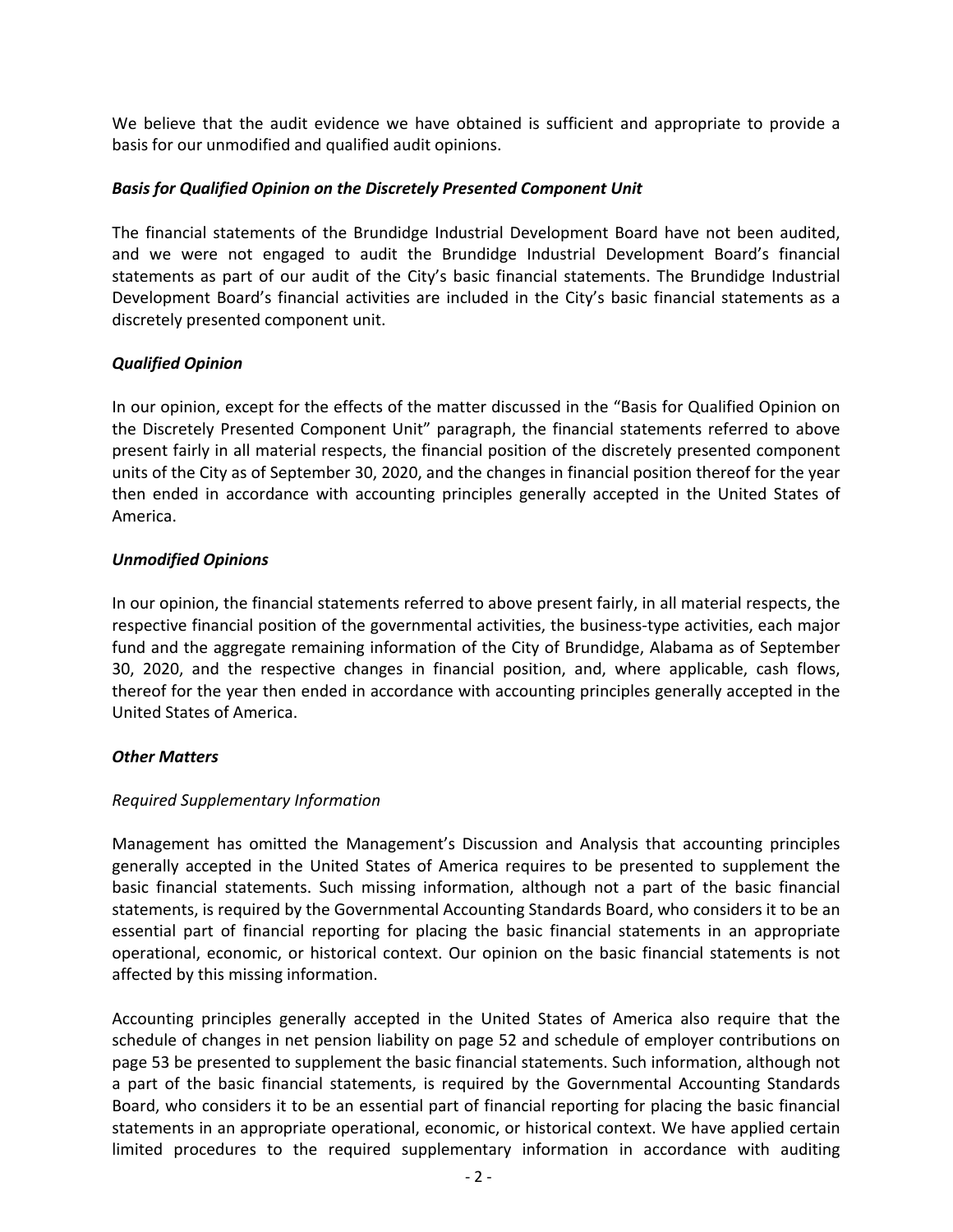standards generally accepted in the United States of America, which consisted of inquiries of management about the methods of preparing the information and comparing the information for consistency with management's responses to our inquiries, the basic financial statements, and other knowledge we obtained during our audit of the basic financial statements. We do not express an opinion or provide any assurance on the information because the limited procedures do not provide us with sufficient evidence to express an opinion or provide any assurance.

## *Other Information*

Our audit was conducted for the purpose of forming opinions on the financial statements that collectively comprise the City's basic financial statements. The combining and individual nonmajor fund financial statements are presented for purposes of additional analysis and are not a required part of the basic financial statements. The schedule of expenditures of federal awards is presented for purposes of additional analysis as required by Title 2 U.S. *Code of Federal Regulations*, Part 200, *Uniform Administrative Requirements, Cost Principles, and Audit Requirements for Federal Awards*, and is also not a required part of the basic financial statements.

The combining and individual nonmajor fund financial statements and the schedule of expenditures of federal awards are the responsibility of management and was derived from and relates directly to the underlying accounting and other records used to prepare the basic financial statements. Such information has been subjected to the auditing procedures applied in the audit of the basic financial statements and certain additional procedures, including comparing and reconciling such information directly to the underlying accounting and other records used to prepare the basic financial statements or to the basic financial statements themselves, and other additional procedures in accordance with auditing standards generally accepted in the United States of America. In our opinion, the combining and individual nonmajor fund financial statements and the schedule of expenditures of federal awards are fairly stated, in all material respects, in relation to the basic financial statements as a whole.

## *Other Reporting Required by Government Auditing Standards*

In accordance with *Government Auditing Standards*, we have also issued our report dated January 18, 2021 on our consideration of the City's internal control over financial reporting and on our tests of its compliance with certain provisions of laws, regulations, contracts, grant agreements and other matters. The purpose of that report is solely to describe the scope of our testing of internal control over financial reporting and compliance and the results of that testing, and not to provide an opinion on the effectiveness of the City's internal control over financial reporting or on compliance. That report is an integral part of an audit performed in accordance with *Government Auditing Standards* in considering the City's internal control over financial reporting and compliance.

Cary Rigge & Ingram, L.L.C.

CARR, RIGGS & INGRAM, L.L.C.

Enterprise, Alabama January 18, 2021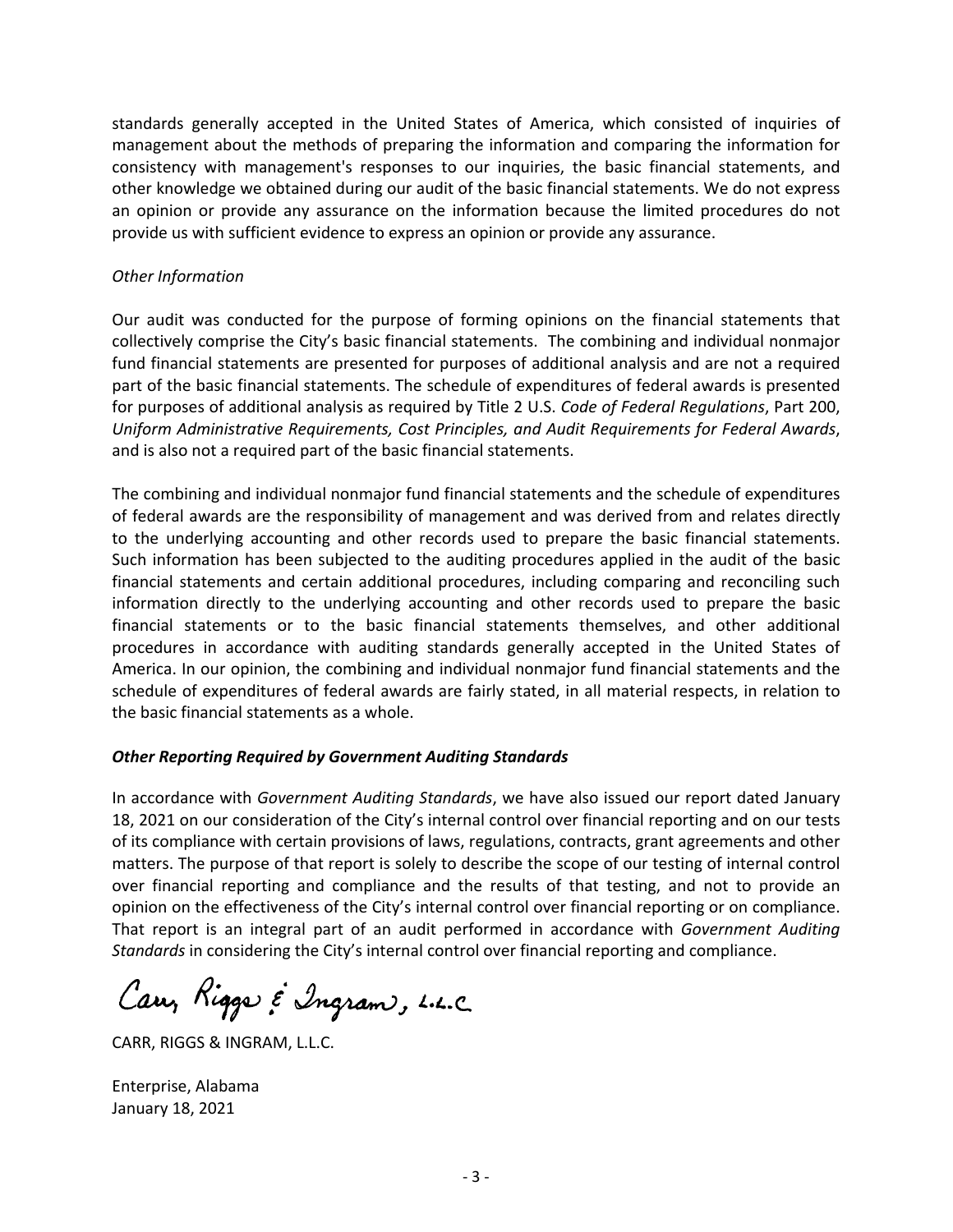# **City of Brundidge Statement of Net Position**

|                                       |    | <b>Primary Government</b> |    |                      |    |            |    | Unit        |  |
|---------------------------------------|----|---------------------------|----|----------------------|----|------------|----|-------------|--|
|                                       |    |                           |    |                      |    |            |    | Industrial  |  |
|                                       |    |                           |    |                      |    |            |    | Development |  |
|                                       |    | Governmental              |    | <b>Business-type</b> |    |            |    | Board       |  |
| September 30, 2020                    |    | <b>Activities</b>         |    | <b>Activities</b>    |    | Total      |    | (Unaudited) |  |
|                                       |    |                           |    |                      |    |            |    |             |  |
| <b>Assets</b>                         |    |                           |    |                      |    |            |    |             |  |
| Cash and cash equivalents             | \$ | 808,160                   | \$ | 195,541              | \$ | 1,003,701  | \$ | 5,964       |  |
| Certificates of deposit               |    | 400,226                   |    | 1,024,483            |    | 1,424,709  |    | 20,615      |  |
| Receivables, net                      |    | 586,506                   |    | 935,972              |    | 1,522,478  |    |             |  |
| Prepaid items                         |    | 50,732                    |    | 18,409               |    | 69,141     |    |             |  |
| Internal balances                     |    | 13,967                    |    | (13, 967)            |    |            |    |             |  |
| Inventories                           |    | 2,888                     |    | 397,659              |    | 400,547    |    |             |  |
| <b>Restricted assets</b>              |    |                           |    |                      |    |            |    |             |  |
| Cash and cash equivalents             |    | 26,445                    |    |                      |    | 26,445     |    |             |  |
| Investments                           |    |                           |    | 376,811              |    | 376,811    |    |             |  |
| Other assets                          |    | 22,545                    |    | 33,907               |    | 56,452     |    |             |  |
| Capital assets                        |    |                           |    |                      |    |            |    |             |  |
| Non-depreciable                       |    | 2,871,320                 |    | 60,801               |    | 2,932,121  |    | 184,000     |  |
| Depreciable, net                      |    | 2,922,065                 |    | 10,210,488           |    | 13,132,553 |    | 5,601,956   |  |
|                                       |    |                           |    |                      |    |            |    |             |  |
| Total assets                          |    | 7,704,854                 |    | 13,240,104           |    | 20,944,958 |    | 5,812,535   |  |
| <b>Deferred Outflows of Resources</b> |    |                           |    |                      |    |            |    |             |  |
| Deferred outflows on refunding        |    |                           |    | 202,634              |    | 202,634    |    |             |  |
| Deferred outflows related to pensions |    | 169,028                   |    | 102,102              |    | 271,130    |    |             |  |
|                                       |    |                           |    |                      |    |            |    |             |  |
| Total deferred outflows of resources  |    | 169,028                   |    | 304,736              |    | 473,764    |    |             |  |
| <b>Liabilities</b>                    |    |                           |    |                      |    |            |    |             |  |
| Accounts payable                      |    | 171,261                   |    | 325,348              |    | 496,609    |    |             |  |
| <b>Accrued liabilities</b>            |    | 76,709                    |    | 62,437               |    | 139,146    |    |             |  |
| Customer deposits                     |    |                           |    | 147,588              |    | 147,588    |    |             |  |
| Non-current liabilities               |    |                           |    |                      |    |            |    |             |  |
| Due within one year                   |    |                           |    |                      |    |            |    |             |  |
| Compensated absences                  |    | 96,856                    |    | 65,638               |    | 162,494    |    |             |  |
| Notes payable                         |    |                           |    |                      |    |            |    | 4,271,619   |  |
| Revenue warrants                      |    | 131,581                   |    | 500,000              |    | 631,581    |    |             |  |
| Due in more than one year             |    |                           |    |                      |    |            |    |             |  |
| Net pension liability                 |    | 69,218                    |    | 8,647                |    | 77,865     |    |             |  |
| Revenue warrants                      |    | 386,822                   |    | 7,186,267            |    | 7,573,089  |    |             |  |
|                                       |    |                           |    |                      |    |            |    |             |  |
| <b>Total liabilities</b>              |    | 932,447                   |    | 8,295,925            |    | 9,228,372  |    | 4,271,619   |  |

‐Continued‐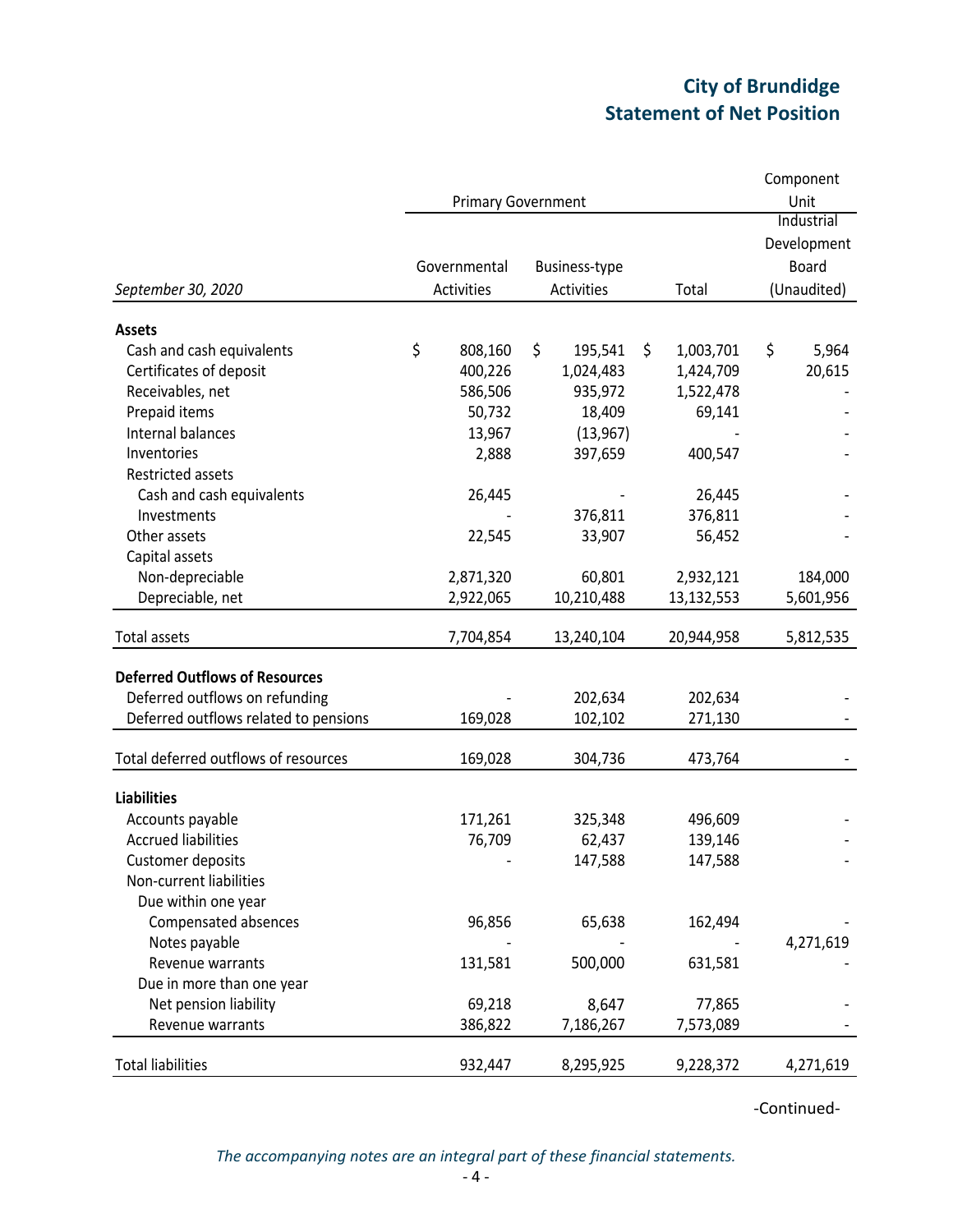# **City of Brundidge Statement of Net Position (Continued)**

|                                           |                           |                 |     |            | Component   |
|-------------------------------------------|---------------------------|-----------------|-----|------------|-------------|
|                                           | <b>Primary Government</b> | Unit            |     |            |             |
|                                           |                           |                 |     |            | Industrial  |
|                                           |                           |                 |     |            | Development |
|                                           | Governmental              | Business-type   |     |            | Board       |
| September 30, 2020                        | <b>Activities</b>         | Activities      |     | Total      | (Unaudited) |
| <b>Deferred Inflows of Resources</b>      |                           |                 |     |            |             |
| Deferred inflows of property tax revenues | 231,745                   |                 |     | 231,745    |             |
| Deferred inflows related to pensions      | 274,983                   | 150,154         |     | 425,137    |             |
| Total deferred inflows of resources       | 506,728                   | 150,154         |     | 656,882    |             |
| <b>Net Position</b>                       |                           |                 |     |            |             |
| Net investment in capital assets          | 5,359,598                 | 2,787,656       |     | 8,147,254  |             |
| Restricted for:                           |                           |                 |     |            |             |
| Capital improvements                      | 26,148                    |                 |     | 26,148     |             |
| Court                                     | 297                       |                 |     | 297        |             |
| Fire department                           | 66,673                    |                 |     | 66,673     |             |
| Highways and streets                      | 419,796                   |                 |     | 419,796    |             |
| Library                                   | 18,043                    |                 |     | 18,043     |             |
| Unrestricted                              | 544,152                   | 2,311,105       |     | 2,855,257  | 1,540,916   |
| Total net position                        | \$<br>6,434,707           | \$<br>5,098,761 | \$. | 11,533,468 | \$1,540,916 |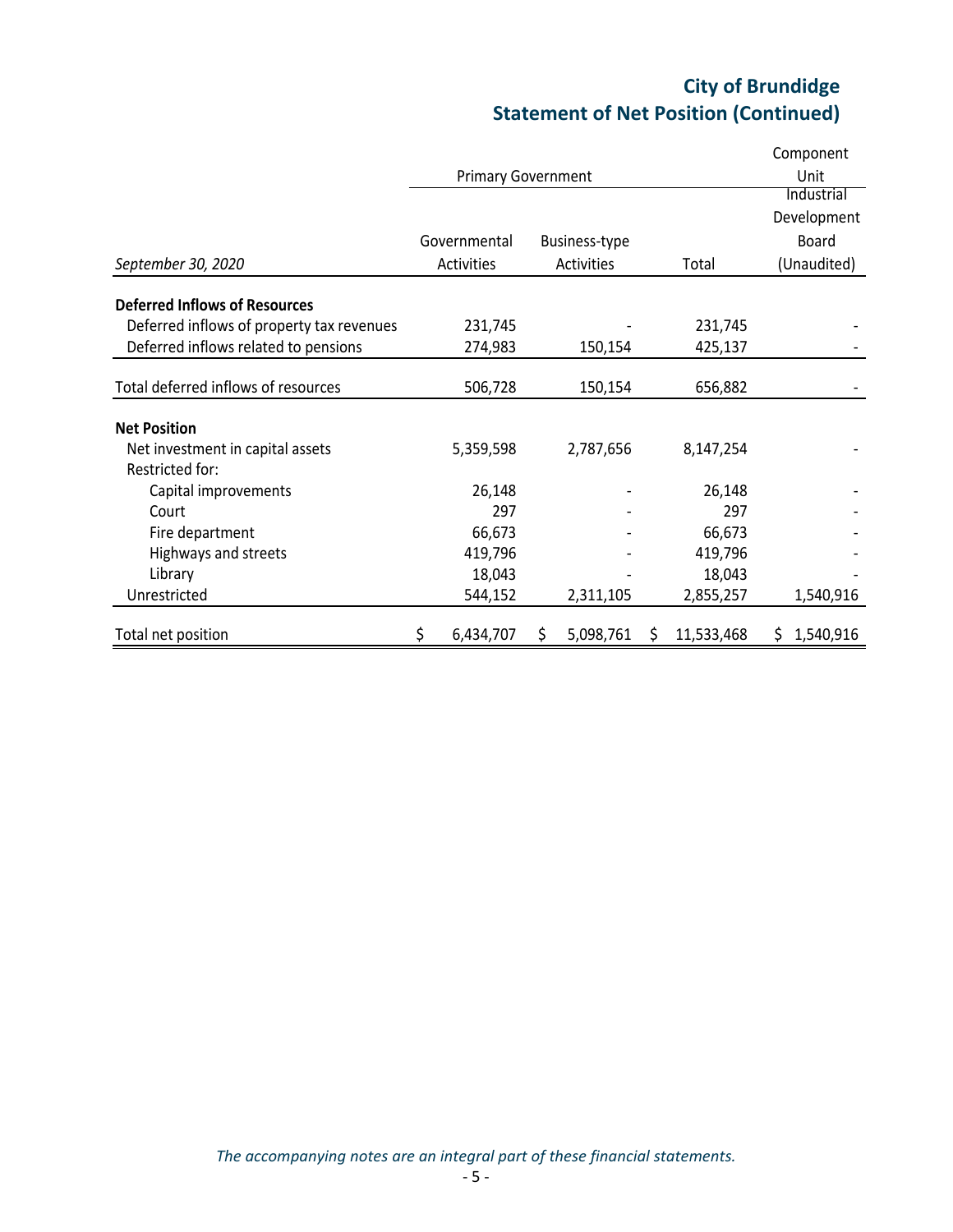# **City of Brundidge Statement of Activities**

Program

| For the year ended September 30, 2020 |  |
|---------------------------------------|--|
|---------------------------------------|--|

| Functions/Programs                                           | Charges for<br><b>Services</b><br>Expenses     |     | Operating<br>Grants and<br>Contributions |    |         |
|--------------------------------------------------------------|------------------------------------------------|-----|------------------------------------------|----|---------|
| <b>Primary Government</b><br><b>Governmental Activities:</b> |                                                |     |                                          |    |         |
| General government                                           | \$<br>843,846                                  | \$  | 95,471                                   | \$ | 3,938   |
| Public safety                                                | 911,506                                        |     | 19,265                                   |    | 118,986 |
| Sanitation and recycling                                     | 114,839                                        |     | 128,844                                  |    |         |
| <b>Health and welfare</b>                                    | 82,919                                         |     |                                          |    | 21,700  |
| Culture and recreation                                       | 323,366                                        |     | 533                                      |    | 25,371  |
| Highways and streets                                         | 601,030                                        |     |                                          |    | 117,234 |
| Interest                                                     | 18,515                                         |     |                                          |    |         |
| Total governmental activities                                | 2,896,021                                      |     | 244,113                                  |    | 287,229 |
| <b>Business-type Activities:</b>                             |                                                |     |                                          |    |         |
| Electric                                                     | 4,448,504                                      |     | 5,879,506                                |    |         |
| Sewer                                                        | 829,778                                        |     | 981,853                                  |    |         |
| Water                                                        | 496,651                                        |     | 684,399                                  |    |         |
| Miscellaneous                                                |                                                |     | 140,455                                  |    |         |
| Amortization                                                 | 4,938                                          |     |                                          |    |         |
| Interest                                                     | 210,864                                        |     | 18,097                                   |    |         |
| Total business-type activities                               | 5,990,735                                      |     | 7,704,310                                |    |         |
| Total primary government                                     | \$<br>8,886,756                                | \$. | 7,948,423                                | \$ | 287,229 |
| <b>Component Unit</b>                                        |                                                |     |                                          |    |         |
| <b>Industrial Development Board</b>                          | \$<br>383,465                                  | \$  |                                          | \$ |         |
|                                                              | General revenues and transfers<br><b>Taxes</b> |     |                                          |    |         |
|                                                              | Property taxes                                 |     |                                          |    |         |
|                                                              | Sales taxes                                    |     |                                          |    |         |
|                                                              | Gas taxes                                      |     |                                          |    |         |
|                                                              | Other taxes                                    |     |                                          |    |         |
|                                                              | Rental income                                  |     |                                          |    |         |
|                                                              | Interest income                                |     |                                          |    |         |
|                                                              | Other revenues                                 |     |                                          |    |         |
|                                                              | Transfers, net                                 |     |                                          |    |         |
|                                                              | Total general revenues and transfers           |     |                                          |    |         |
|                                                              | Change in net position                         |     |                                          |    |         |
|                                                              | Net position, beginning of year                |     |                                          |    |         |
|                                                              | Net position, end of year                      |     |                                          |    |         |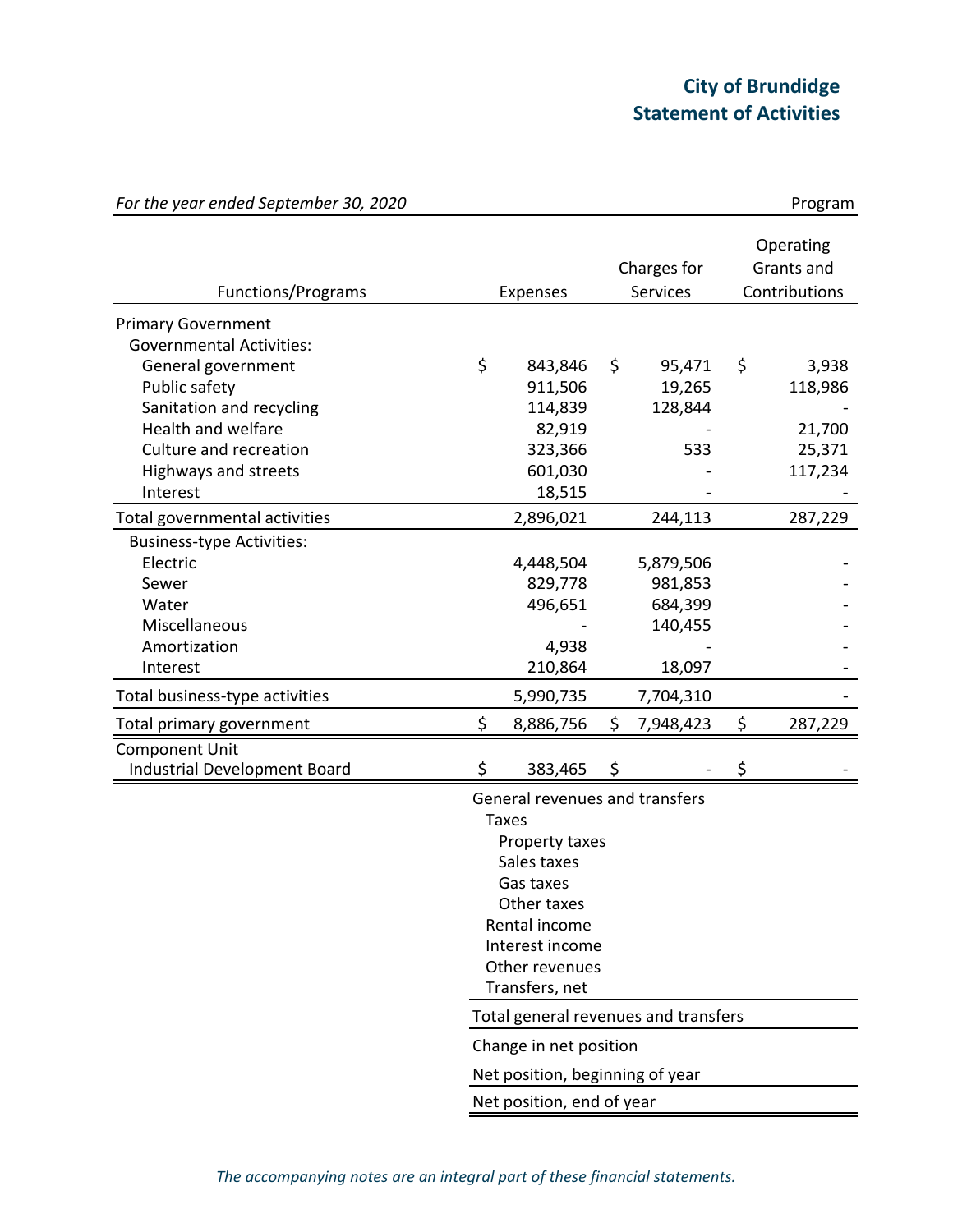|          |                    | Net (Expense) Revenue and Changes in Net Position |                           |    |                       |    |             |    |              |  |
|----------|--------------------|---------------------------------------------------|---------------------------|----|-----------------------|----|-------------|----|--------------|--|
| Revenues |                    |                                                   | <b>Primary Government</b> |    | <b>Component Unit</b> |    |             |    |              |  |
|          |                    |                                                   |                           |    |                       |    |             |    | Industrial   |  |
|          |                    |                                                   |                           |    |                       |    |             |    | Development  |  |
|          | Capital Grants and |                                                   | Governmental              |    | <b>Business-type</b>  |    |             |    | <b>Board</b> |  |
|          | Contributions      |                                                   | Activities                |    | Activities            |    | Total       |    | (Unaudited)  |  |
|          |                    |                                                   |                           |    |                       |    |             |    |              |  |
|          |                    |                                                   |                           |    |                       |    |             |    |              |  |
| \$       | 100,000            | \$                                                | (644, 437)                | \$ |                       | \$ | (644, 437)  | \$ |              |  |
|          |                    |                                                   | (773, 255)                |    |                       |    | (773, 255)  |    |              |  |
|          |                    |                                                   | 14,005                    |    |                       |    | 14,005      |    |              |  |
|          |                    |                                                   | (61, 219)                 |    |                       |    | (61, 219)   |    |              |  |
|          |                    |                                                   | (297, 462)                |    |                       |    | (297, 462)  |    |              |  |
|          | 270,655            |                                                   | (213, 141)                |    |                       |    | (213, 141)  |    |              |  |
|          |                    |                                                   | (18, 515)                 |    |                       |    | (18, 515)   |    |              |  |
|          | 370,655            |                                                   | (1,994,024)               |    |                       |    | (1,994,024) |    |              |  |
|          |                    |                                                   |                           |    |                       |    |             |    |              |  |
|          |                    |                                                   |                           |    | 1,431,002             |    | 1,431,002   |    |              |  |
|          | 238,497            |                                                   |                           |    | 390,572               |    | 390,572     |    |              |  |
|          |                    |                                                   |                           |    | 187,748               |    | 187,748     |    |              |  |
|          |                    |                                                   |                           |    | 140,455               |    | 140,455     |    |              |  |
|          |                    |                                                   |                           |    | (4,938)               |    | (4,938)     |    |              |  |
|          |                    |                                                   |                           |    | (192, 767)            |    | (192, 767)  |    |              |  |
|          | 238,497            |                                                   |                           |    | 1,952,072             |    | 1,952,072   |    |              |  |
| $\zeta$  | 609,152            |                                                   | (1,994,024)               |    | 1,952,072             |    | (41, 952)   |    |              |  |
|          |                    |                                                   |                           |    |                       |    |             |    |              |  |
| \$       | 518,501            |                                                   |                           |    |                       |    |             |    | 135,036      |  |
|          |                    |                                                   |                           |    |                       |    |             |    |              |  |
|          |                    |                                                   |                           |    |                       |    |             |    |              |  |
|          |                    |                                                   | 231,335                   |    |                       |    | 231,335     |    |              |  |
|          |                    |                                                   | 586,654                   |    |                       |    | 586,654     |    |              |  |
|          |                    |                                                   | 123,052                   |    |                       |    | 123,052     |    |              |  |
|          |                    |                                                   | 371,988                   |    |                       |    | 371,988     |    |              |  |
|          |                    |                                                   | 24,301                    |    |                       |    | 24,301      |    |              |  |
|          |                    |                                                   | 6,494                     |    |                       |    | 6,494       |    | 59           |  |
|          |                    |                                                   | 124,996                   |    |                       |    | 124,996     |    |              |  |
|          |                    |                                                   | 1,288,987                 |    | (1, 288, 987)         |    |             |    |              |  |
|          |                    |                                                   | 2,757,807                 |    | (1, 288, 987)         |    | 1,468,820   |    | 59           |  |
|          |                    |                                                   | 763,783                   |    | 663,085               |    | 1,426,868   |    | 135,095      |  |
|          |                    |                                                   | 5,670,924                 |    | 4,435,676             |    | 10,106,600  |    | 1,405,821    |  |
|          |                    | \$                                                | 6,434,707                 | \$ | 5,098,761             | \$ | 11,533,468  | \$ | 1,540,916    |  |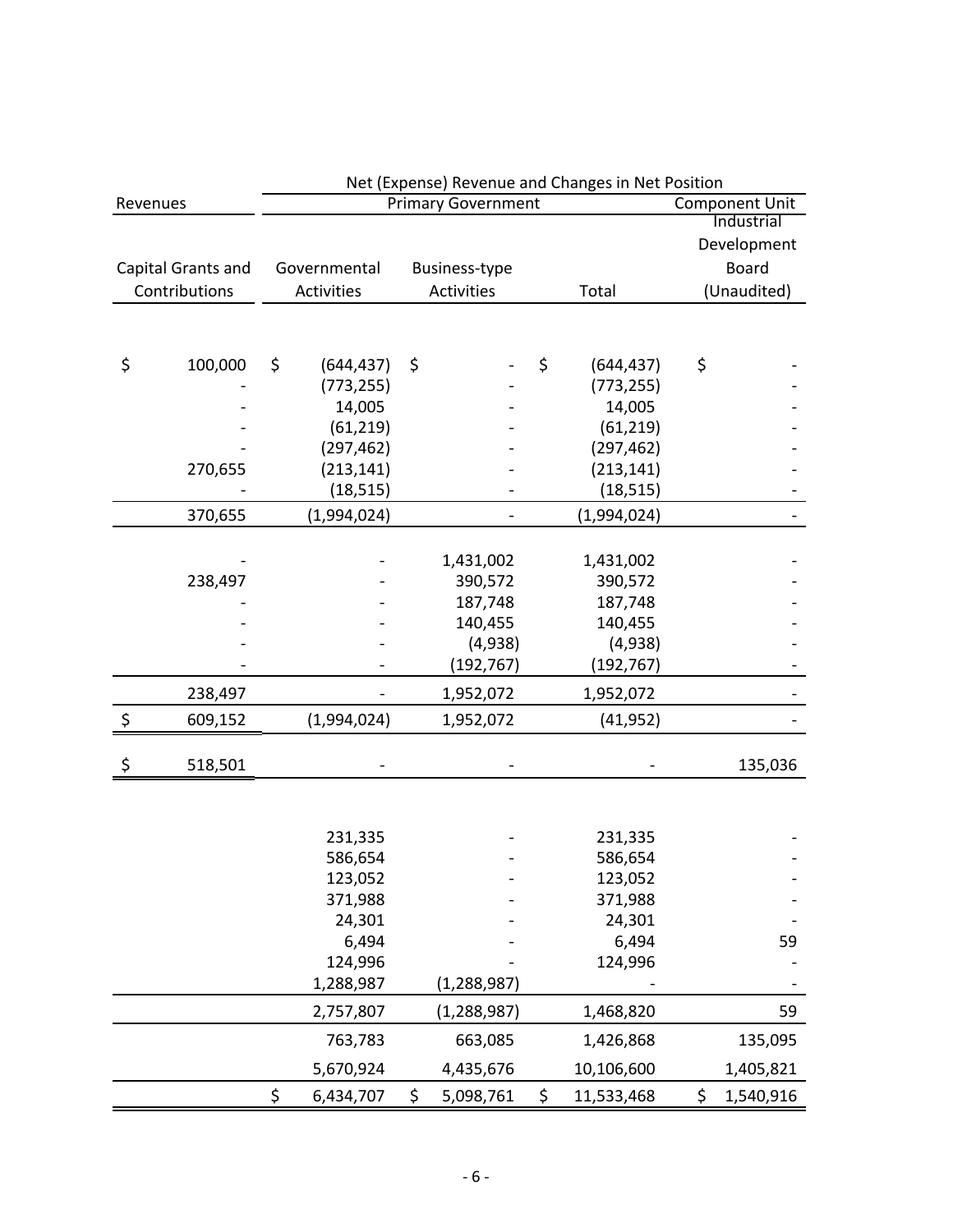# **City of Brundidge Balance Sheet – Governmental Funds**

|                                                               |                 | Other |              |    | Total        |
|---------------------------------------------------------------|-----------------|-------|--------------|----|--------------|
|                                                               |                 |       | Governmental |    | Governmental |
| September 30, 2020                                            | General         |       | Funds        |    | Funds        |
|                                                               |                 |       |              |    |              |
| <b>Assets</b>                                                 |                 |       |              |    |              |
| Cash and cash equivalents                                     | \$<br>597,832   | \$    | 210,328      | \$ | 808,160      |
| Certificates of deposit                                       | 101,400         |       | 298,826      |    | 400,226      |
| Restricted cash and cash equivalents                          | 26,445          |       |              |    | 26,445       |
| Receivables, net                                              | 574,734         |       | 11,772       |    | 586,506      |
| Due from other funds                                          | 13,967          |       |              |    | 13,967       |
| Inventory                                                     | 2,888           |       |              |    | 2,888        |
| Other assets                                                  | 22,545          |       |              |    | 22,545       |
| <b>Total assets</b>                                           | \$<br>1,339,811 | \$    | 520,926      | \$ | 1,860,737    |
|                                                               |                 |       |              |    |              |
| Liabilities, Deferred Inflows of Resources, and Fund Balances |                 |       |              |    |              |
| Liabilities                                                   |                 |       |              |    |              |
| Accounts payable                                              | \$<br>171,261   | \$    |              | \$ | 171,261      |
| <b>Accrued liabilities</b>                                    | 75,731          |       |              |    | 75,731       |
|                                                               |                 |       |              |    |              |
| <b>Total liabilities</b>                                      | 246,992         |       |              |    | 246,992      |
|                                                               |                 |       |              |    |              |
| Deferred Inflows of Resources                                 |                 |       |              |    |              |
| Deferred inflows of property taxes                            |                 |       |              |    |              |
| revenues                                                      | 231,745         |       |              |    | 231,745      |
|                                                               |                 |       |              |    |              |
| <b>Fund Balances</b>                                          |                 |       |              |    |              |
| Nonspendable                                                  | 2,888           |       | 18,043       |    | 20,931       |
| Restricted                                                    | 26,445          |       | 502,883      |    | 529,328      |
| Committed                                                     | 3,930           |       |              |    | 3,930        |
| Unassigned                                                    | 827,811         |       |              |    | 827,811      |
|                                                               |                 |       |              |    |              |
| <b>Total fund balances</b>                                    | 861,074         |       | 520,926      |    | 1,382,000    |
| Total liabilities, deferred inflows of                        |                 |       |              |    |              |
| resources and fund balances                                   | \$<br>1,339,811 | \$    | 520,926      | \$ | 1,860,737    |
|                                                               |                 |       |              |    |              |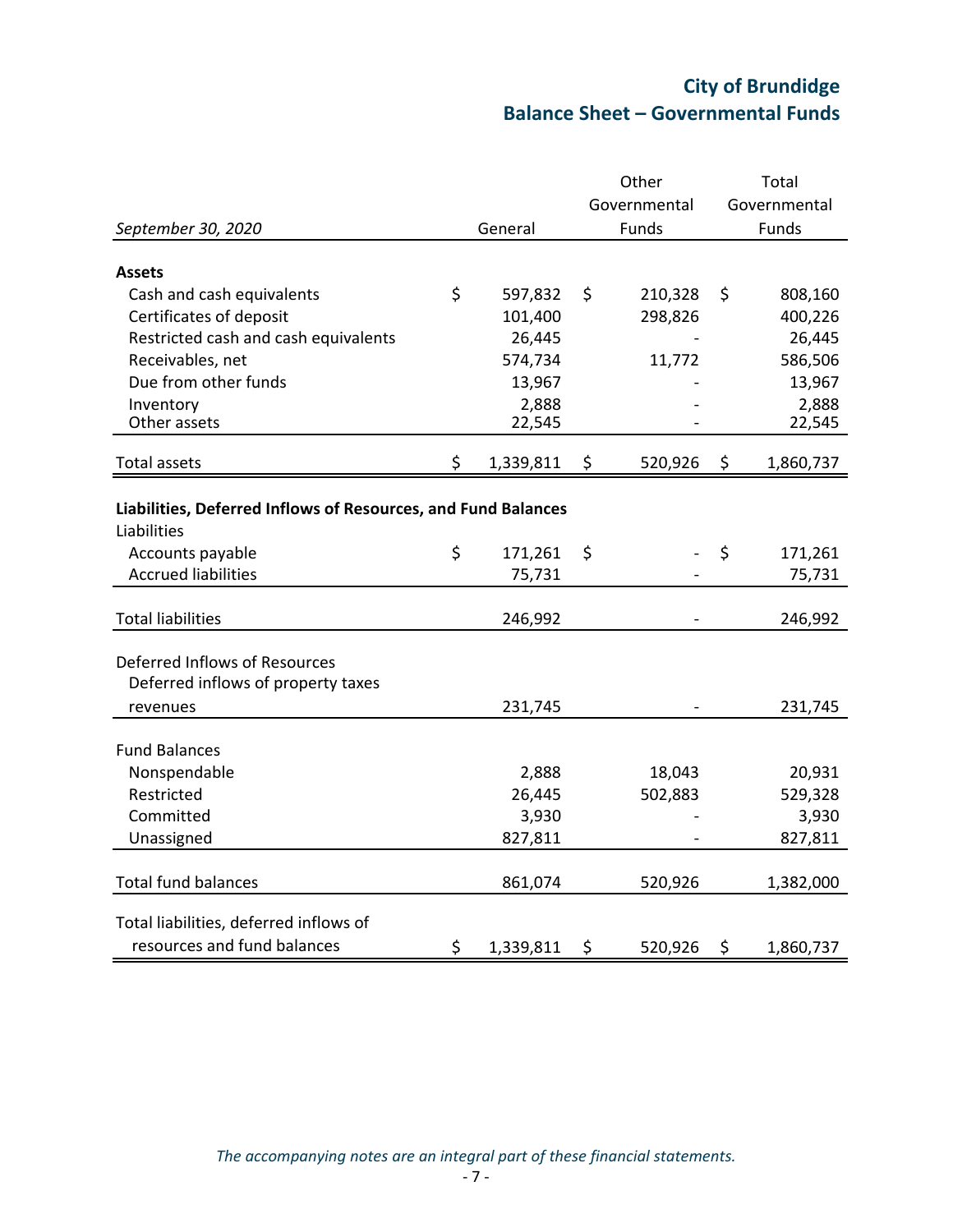# **City of Brundidge Reconciliation of the Balance Sheet of Governmental Funds to the Statement of Net Position**

*September 30, 2020*

| Total fund balances - governmental funds                                                                                                                                                                                                                                                        |                                    | \$1,382,000 |
|-------------------------------------------------------------------------------------------------------------------------------------------------------------------------------------------------------------------------------------------------------------------------------------------------|------------------------------------|-------------|
| Amounts reported for governmental activities in the statement of net position are<br>different because:                                                                                                                                                                                         |                                    |             |
| Prepaid expenses are recorded as expenditures in governmental funds when paid rather<br>than assets until consumed, as reported on the Statement of Net Position.                                                                                                                               |                                    | 50,732      |
| Capital assets used in governmental activities are not current financial resources and,<br>therefore, are not reported in the funds.                                                                                                                                                            |                                    |             |
| Governmental capital assets                                                                                                                                                                                                                                                                     | 10,137,458                         |             |
| Less: accumulated depreciation                                                                                                                                                                                                                                                                  | (4,344,073)                        | 5,793,385   |
| Pension related deferred outflow and inflow of resources and net pension liability are not<br>recognized in governmental funds; however, they are recorded in the statement of net<br>position under full accrual accounting.<br>Deferred outflows<br>Deferred inflows<br>Net pension liability | 169,028<br>(274, 983)<br>(69, 218) | (175, 173)  |
| Long-term liabilities and compensated absences are not due and payable in<br>the current period and, therefore, are not reported in the funds.<br>Compensated absences<br><b>Accrued interest</b>                                                                                               | (96, 856)<br>(978)                 |             |
| Revenue warrants                                                                                                                                                                                                                                                                                | (518, 403)                         | (616,237)   |
| Net position of governmental activities                                                                                                                                                                                                                                                         |                                    | \$6,434,707 |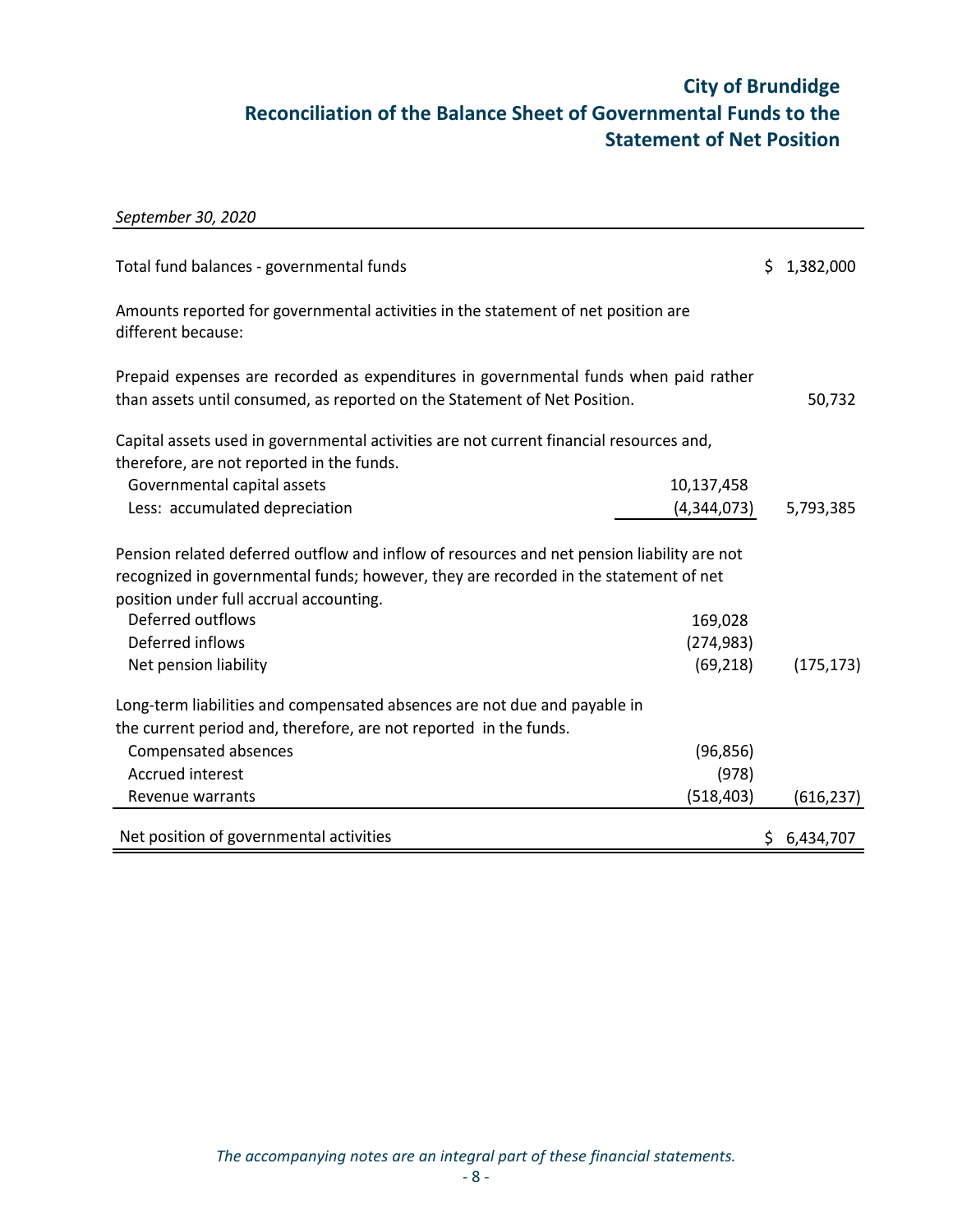## **City of Brundidge Statement of Revenues, Expenditures and Changes in Fund Balances ‐ Governmental Funds**

|                                       |                     | Other         |              | Total         |  |
|---------------------------------------|---------------------|---------------|--------------|---------------|--|
|                                       |                     | Governmental  | Governmental |               |  |
| For the year ended September 30, 2020 | <b>General Fund</b> | Funds         | Funds        |               |  |
| <b>Revenues</b>                       |                     |               |              |               |  |
| <b>Taxes</b>                          | \$<br>1,049,917     | \$<br>138,885 | \$           | 1,188,802     |  |
| Fees and fines                        | 19,265              |               |              | 19,265        |  |
| Licenses and permits                  | 219,698             |               |              | 219,698       |  |
| Intergovernmental                     | 657,884             |               |              | 657,884       |  |
| Charges for services                  | 129,377             |               |              | 129,377       |  |
| Investment earnings                   | 2,199               | 4,295         |              | 6,494         |  |
| Rental income                         | 24,301              |               |              | 24,301        |  |
| Miscellaneous                         | 124,996             |               |              | 124,996       |  |
|                                       |                     |               |              |               |  |
| <b>Total revenues</b>                 | 2,227,637           | 143,180       |              | 2,370,817     |  |
| <b>Expenditures</b>                   |                     |               |              |               |  |
| Current                               |                     |               |              |               |  |
| General government                    | 829,820             |               |              | 829,820       |  |
| Public safety                         | 814,868             |               |              | 814,868       |  |
| <b>Highways and streets</b>           | 546,376             |               |              | 546,376       |  |
| Sanitation and recycling              | 108,537             |               |              | 108,537       |  |
| Health and welfare                    | 63,798              |               |              | 63,798        |  |
| Culture and recreation                | 293,307             |               |              | 293,307       |  |
| Debt service                          |                     |               |              |               |  |
| Principal                             | 162,602             |               |              | 162,602       |  |
| Interest                              | 20,984              |               |              | 20,984        |  |
| Capital outlay                        | 705,253             |               |              | 705,253       |  |
|                                       |                     |               |              |               |  |
| Total expenditures                    | 3,545,545           |               |              | 3,545,545     |  |
| Excess (deficiency) of revenues       |                     |               |              |               |  |
| over expenditures                     | (1,317,908)         | 143,180       |              | (1, 174, 728) |  |
|                                       |                     |               |              |               |  |
| <b>Other Financing Sources (Uses)</b> |                     |               |              |               |  |
| Transfers in (out)                    | 1,444,559           | (155, 572)    |              | 1,288,987     |  |
| Net change in fund balances           | 126,651             |               |              | 114,259       |  |
|                                       |                     | (12, 392)     |              |               |  |
| Fund Balances, beginning of year      | 734,423             | 533,318       |              | 1,267,741     |  |
|                                       |                     |               |              |               |  |
| Fund Balances, end of year            | \$<br>861,074       | \$<br>520,926 | \$           | 1,382,000     |  |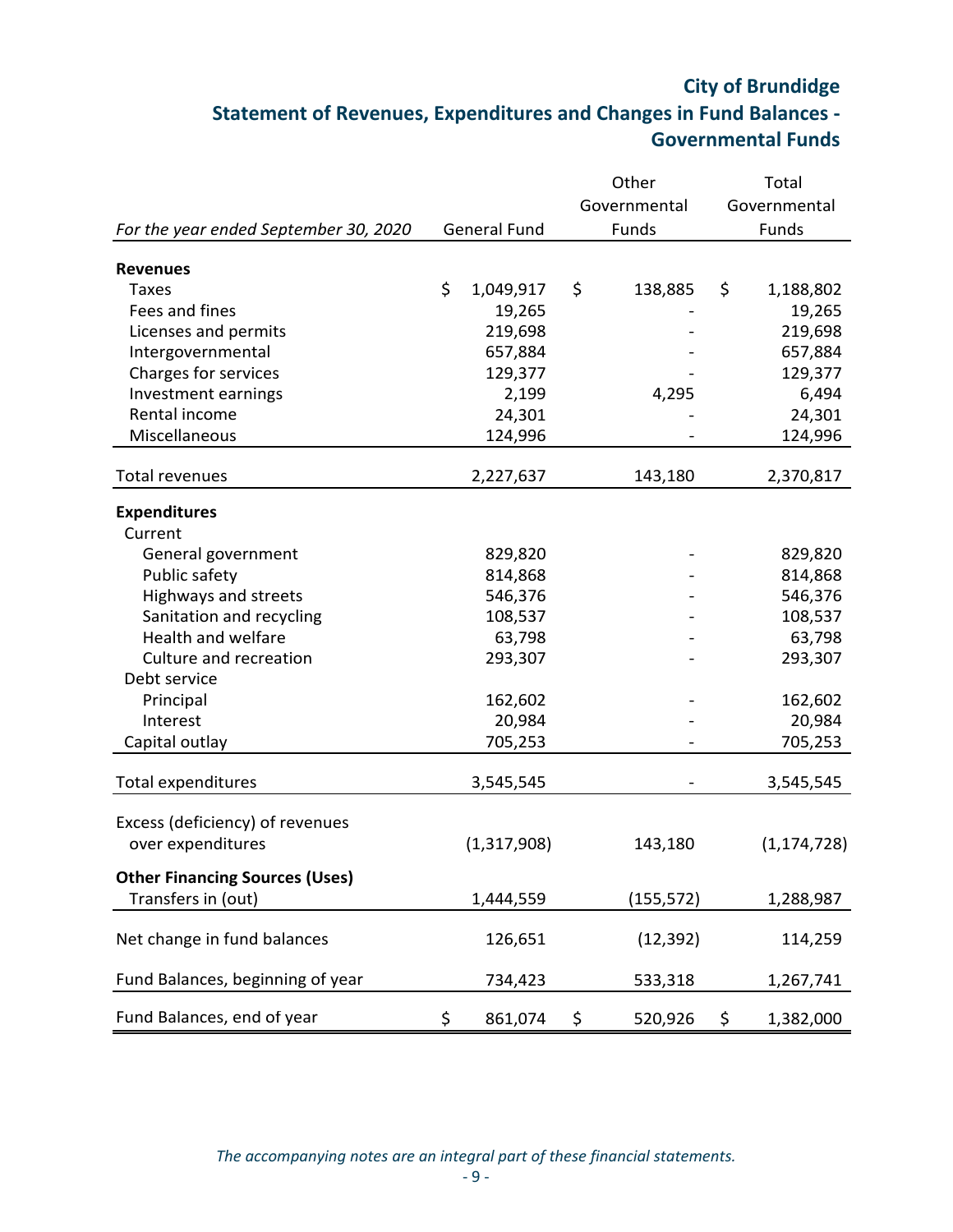## **City of Brundidge Reconciliation of the Statement of Revenues, Expenditures and Changes in Fund Balances of Governmental Funds to the Statement of Activities**

| For the year ended September 30, 2020                                                                                                                                                                                                                                                                                                                                                    |            |
|------------------------------------------------------------------------------------------------------------------------------------------------------------------------------------------------------------------------------------------------------------------------------------------------------------------------------------------------------------------------------------------|------------|
| Net change in fund balances - total governmental funds<br>\$                                                                                                                                                                                                                                                                                                                             | 114,259    |
| Amounts reported for governmental activities in the Statement of Activities are<br>different because:                                                                                                                                                                                                                                                                                    |            |
| Prepaid expenses reported as expenditures in governmental funds are allocable<br>to future accounting periods and therefore are not reported as expenses in the<br><b>Statement of Activities.</b>                                                                                                                                                                                       | 12         |
| Governmental funds report outlays for capital assets as expenditures at the<br>acquisition date. However, in the Statement of Activities, the cost of those<br>assets is allocated over their estimated useful lives as depreciation expense.                                                                                                                                            | 705,253    |
| Governmental funds report debt proceeds as current financial resources. In<br>contrast, the Statement of Activities treats issuance of debt as a liabilty. When<br>debt is repaid, its reported as an expenditure at the fund level and a reduction of<br>long-term liabilities on the Statement of Net Position.                                                                        | 162,602    |
| Depreciation expense on governmental capital assets is included in the<br>governmental activities in the Statement of Activities.                                                                                                                                                                                                                                                        | (265, 957) |
| Change in deferred outflows and inflows as related to pension liability does not<br>require current financial resources and is not reported in the governmental<br>funds.                                                                                                                                                                                                                | 47,270     |
| Change in accrued interest is expensed in the Statement of Activities; however,<br>this is not included in the governmental funds.                                                                                                                                                                                                                                                       | 2,469      |
| Compensated absences are reported in the statement of activities when earned. As<br>they do not require the use of current financial resources, they are not reported as<br>expenditures on governmental funds until they have matured. This is the amount<br>of compensated absences reported in the statement of activities in the prior year<br>that has matured in the current year. | (2, 125)   |
| Change in net position of governmental activities<br>\$                                                                                                                                                                                                                                                                                                                                  | 763,783    |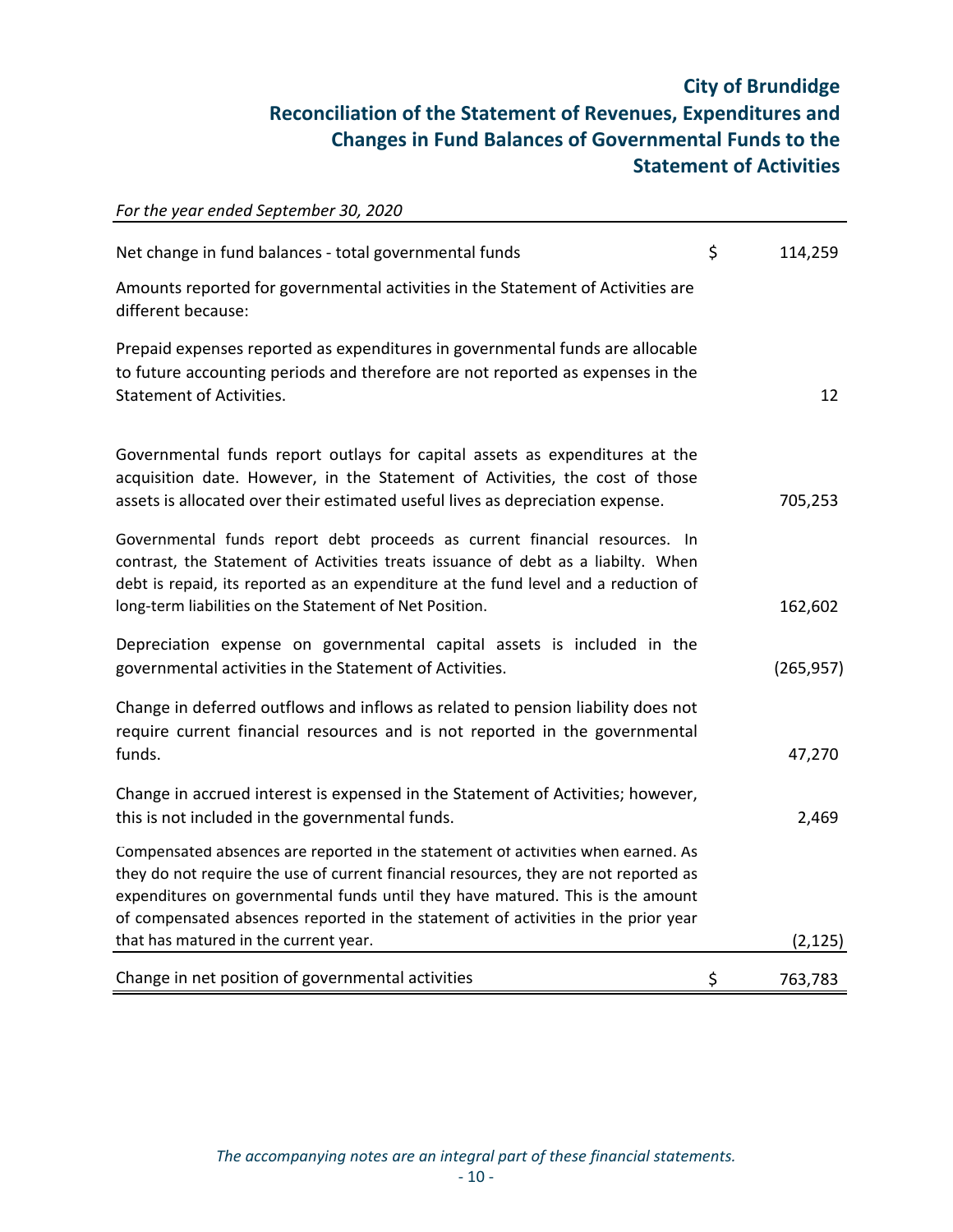# **City of Brundidge Statement of Revenues, Expenditures and Changes in Fund Balance ‐ Budget and Actual ‐ General Fund**

|                                       | Original      |                     |               | Variance<br>with Final |
|---------------------------------------|---------------|---------------------|---------------|------------------------|
| For the year ended September 30, 2020 | <b>Budget</b> | <b>Final Budget</b> | Actual        | <b>Budget</b>          |
| <b>Revenues</b>                       |               |                     |               |                        |
| <b>Taxes</b>                          | \$<br>914,000 | \$1,006,841         | \$1,049,917   | \$<br>43,076           |
| Fees and fines                        | 20,000        | 20,000              | 19,265        | (735)                  |
| Licenses and permits                  | 175,850       | 175,850             | 219,698       | 43,848                 |
| Intergovernmental                     | 528,743       | 608,116             | 657,884       | 49,768                 |
| Charges for services                  | 127,500       | 127,500             | 129,377       | 1,877                  |
| Interest                              | 450           | 450                 | 2,199         | 1,749                  |
| Rental income                         | 39,495        | 24,034              | 24,301        | 267                    |
| Miscellaneous                         | 65,400        | 26,662              | 124,996       | 98,334                 |
| Total revenues                        | 1,871,438     | 1,989,453           | 2,227,637     | 238,184                |
| <b>Expenditures</b>                   |               |                     |               |                        |
| Current                               |               |                     |               |                        |
| General government                    | 772,734       | 747,439             | 829,820       | (82, 381)              |
| Public safety                         | 1,016,606     | 990,306             | 814,868       | 175,438                |
| <b>Highways and streets</b>           | 657,888       | 612,716             | 546,376       | 66,340                 |
| Sanitation and recycling              | 112,250       | 112,250             | 108,537       | 3,713                  |
| Health and welfare                    | 68,776        | 72,276              | 63,798        | 8,478                  |
| Culture and recreation                | 370,646       | 342,436             | 293,307       | 49,129                 |
| Debt service                          |               |                     |               |                        |
| Principal                             | 128,378       | 156,310             | 162,602       | (6, 292)               |
| Interest                              | 22,605        | 22,605              | 20,984        | 1,621                  |
| Capital outlay                        | 766,704       | 702,220             | 705,253       | (3,033)                |
| Total expenditures                    | 3,916,587     | 3,758,558           | 3,545,545     | 213,013                |
| Excess (deficiency) of revenues       |               |                     |               |                        |
| over expenditures                     | (2,045,149)   | (1,769,105)         | (1,317,908)   | 451,197                |
| <b>Other Financing Sources</b>        |               |                     |               |                        |
| Sale of capital assets                | 2,000         | 2,000               |               | (2,000)                |
| Transfers in                          | 2,091,440     | 1,946,040           | 1,444,559     | (501,481)              |
| Total other financing sources         | 2,093,440     | 1,948,040           | 1,444,559     | (503,481)              |
| Net change in fund balances           | 48,291        | 178,935             | 126,651       | (52, 284)              |
| Fund Balances, beginning of year      | 734,423       | 734,423             | 734,423       |                        |
| Fund Balances, end of year            | \$<br>782,714 | 913,358<br>\$       | \$<br>861,074 | \$<br>(52, 284)        |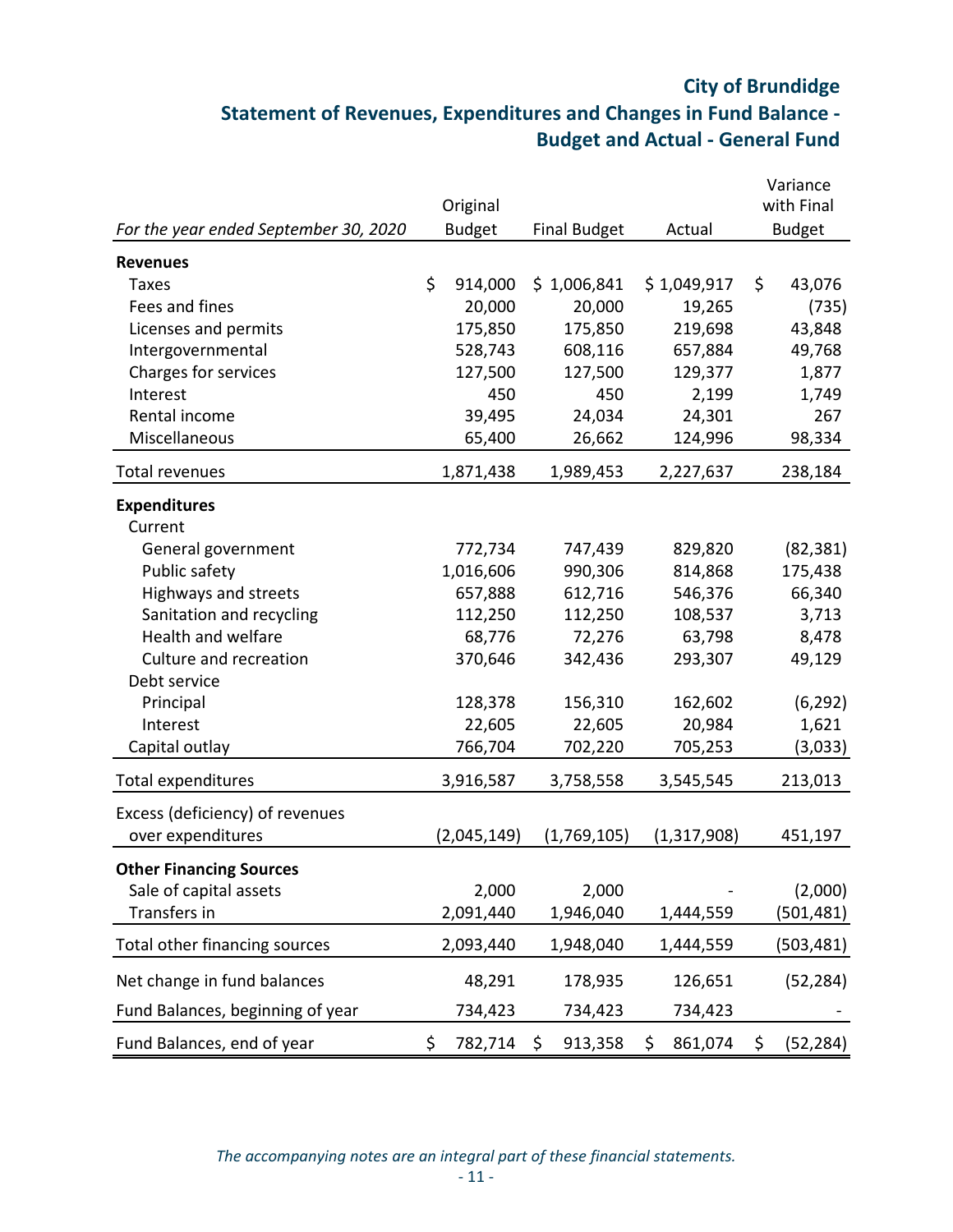# **City of Brundidge Statement of Net Position – Proprietary Fund**

| September 30, 2020<br>Department<br><b>Assets</b><br>Current assets<br>\$<br>Cash and cash equivalents<br>195,541<br>Certificates of deposit<br>1,024,483<br>935,972<br>Receivables, net<br>397,659<br>Inventory<br>Prepaid items<br>18,409<br>Total current assets<br>2,572,064<br>Noncurrent assets<br><b>Restricted assets</b><br>376,811<br>Investments<br>33,907<br>Other assets<br>Capital assets, net of depreciation<br>10,271,289<br>10,682,007<br><b>Total noncurrent assets</b><br><b>Total assets</b><br>13,254,071<br><b>Deferred Outflows of Resources</b><br>Deferred outflows on refunding<br>202,634<br>Deferred outflows related to pensions<br>102,102<br>Total deferred outflows of resources<br>304,736<br><b>Liabilities</b><br><b>Current liabilities</b><br>Accounts payable<br>325,348<br>Due to other funds<br>13,967<br><b>Accrued liabilities</b><br>62,437<br>147,588<br><b>Customer deposits</b><br>Compensated absences<br>65,638<br>Current portion of utility revenue warrants<br>500,000<br><b>Total current liabilities</b><br>1,114,978 | Utilities |
|-----------------------------------------------------------------------------------------------------------------------------------------------------------------------------------------------------------------------------------------------------------------------------------------------------------------------------------------------------------------------------------------------------------------------------------------------------------------------------------------------------------------------------------------------------------------------------------------------------------------------------------------------------------------------------------------------------------------------------------------------------------------------------------------------------------------------------------------------------------------------------------------------------------------------------------------------------------------------------------------------------------------------------------------------------------------------------|-----------|
|                                                                                                                                                                                                                                                                                                                                                                                                                                                                                                                                                                                                                                                                                                                                                                                                                                                                                                                                                                                                                                                                             |           |
|                                                                                                                                                                                                                                                                                                                                                                                                                                                                                                                                                                                                                                                                                                                                                                                                                                                                                                                                                                                                                                                                             |           |
|                                                                                                                                                                                                                                                                                                                                                                                                                                                                                                                                                                                                                                                                                                                                                                                                                                                                                                                                                                                                                                                                             |           |
|                                                                                                                                                                                                                                                                                                                                                                                                                                                                                                                                                                                                                                                                                                                                                                                                                                                                                                                                                                                                                                                                             |           |
|                                                                                                                                                                                                                                                                                                                                                                                                                                                                                                                                                                                                                                                                                                                                                                                                                                                                                                                                                                                                                                                                             |           |
|                                                                                                                                                                                                                                                                                                                                                                                                                                                                                                                                                                                                                                                                                                                                                                                                                                                                                                                                                                                                                                                                             |           |
|                                                                                                                                                                                                                                                                                                                                                                                                                                                                                                                                                                                                                                                                                                                                                                                                                                                                                                                                                                                                                                                                             |           |
|                                                                                                                                                                                                                                                                                                                                                                                                                                                                                                                                                                                                                                                                                                                                                                                                                                                                                                                                                                                                                                                                             |           |
|                                                                                                                                                                                                                                                                                                                                                                                                                                                                                                                                                                                                                                                                                                                                                                                                                                                                                                                                                                                                                                                                             |           |
|                                                                                                                                                                                                                                                                                                                                                                                                                                                                                                                                                                                                                                                                                                                                                                                                                                                                                                                                                                                                                                                                             |           |
|                                                                                                                                                                                                                                                                                                                                                                                                                                                                                                                                                                                                                                                                                                                                                                                                                                                                                                                                                                                                                                                                             |           |
|                                                                                                                                                                                                                                                                                                                                                                                                                                                                                                                                                                                                                                                                                                                                                                                                                                                                                                                                                                                                                                                                             |           |
|                                                                                                                                                                                                                                                                                                                                                                                                                                                                                                                                                                                                                                                                                                                                                                                                                                                                                                                                                                                                                                                                             |           |
|                                                                                                                                                                                                                                                                                                                                                                                                                                                                                                                                                                                                                                                                                                                                                                                                                                                                                                                                                                                                                                                                             |           |
|                                                                                                                                                                                                                                                                                                                                                                                                                                                                                                                                                                                                                                                                                                                                                                                                                                                                                                                                                                                                                                                                             |           |
|                                                                                                                                                                                                                                                                                                                                                                                                                                                                                                                                                                                                                                                                                                                                                                                                                                                                                                                                                                                                                                                                             |           |
|                                                                                                                                                                                                                                                                                                                                                                                                                                                                                                                                                                                                                                                                                                                                                                                                                                                                                                                                                                                                                                                                             |           |
|                                                                                                                                                                                                                                                                                                                                                                                                                                                                                                                                                                                                                                                                                                                                                                                                                                                                                                                                                                                                                                                                             |           |
|                                                                                                                                                                                                                                                                                                                                                                                                                                                                                                                                                                                                                                                                                                                                                                                                                                                                                                                                                                                                                                                                             |           |
|                                                                                                                                                                                                                                                                                                                                                                                                                                                                                                                                                                                                                                                                                                                                                                                                                                                                                                                                                                                                                                                                             |           |
|                                                                                                                                                                                                                                                                                                                                                                                                                                                                                                                                                                                                                                                                                                                                                                                                                                                                                                                                                                                                                                                                             |           |
|                                                                                                                                                                                                                                                                                                                                                                                                                                                                                                                                                                                                                                                                                                                                                                                                                                                                                                                                                                                                                                                                             |           |
|                                                                                                                                                                                                                                                                                                                                                                                                                                                                                                                                                                                                                                                                                                                                                                                                                                                                                                                                                                                                                                                                             |           |
|                                                                                                                                                                                                                                                                                                                                                                                                                                                                                                                                                                                                                                                                                                                                                                                                                                                                                                                                                                                                                                                                             |           |
|                                                                                                                                                                                                                                                                                                                                                                                                                                                                                                                                                                                                                                                                                                                                                                                                                                                                                                                                                                                                                                                                             |           |
|                                                                                                                                                                                                                                                                                                                                                                                                                                                                                                                                                                                                                                                                                                                                                                                                                                                                                                                                                                                                                                                                             |           |
|                                                                                                                                                                                                                                                                                                                                                                                                                                                                                                                                                                                                                                                                                                                                                                                                                                                                                                                                                                                                                                                                             |           |
|                                                                                                                                                                                                                                                                                                                                                                                                                                                                                                                                                                                                                                                                                                                                                                                                                                                                                                                                                                                                                                                                             |           |
|                                                                                                                                                                                                                                                                                                                                                                                                                                                                                                                                                                                                                                                                                                                                                                                                                                                                                                                                                                                                                                                                             |           |
|                                                                                                                                                                                                                                                                                                                                                                                                                                                                                                                                                                                                                                                                                                                                                                                                                                                                                                                                                                                                                                                                             |           |
|                                                                                                                                                                                                                                                                                                                                                                                                                                                                                                                                                                                                                                                                                                                                                                                                                                                                                                                                                                                                                                                                             |           |
|                                                                                                                                                                                                                                                                                                                                                                                                                                                                                                                                                                                                                                                                                                                                                                                                                                                                                                                                                                                                                                                                             |           |
|                                                                                                                                                                                                                                                                                                                                                                                                                                                                                                                                                                                                                                                                                                                                                                                                                                                                                                                                                                                                                                                                             |           |
|                                                                                                                                                                                                                                                                                                                                                                                                                                                                                                                                                                                                                                                                                                                                                                                                                                                                                                                                                                                                                                                                             |           |
|                                                                                                                                                                                                                                                                                                                                                                                                                                                                                                                                                                                                                                                                                                                                                                                                                                                                                                                                                                                                                                                                             |           |

-Continued‐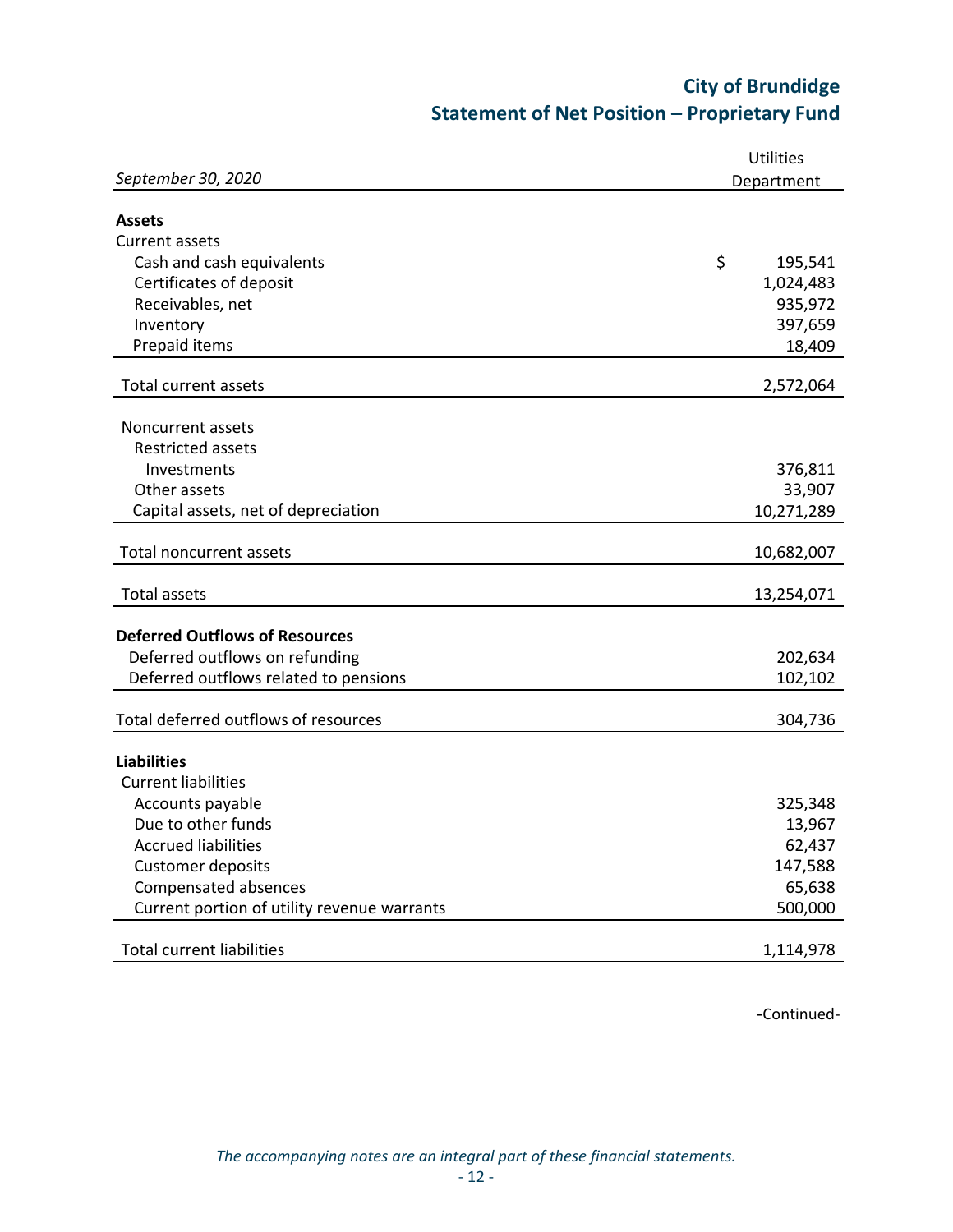# **City of Brundidge Statement of Net Position – Proprietary Fund (Continued)**

| September 30, 2020<br>Department<br>Noncurrent liabilities<br>Net pension liability<br>Utility revenue warrants due after one year<br>7,186,267 | <b>Utilities</b> |       |
|-------------------------------------------------------------------------------------------------------------------------------------------------|------------------|-------|
|                                                                                                                                                 |                  |       |
|                                                                                                                                                 |                  |       |
|                                                                                                                                                 |                  |       |
|                                                                                                                                                 |                  | 8,647 |
|                                                                                                                                                 |                  |       |
|                                                                                                                                                 |                  |       |
| <b>Total noncurrent liabilities</b><br>7,194,914                                                                                                |                  |       |
|                                                                                                                                                 |                  |       |
| <b>Total liabilities</b><br>8,309,892                                                                                                           |                  |       |
|                                                                                                                                                 |                  |       |
| <b>Deferred Inflows of Resources</b>                                                                                                            |                  |       |
| Deferred inflows related to pensions<br>150,154                                                                                                 |                  |       |
|                                                                                                                                                 |                  |       |
| <b>Net Position</b>                                                                                                                             |                  |       |
| 2,311,105<br>Unrestricted                                                                                                                       |                  |       |
| \$                                                                                                                                              |                  |       |
| 5,098,761<br>Total net position                                                                                                                 |                  |       |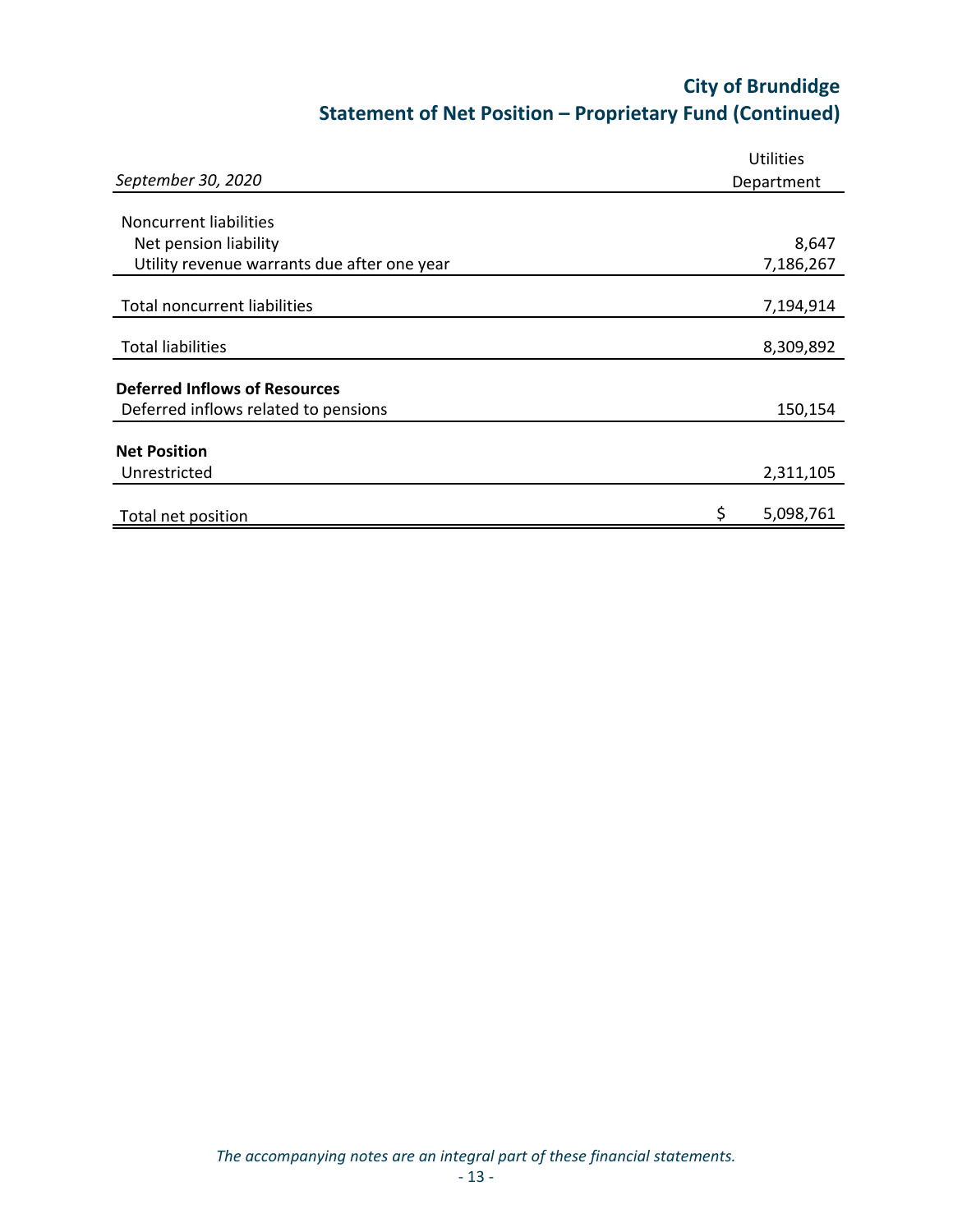# **City of Brundidge Statement of Revenues, Expenses and Changes in Net Position ‐ Proprietary Fund**

|                                                        | Utilities       |
|--------------------------------------------------------|-----------------|
| For the year ended September 30, 2020                  | Department      |
| <b>Operating Revenues</b>                              |                 |
| Electric                                               | \$<br>5,879,506 |
| Sewer                                                  | 981,853         |
| Water                                                  | 684,399         |
|                                                        |                 |
| Total operating revenues                               | 7,545,758       |
|                                                        |                 |
| <b>Operating Expenses</b><br>Cost of sales and service | 3,493,676       |
| Administration                                         | 1,272,066       |
| Repairs and maintenance                                | 515,442         |
| Depreciation                                           | 493,749         |
|                                                        |                 |
| Total operating expenses                               | 5,774,933       |
|                                                        |                 |
| Operating Income                                       | 1,770,825       |
| <b>Non-Operating Revenues (Expenses)</b>               |                 |
| Interest revenue                                       | 18,097          |
| Miscellaneous                                          | 140,455         |
| Grants                                                 | 238,497         |
| Interest expense                                       | (210, 864)      |
| Amortization                                           | (4,938)         |
|                                                        |                 |
| Total non-operating revenue (expenses)                 | 181,247         |
| <b>Income Before Transfers</b>                         | 1,952,072       |
| Transfers out                                          | (1, 288, 987)   |
|                                                        |                 |
| Change in net position                                 | 663,085         |
|                                                        |                 |
| Net Position, beginning of year                        | 4,435,676       |
| Net Position, end of year                              | \$<br>5,098,761 |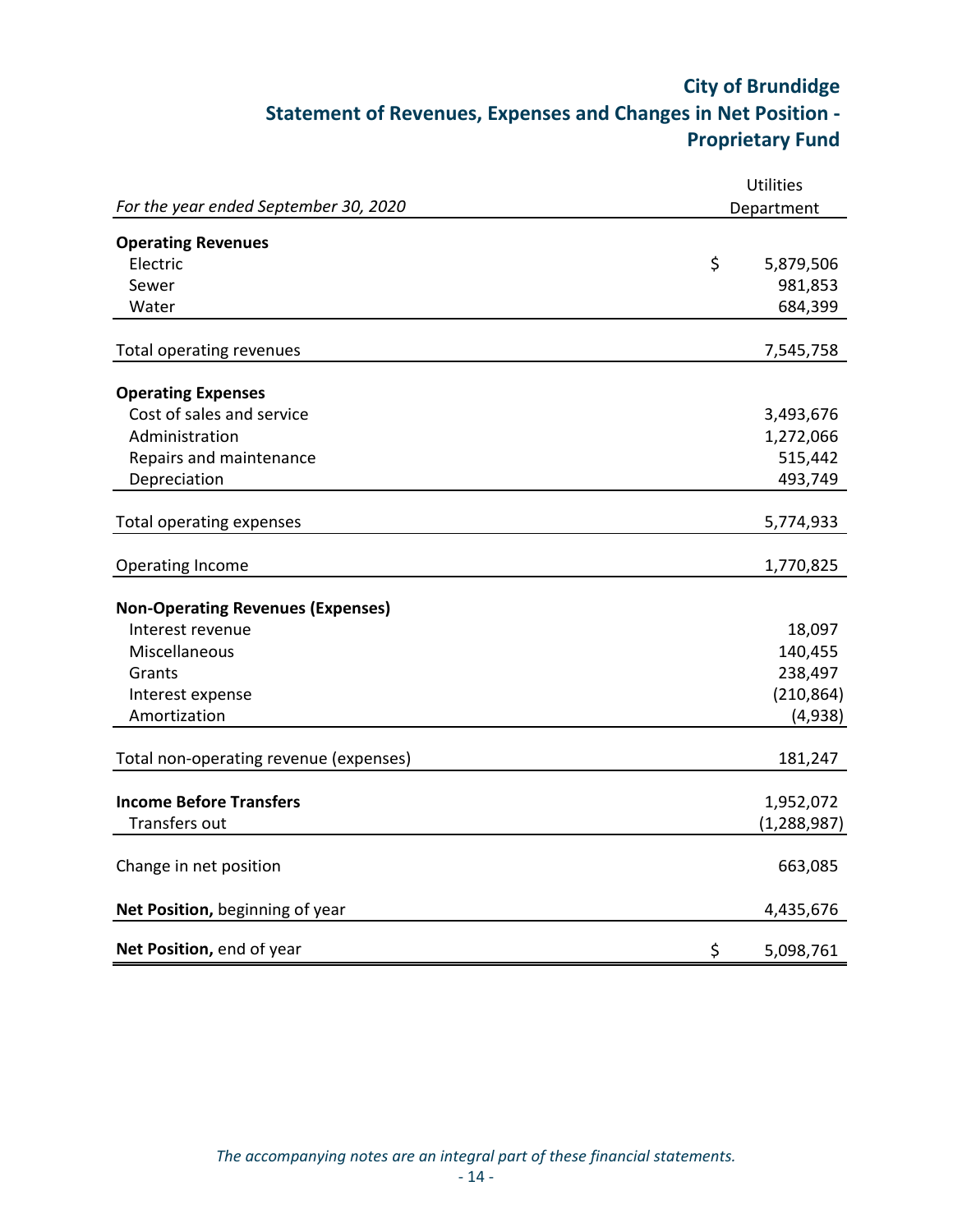# **City of Brundidge Statement of Cash Flows – Proprietary Fund**

|                                                           | Utilities       |
|-----------------------------------------------------------|-----------------|
| For the year ended September 30, 2020                     | Department      |
|                                                           |                 |
| <b>Operating Activities</b>                               |                 |
| Cash received from customers and users                    | \$<br>7,355,192 |
| Cash payments to suppliers                                | (4,622,357)     |
| Cash payments to employees                                | (755, 269)      |
| Net cash provided by operating activities                 | 1,977,566       |
| <b>Noncapital Financing Activities</b>                    |                 |
| Other receipts                                            | 145,235         |
| Grants                                                    | 238,497         |
| Cash transfers to other funds                             | (1, 288, 987)   |
| Net cash used in noncapital financing activities          | (905, 255)      |
|                                                           |                 |
| <b>Capital and Related Financing Activities</b>           |                 |
| Principal paid on revenue warrants                        | (575,000)       |
| Interest paid on debt                                     | (205, 346)      |
| Acquisition of capital assets                             | (165, 909)      |
| Net cash used in capital and related financing activities | (946, 255)      |
|                                                           |                 |
| <b>Investing Activities</b>                               |                 |
| Proceeds from sales of investments                        | 527,499         |
| Purchases of investments                                  | (542, 905)      |
| Interest revenue                                          | 18,097          |
| Net cash provided by investing activities                 | 2,691           |
| Net increase in cash and cash equivalents                 | 128,747         |
| Cash and cash equivalents, beginning of year              | 66,794          |
| Cash and cash equivalents, end of year                    | \$<br>195,541   |

‐Continued‐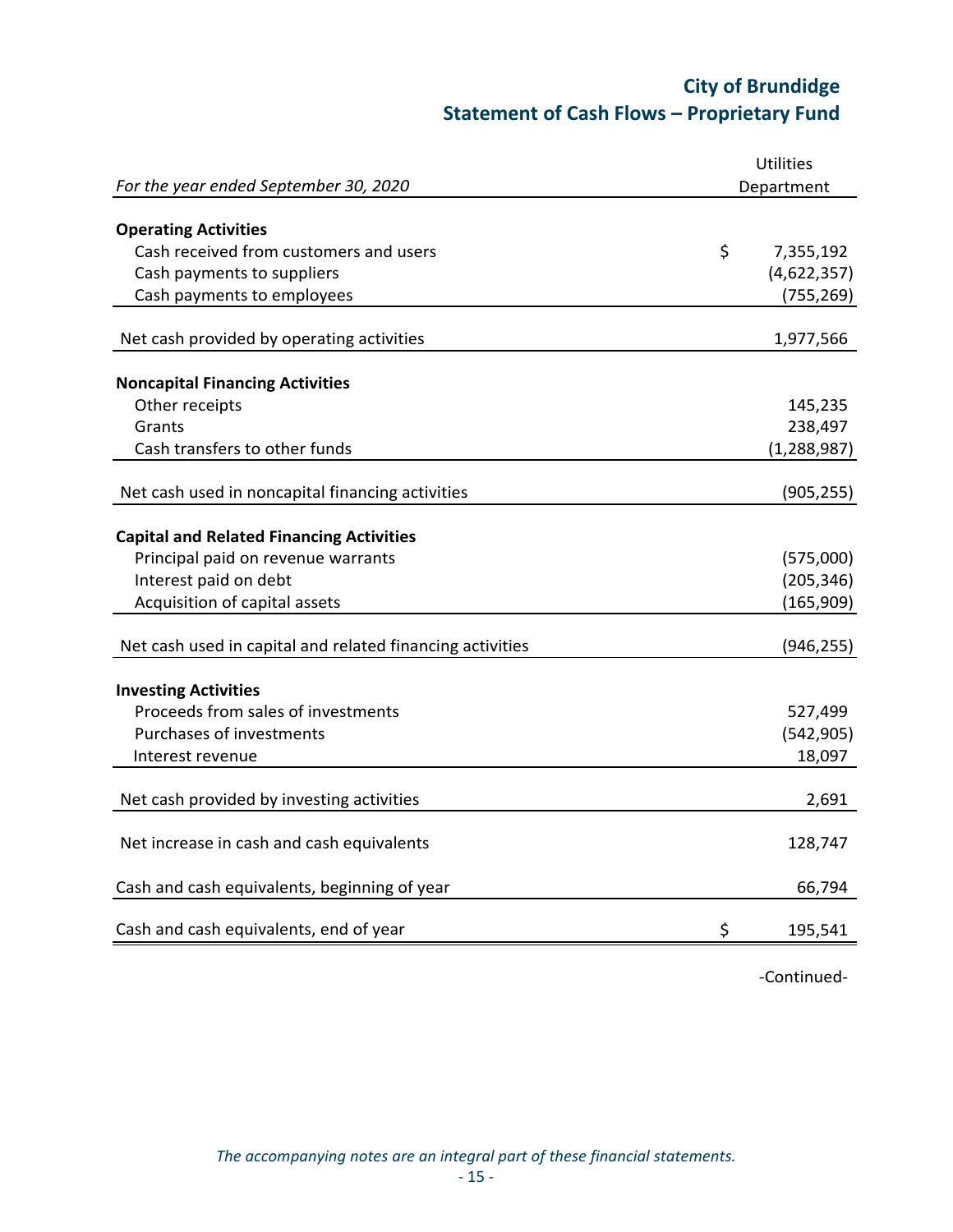# **City of Brundidge Statement of Cash Flows – Proprietary Fund (Continued)**

|                                                                                                                      | <b>Utilities</b> |
|----------------------------------------------------------------------------------------------------------------------|------------------|
| For the year ended September 30, 2020                                                                                | Department       |
| <b>Reconciliation of Operating Income to Net Cash</b><br><b>Provided by Operating Activities</b><br>Operating income | \$<br>1,770,825  |
|                                                                                                                      |                  |
| Adjustments to reconcile operating income to net                                                                     |                  |
| cash provided by operating activities                                                                                |                  |
| Depreciation                                                                                                         | 493,749          |
| Changes in assets, deferred outflows, liabilities and deferred inflows                                               |                  |
| (Increase) decrease in assets and deferred outflows                                                                  |                  |
| Receivables                                                                                                          | (193, 936)       |
| Inventory                                                                                                            | (35, 545)        |
| Prepaid items                                                                                                        | (1, 316)         |
| Deferred outflows related to pensions                                                                                | (20, 650)        |
| Increase (decrease) in liabilities and deferred inflows                                                              |                  |
| Accounts payable                                                                                                     | (35, 694)        |
| <b>Accrued liabilities</b>                                                                                           | 1,326            |
| Net pension liability                                                                                                | (30, 328)        |
| Deferred inflows related to pensions                                                                                 | 18,237           |
| <b>Customer deposits</b>                                                                                             | 3,370            |
| Compensated absences                                                                                                 | 7,528            |
|                                                                                                                      |                  |
| Total adjustments                                                                                                    | 206,741          |
| Net cash provided by operating activities                                                                            | \$<br>1,977,566  |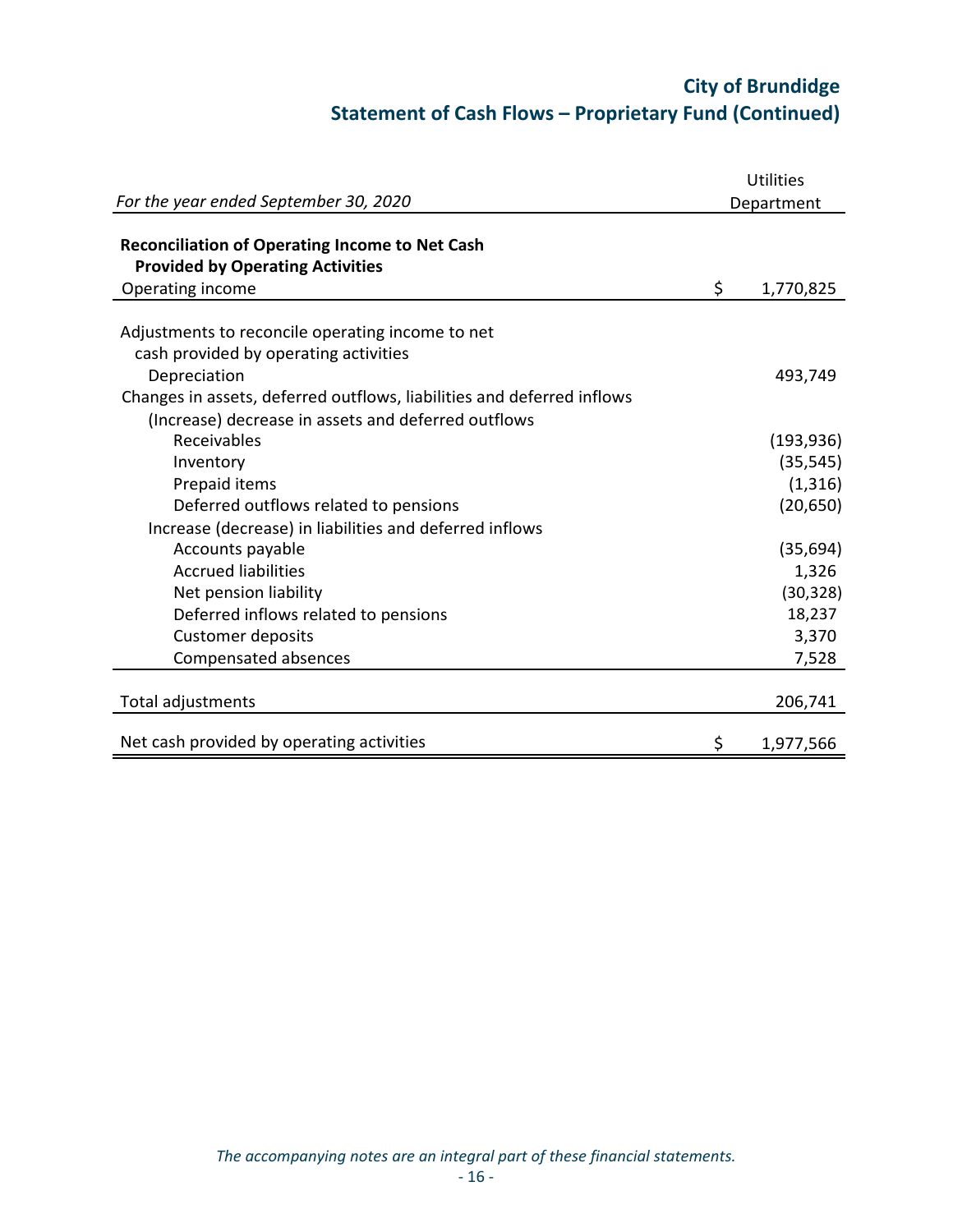### **Note 1: SUMMARY OF SIGNIFICANT ACCOUNTING POLICIES**

The City of Brundidge, Alabama (the "City"), was incorporated in 1890 under the provisions of the State of Alabama. The City has the following services: public safety, public utilities, highways and streets, sanitation, senior activities, library services and general administrative services.

### *Reporting Entity*

The City is a municipal corporation governed by an elected mayor and five-member governing council (the "Council"). The accompanying financial statements present the City and its component units, entities for which the City is considered to be financially accountable. Blended component units are, in substance, part of the primary government's operations even though they are legally separate entities. Thus, blended component units are appropriately presented as funds of the primary government. Each discretely presented component unit is reported in a separate column in the government‐wide financial statements to emphasize that it is legally separate from the City. The accounting policies of the City conform to generally accepted accounting principles (GAAP) as applied to governmental units. The more significant accounting policies used by the City are described below.

In evaluating the City as a reporting entity, management has considered all potential component units in accordance with Section 2100: *Defining the Financial Reporting Entity* of the Governmental Accounting Standards Board (GASB) Codification. The City reported no blended component units.

### *Discretely Presented Component Unit*

The Brundidge Industrial Development Board (the "Board") strives to bring economic development to the City. The citizens who serve on the Governing Board are appointed by the City Council and the City has guaranteed a portion of the Board's debt. Refer to Note 6 for details of the Guaranty Agreement.

## *Related Organizations*

The Brundidge Solid Waste Authority (the "Authority") was established to provide for the collection and disposal of solid waste and to encourage the planning of solid waste collection, disposal and resource recovery activities. The citizens who serve on the Board of the Authority are appointed by the City Council. During the fiscal year ended September 30, 2017, the Authority became inactive and all assets and liabilities were transferred to the City.

The Brundidge Housing Authority administers federal funding and/or other financing for improvement of housing conditions in the City. The citizens who serve on the Governing Board are appointed by the Mayor. The City has no significant influence over the management, budget, or policies of Brundidge Housing Authority. The Brundidge Housing Authority reports independently. Audited financial statements are available from the Brundidge Housing Authority. The Housing Authority is excluded from the financial reporting entity because the City's accountability does not extend beyond making appointments.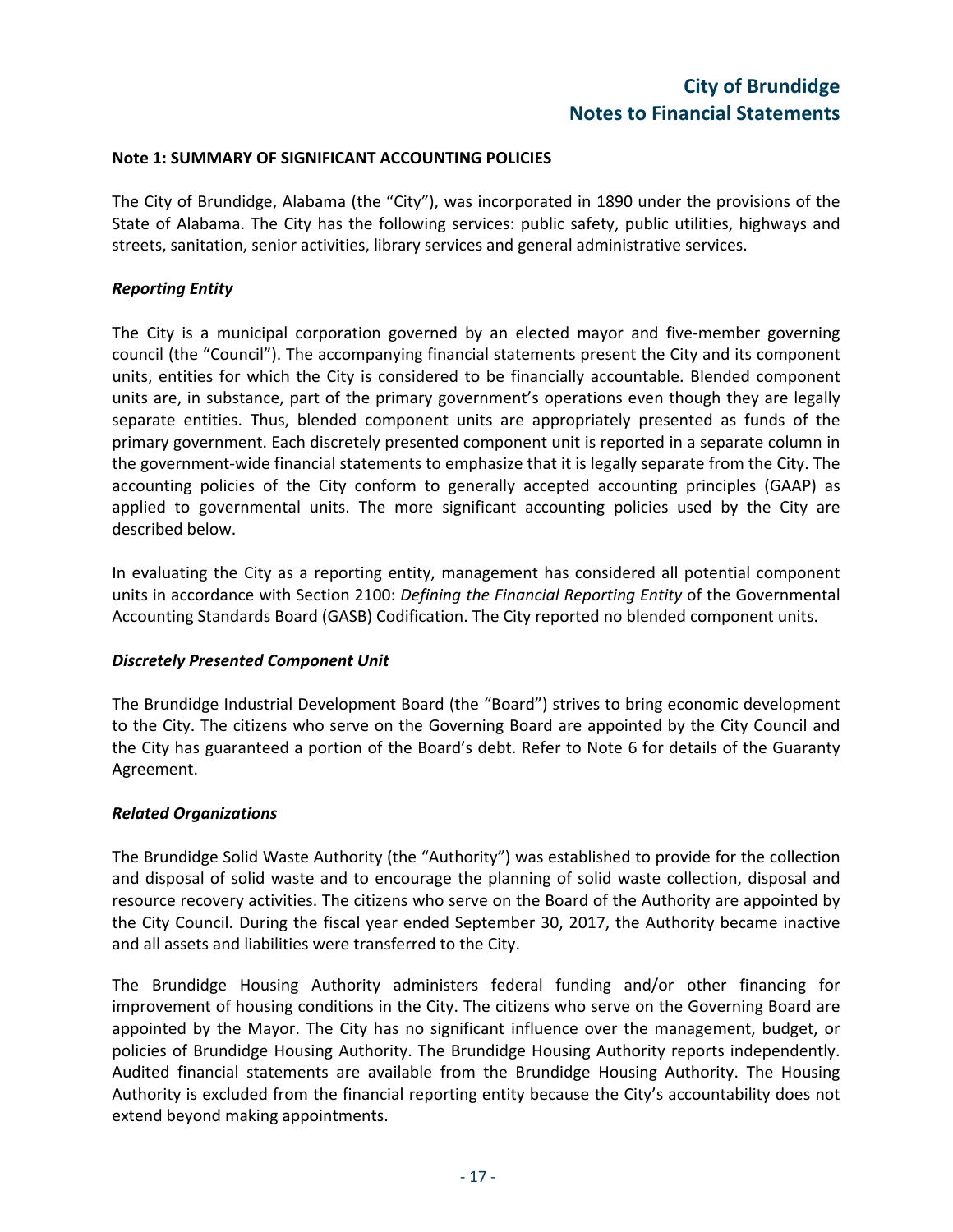### *Government‐wide and Fund Financial Statements*

The government‐wide financial statements (i.e., the statement of net position and the statement of activities) report information on all of the nonfiduciary activities of the primary government and its component units. Governmental activities, which normally are supported by taxes, intergovernmental revenues, and other nonexchange transactions, are reported separately from business‐type activities, which rely to a significant extent on fees and charges to external customers for support. Likewise, the primary government is reported separately from certain legally separate component units for which the primary government is financially accountable.

The statement of activities demonstrates the degree to which the direct expenses of a given function are offset by program revenues. *Direct expenses* are those that are clearly identifiable with a specific function. *Program revenues* include 1) charges to customers or applicants who purchase, use, or directly benefit from goods, services or privileges provided by a given function or segment, and 2) grants and contributions that are restricted to meeting the operational or capital requirements of a particular function. Taxes and other items not properly included among program revenues are reported instead as *general revenues.*

Separate financial statements are provided for governmental funds and proprietary funds. Major individual governmental funds are reported as separate columns in the fund financial statements.

### *Measurement Focus, Basis of Accounting, and Financial Statement Presentation*

The accounting and financial reporting treatment is determined by the applicable measurement focus and basis of accounting. Measurement focus indicates the type of resources being measured such as *current financial resources* or *economic resources*. The basis of accounting indicates the timing of transactions or events for recognition in the financial statements.

The government‐wide financial statements are reported using the *economic resources measurement focus* and the *accrual basis of accounting*. Revenues are recorded when earned and expenses are recorded when a liability is incurred, regardless of the timing of related cash flows. Property taxes are recognized as revenues in the year for which they are levied. Grants and similar items are recognized as revenue as soon as all eligibility requirements imposed by the provider have been met.

Governmental fund financial statements are reported using the *current financial resources measurement focus* and the *modified accrual basis of accounting.* Revenues are recognized as soon as they are both measurable and available. Revenues are considered to be available when they are collectible within the current period, considered to be sixty days for property taxes and ninety days for all other revenue. Expenditures generally are recorded when a liability is incurred, as under accrual accounting. However, debt service expenditures, as well as expenditures related to compensated absences and claims and judgments, are recorded only when payment is due. General capital asset acquisitions are reported as expenditures in governmental funds. Issuance of long‐ term debt and acquisitions under capital leases are reported as other financing sources.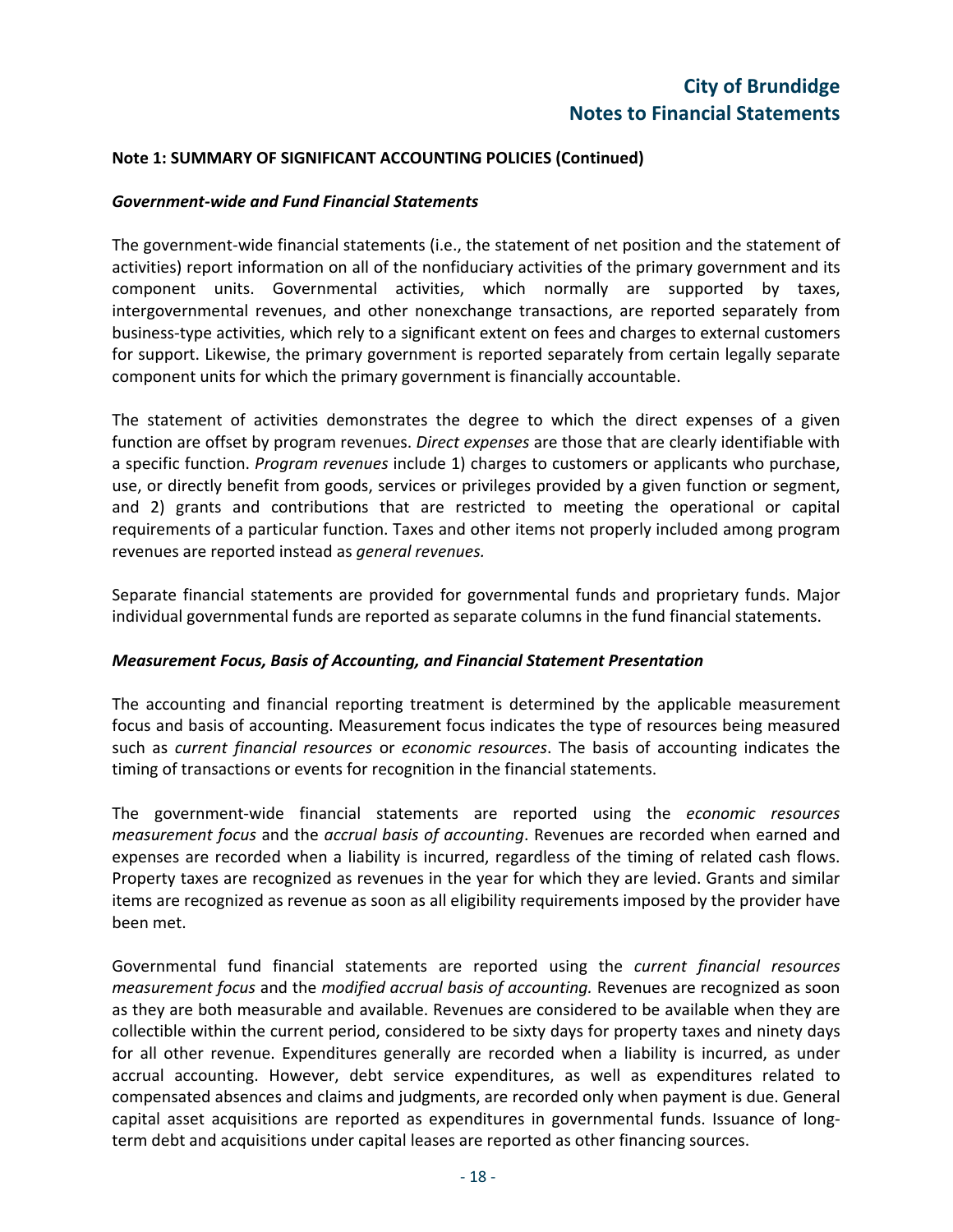### *Measurement Focus, Basis of Accounting, and Financial Statement Presentation (Continued)*

Property taxes, franchise taxes, licenses, and interest associated with the current fiscal period are all considered to be susceptible to accrual and so have been recognized as revenues of the current fiscal period. Expenditure‐driven grants are recognized as revenue when the qualifying expenditures have been incurred and all other eligibility requirements have been met, and the amount is received during the period or within the availability period for this revenue source (within 60 days of year end). All other revenue items are considered to be measurable and available only when cash is received by the City.

Proprietary funds are reported using the *economic resources measurement* focus and the *accrual basis of accounting*.

### *Government‐Wide Financial Statements*

While separate government-wide and fund financial statements are presented, they are interrelated. The governmental activities column incorporates data from governmental funds, while business‐type activities incorporate data from the City's enterprise funds. Separate financial statements are provided for governmental funds.

As discussed earlier, the City has one discretely presented component unit, the Industrial Development Board, which is shown in a separate column in the government-wide financial statements.

As a general rule, the effect of interfund activity has been eliminated from the government‐wide financial statements. Exceptions to this general rule are payments in lieu of taxes where the amounts are reasonably equivalent in value to the interfund services provided and other charges between the City's utilities and sanitation services functions and various other functions of the City. Elimination of these charges would distort the direct costs and program revenues reported for the various functions concerned.

### *Fund Financial Statements*

The fund financial statements provide information about the City's funds. Separate statements for governmental fund category are presented. The emphasis of fund financial statements is on major governmental funds, each displayed in a separate column. All remaining governmental funds are aggregated and reported as nonmajor funds. Major individual governmental funds are reported as separate columns in the fund financial statements.

The City reports the following major governmental fund:

The *General Fund* is the City's primary operating fund. It accounts for all financial resources of the general government, except those required to be accounted for in another fund.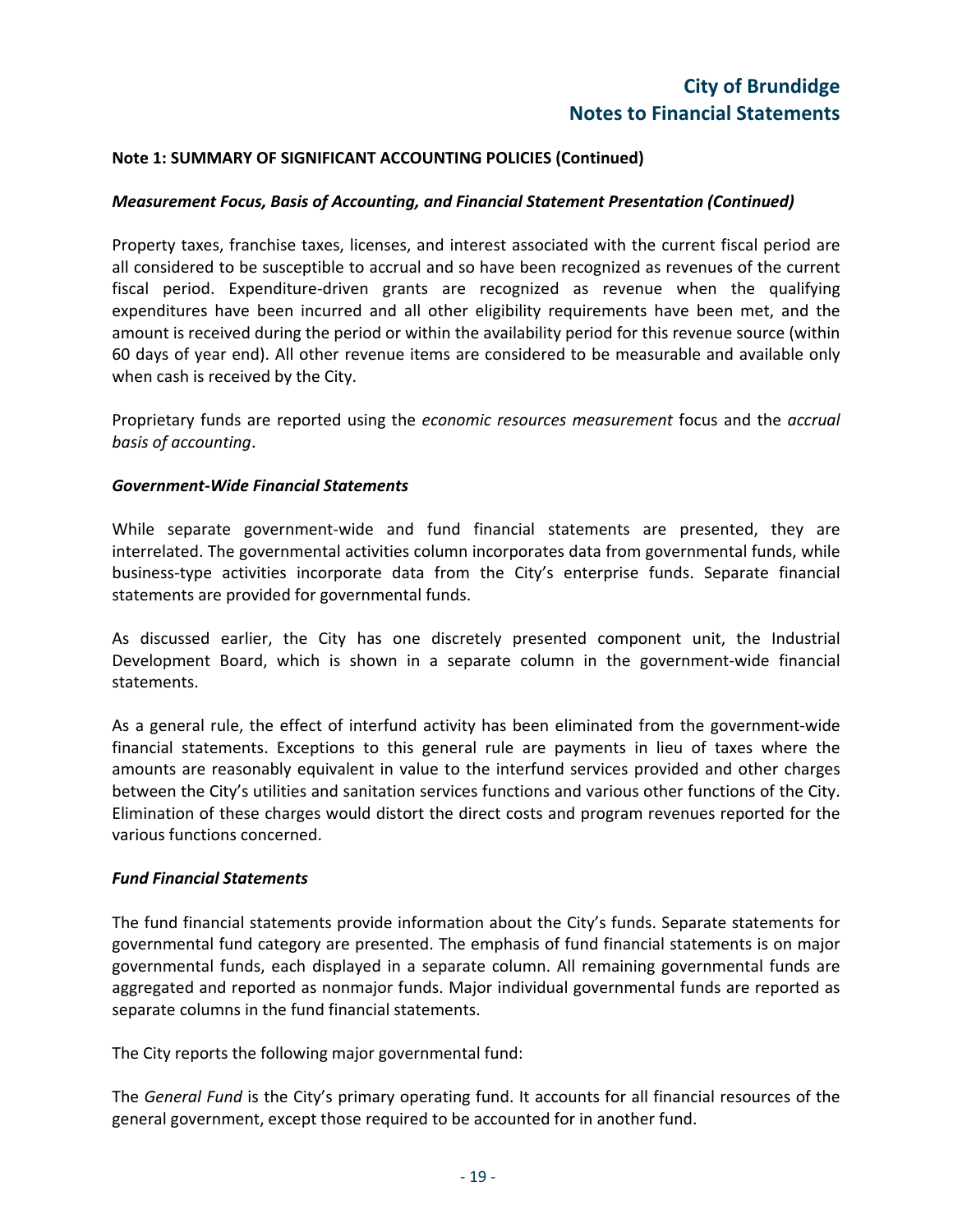### *Fund Financial Statements (Continued)*

The City reports the following major enterprise fund:

The *Utilities Department* accounts for the operations of the Utilities Department (electric, sewer, and water).

The City reports the following fund types:

*Special revenue funds* are used to account for the proceeds of specific revenue sources that are restricted to expenditures for specified purposes.

Four and Five Cent State Gasoline Tax Fund, Seven Cent State Gasoline Tax Fund and Rebuild Alabama Act Fund accounts for state gasoline taxes. The use of this funding is restricted to expenditures related to construction, improvement and maintenance of highways, bridges, and streets.

Two Cent Gas Tax Fund accounts for proceeds from a local gasoline tax. The use of this funding is for highway and street expenditures.

Tobacco Tax Fund accounts for proceeds for the Pike County Firefighter Association. The use of this funding is restricted to expenditures for the fire department.

The *Permanent Fund* is used to account for resources from other parties, including individuals, private organizations and other governments, whereby use of the resources are restricted to the extent only earnings and not principal, may be used for a specified program(s), for the benefit of the government and its citizenry. The City reported only one permanent fund, the Joseph Carroll Library Fund., which accounts for money that was donated to the City from the Joseph Carroll Memorial Fund. Interest on these funds is restricted for the purchase of new library books.

During the course of operations, the City has activity between funds for various purposes. Any residual balances outstanding at year end are reported as due from/to other funds and advances to/from other funds. While these balances are reported in fund financial statements, certain eliminations are made in the preparation of the government-wide financial statements. Balances between the funds included in governmental activities (i.e., the governmental funds) are eliminated so that only the net amount is included as internal balances in the governmental activities column.

Similarly, balances between the funds included in business-type activities (i.e., the enterprise funds) are eliminated so that only the net amount is included as internal balances in the business-type activities column.

Further, certain activity occurs during the year involving transfers of resources between funds. In fund financial statements these amounts are reported at gross amounts as transfers in/out. While reported in fund financial statements, certain eliminations are made in the preparation of the government‐wide financial statements.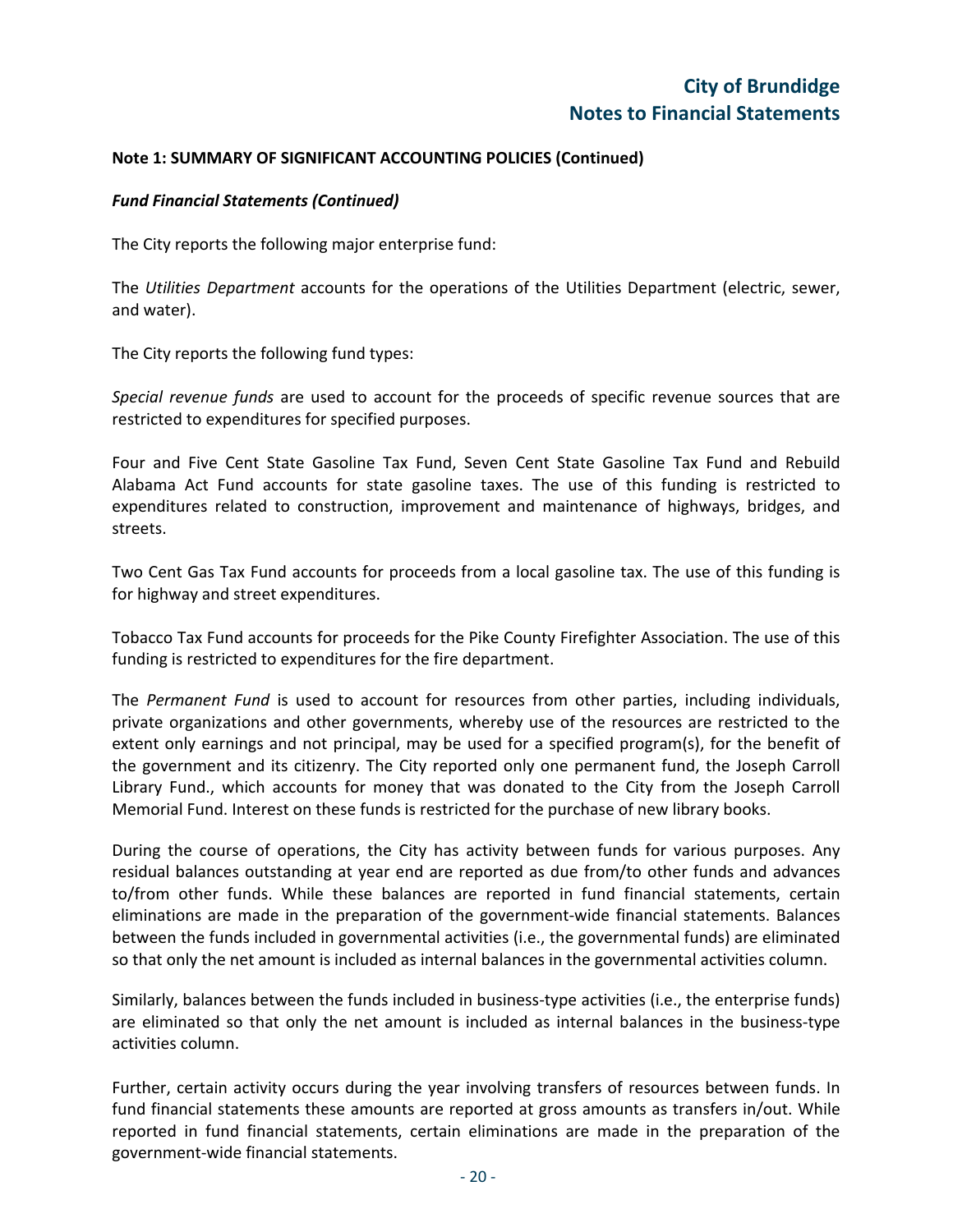### *Fund Financial Statements (Continued)*

Transfers between the funds included in governmental activities are eliminated so that only the net amount is included as transfers in the governmental activities column.

Similarly, balances between the funds included in business-type activities are eliminated so that only the net amount is included as transfers in the business-type activities column.

### *Budgetary Information*

### *Budgetary basis of accounting*

Annual budgets are adopted on a basis consistent with generally accepted accounting principles for the General Fund, special revenue funds, permanent fund and Utilities Department.

The appropriated budget is prepared by fund, function, and department. The City's management may make transfers of appropriations within a department. Transfers of appropriations between departments require the approval of the council. The legal level of budgetary control (i.e., the level at which expenditures may not legally exceed appropriations) is the department level.

Appropriations in all budgeted funds lapse at the end of the fiscal year even if they have related encumbrances. Encumbrances are commitments related to unperformed (executory) contracts for goods or services (i.e., purchase orders, contracts, and commitments). Encumbrance accounting is utilized to the extent necessary to assure effective budgetary control and accountability and to facilitate effective cash planning and control. While all appropriations and encumbrances lapse at year end, valid outstanding encumbrances (those for which performance under the executory contract is expected in the next year) are re-appropriated and become part of the subsequent year's budget pursuant to state regulations.

### *Assets, Deferred Outflows, Liabilities, Deferred Inflows, and Net Position or Equity*

### *Cash and Cash Equivalents*

The City's cash and cash equivalents are considered to be cash on hand, demand deposits and short-term investments with original maturities of three months or less from the date of acquisition.

### *Investments*

Investments for the City are reported at fair value, except for the certificates of deposit, which are carried at amortized cost. Investments are limited to funds that invest in U.S. Government backed securities and certificates of deposits at federally insured banks.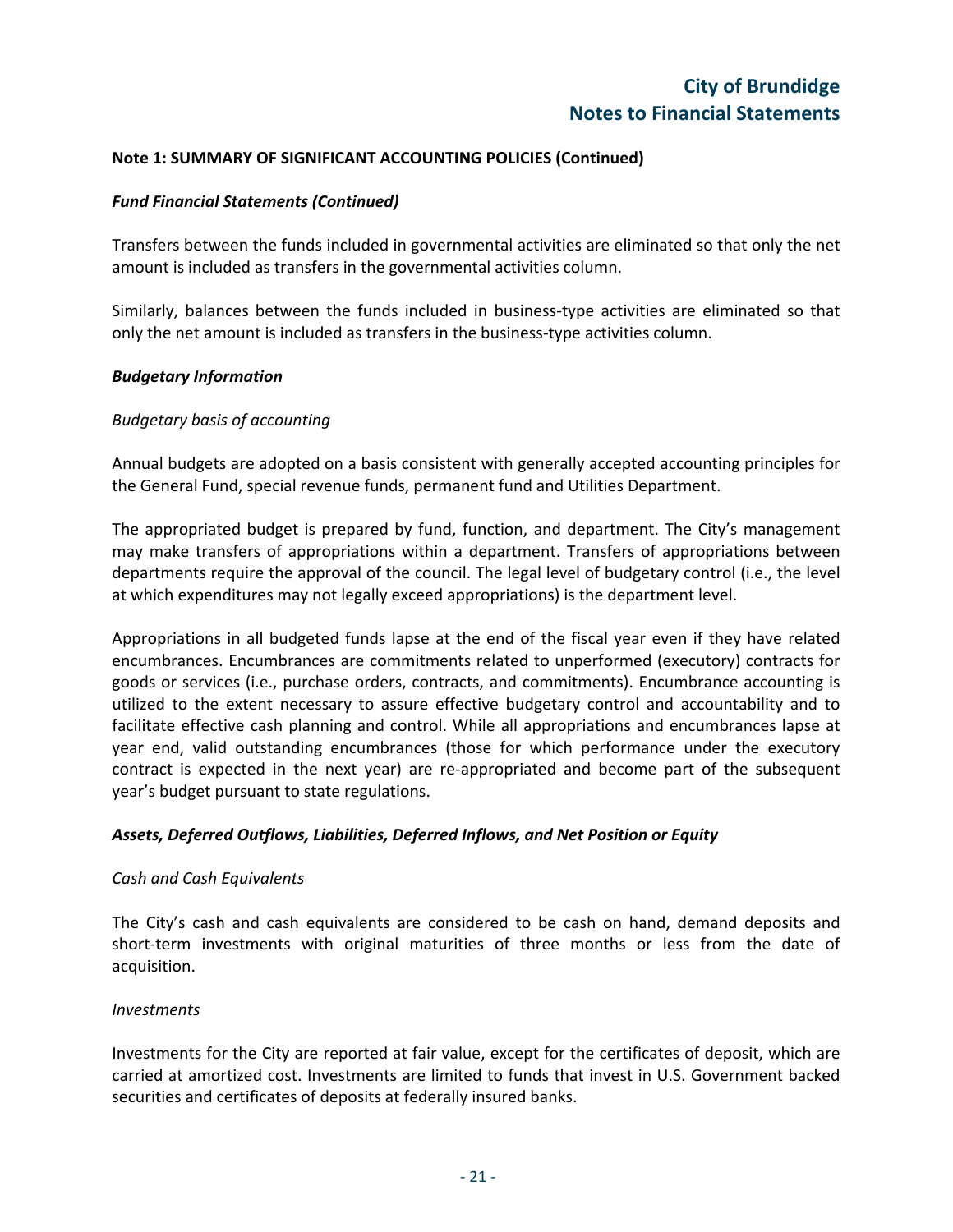### *Assets, Deferred Outflows, Liabilities, Deferred Inflows, and Net Position or Equity (Continued)*

### *Receivables and payables*

Unbilled receivables – An amount for unbilled revenue is recorded in the Utilities Department and General Fund for services rendered, but not yet billed as of the end of the fiscal year. The receivable is derived from the cycle billings generated subsequent to fiscal year end and prorated for usage in September.

Allowance for doubtful accounts – Accounts receivable have been reported net of the allowance for doubtful accounts. Accounts receivable in excess of 90 days are subject to being considered as uncollectible in Utilities Department. Accounts receivables for court costs and fines are shown net of an allowance for uncollectible accounts outstanding in excess of one year.

Unearned revenue – Unearned revenue recorded on the governmental fund balance sheet represents amounts received before eligibility requirements are met.

#### *Interfund Activities and Transactions*

During the course of operations, numerous transactions occur between individual funds for goods provided or services rendered. These receivables and payables are classified as "due from other funds" or "due to other funds" within the fund financial statements. Long-term borrowings between funds are classified as "advances to other funds" or "advances from other funds" in the fund financial statements. These amounts are eliminated in the governmental and business‐type activities columns of the statement of net position, except for any residual balance outstanding between the governmental and business-type activities at the end of the fiscal year, which are reported in the government‐wide financial statements as internal balances.

Interfund transactions are reflected as services provided, reimbursements, or transfers. Services provided, deemed to be at or near market rates, are treated as revenues and expenditures/ expenses. Reimbursements are when on fund incurs a cost, charges the appropriate benefitting fund, and reduces its related cost as a reimbursement. All other interfund transactions are treated as transfers. Transfers between governmental or business‐type funds are funds are netted as part of the reconciliation to the government‐wide presentation.

#### *Inventories and Prepaid Items*

Inventories are valued at cost using the average cost method and consists of expendable supplies and repair parts. Purchases of inventories for governmental funds are reported as expenditures in the period purchased. Inventories of proprietary fund types are reported as an expense when consumed in the operations of the fund.

Certain payments to vendors reflect costs applicable to future accounting periods and are recorded as prepaid items in the government‐wide financial statements. At the fund level, expenditures are recognized when the available finance resource is expended.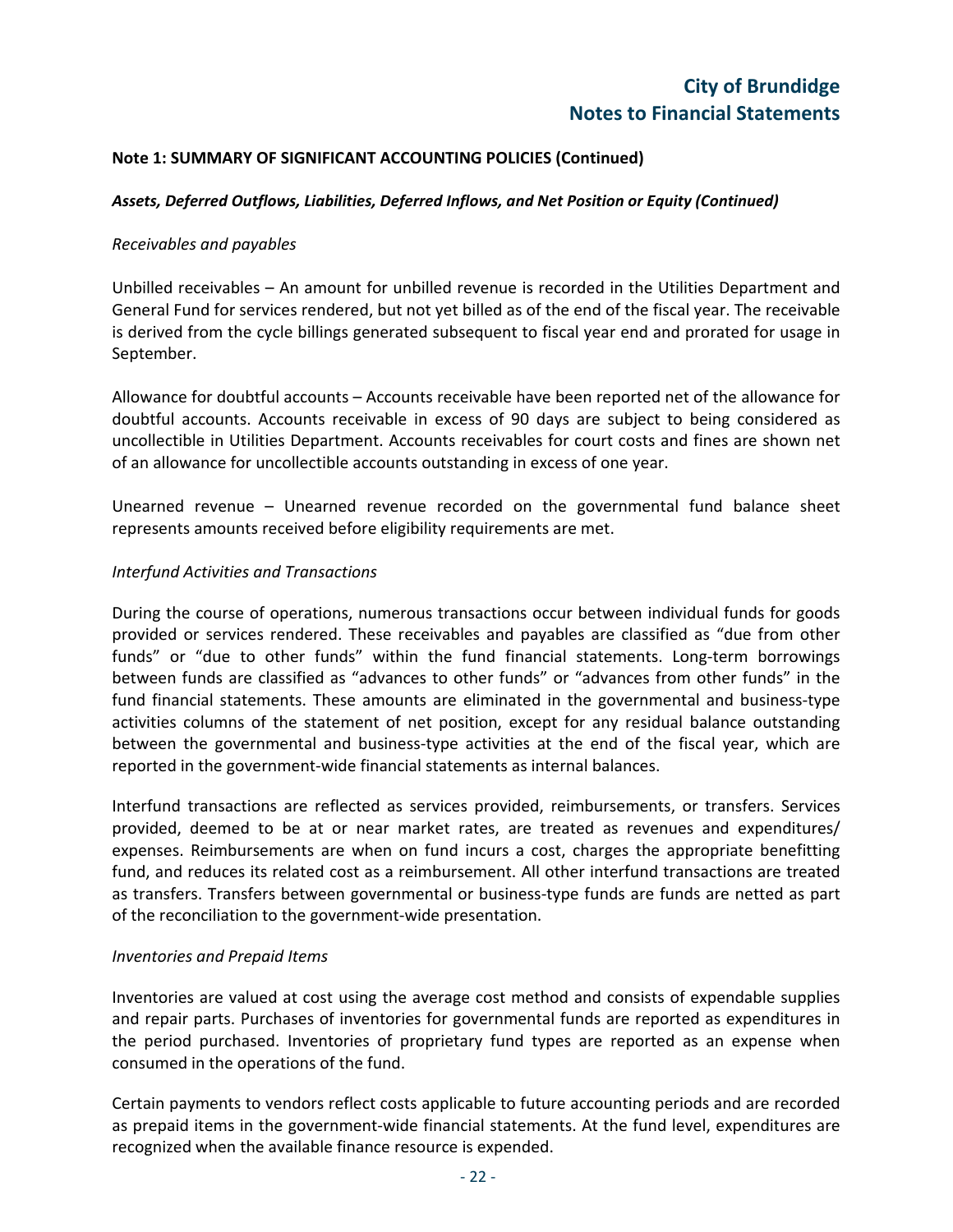### *Assets, Deferred Outflows, Liabilities, Deferred Inflows, and Net Position or Equity (Continued)*

#### *Restricted Assets*

Certain assets of the City are classified as restricted assets on the statement of net position because their use is limited by law through constitutional provisions or enabling legislation; or by restrictions imposed externally by creditors, grantors, contributors or laws or regulations of other governments. Special restricted asset accounts have been established to account for the sources and uses of these limited use assets as follows:

*Bond debt service accounts* – Includes certain resources set aside for the repayment of bonds.

*Capital improvement accounts* – Includes certain resources set aside for capital improvements.

*Court accounts* – Includes certain resources set aside for court operations.

#### *Capital Assets*

Capital assets, which include property, plant, equipment, and infrastructure assets (e.g., roads, bridges, sidewalks, and similar items) are reported in the applicable governmental or business‐type activities columns in the government‐wide financial statements. Capital assets are defined by the City as assets with an initial, individual cost of more than \$1,000 and an estimated useful life in excess of two years. The City did not report infrastructure acquired prior to October 1, 2003. As the City constructs or acquires additional capital assets each period, including infrastructure assets, they are capitalized and reported at historical cost. The reported value excludes normal maintenance and repairs which are essentially amounts spent in relation to capital assets that do not increase the capacity or efficiency of the item or increase its estimated useful life. Donated capital assets are recorded at their estimated acquisition value at the date of donation.

The cost of normal maintenance and repairs that do not add to the value of the asset or materially extend assets lives are not capitalized.

Land and construction in progress are not depreciated. The other property, plant, equipment and infrastructure of the primary government are depreciated using the straight line method over the following estimated useful lives:

| Capital asset classes   | Lives           |
|-------------------------|-----------------|
|                         |                 |
| Electrical system       | $10 - 50$ years |
| Water system            | $10 - 50$ years |
| <b>Buildings</b>        | $25 - 50$ years |
| Sewer system            | $10 - 50$ years |
| Machinery and equipment | $5 - 10$ years  |
| Infrastructure          | $10 - 50$ years |
|                         |                 |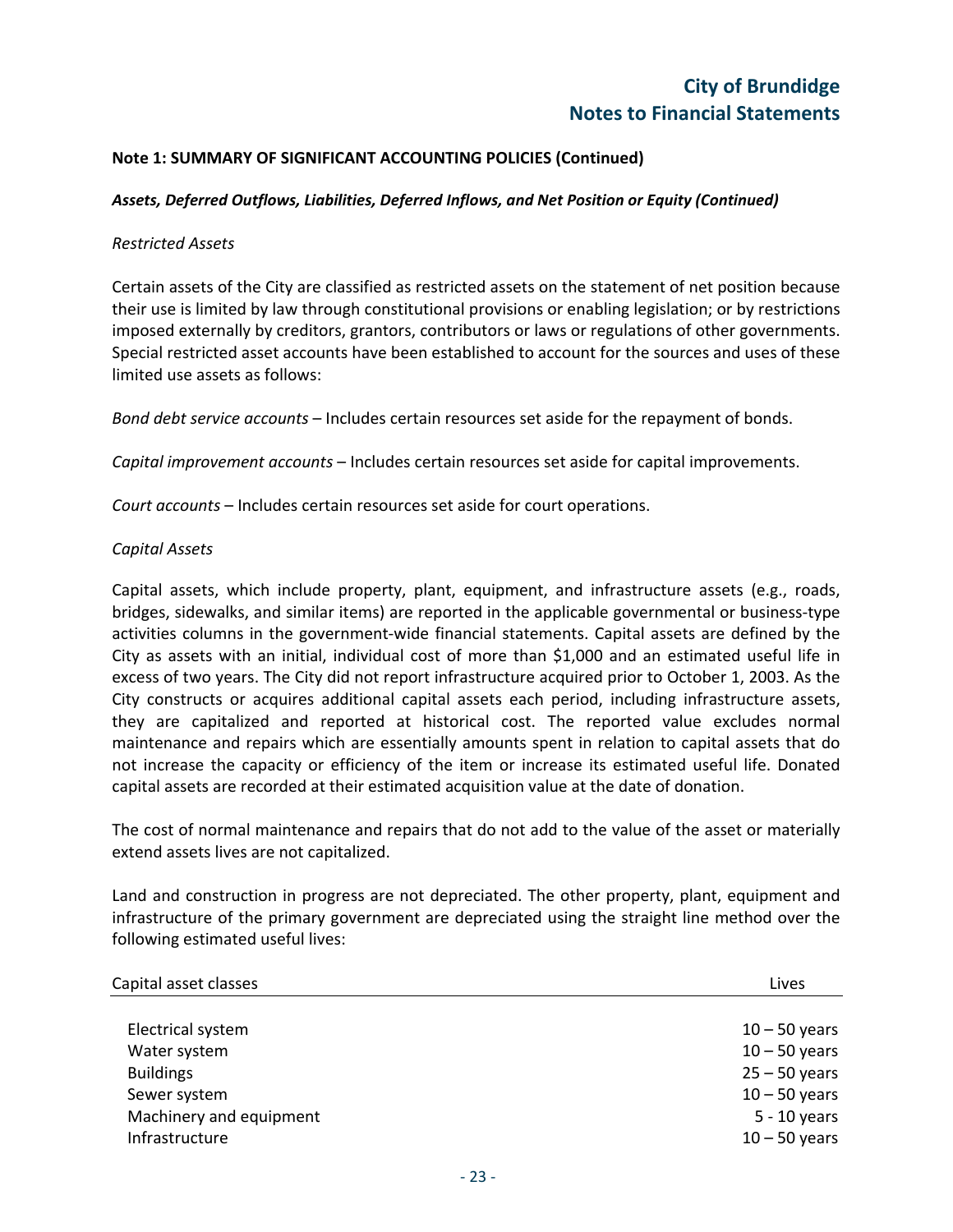## *Assets, Deferred Outflows, Liabilities, Deferred Inflows, and Net Position or Equity (Continued)*

## *Deferred Outflows/Inflows of Resources*

In addition to assets, the statement of net position will sometimes report a separate section for deferred outflows of resources. This separate financial statement element, *deferred outflows of resources*, represents a consumption of net position that applies to a future period and so will not be recognized as an outflow of resources (expense/expenditure) until then.

The City has two (2) items that qualify for reporting in this category, the *deferred outflows on refunding* and the *deferred outflows related to pensions* reported in the statement of net position. A deferred charge on refunding results from the difference in the carrying value of refunded debt and its reacquisition price. This amount is deferred and amortized over the shorter of the life of the refunded or refunding debt. A deferred outflows related to pensions results from contributions related to normal and accrued liability components of employer rate (net of any refunds or error service payments) subsequent to the measurement date.

In addition to liabilities, the statement of net position will sometimes report a separate section for deferred inflows of resources. This separate financial statement element, *deferred inflows of resources,* represents an acquisition of net position that applies to a future period and so will *not* be recognized as an inflow of resources (revenue) until that time. The City has two (2) items that qualify for reporting in this category, the *deferred inflows of property tax revenues* and the *deferred inflows related to pension*. The *deferred inflows of property tax revenues* result from property taxes that are levied by the County Commission in February of each year based on property on record as of the preceding October 1. The enforceable legal claim exists as of October 1 preceding the February meeting of the County Commission. The *deferred inflows related to pensions* results from the net difference between projected and actual earnings on plan investments, and is amortized over five years beginning with the year in which the difference occurred.

### *Compensated Absences*

The City allows employees to accumulate vacation and sick leave up to certain limits for use in subsequent periods. Upon retirement or termination of employment, an employee is compensated for accumulated vacation hours at current wage rates. The liability for compensated absences reported in the government‐wide and proprietary fund statements consists of unpaid, accumulated annual leave balances. The liability has been calculated using the vesting method, in which leave amounts for both employees who currently are eligible to receive termination payments and other employees who are expected to become eligible in the future to receive such payments upon termination are included.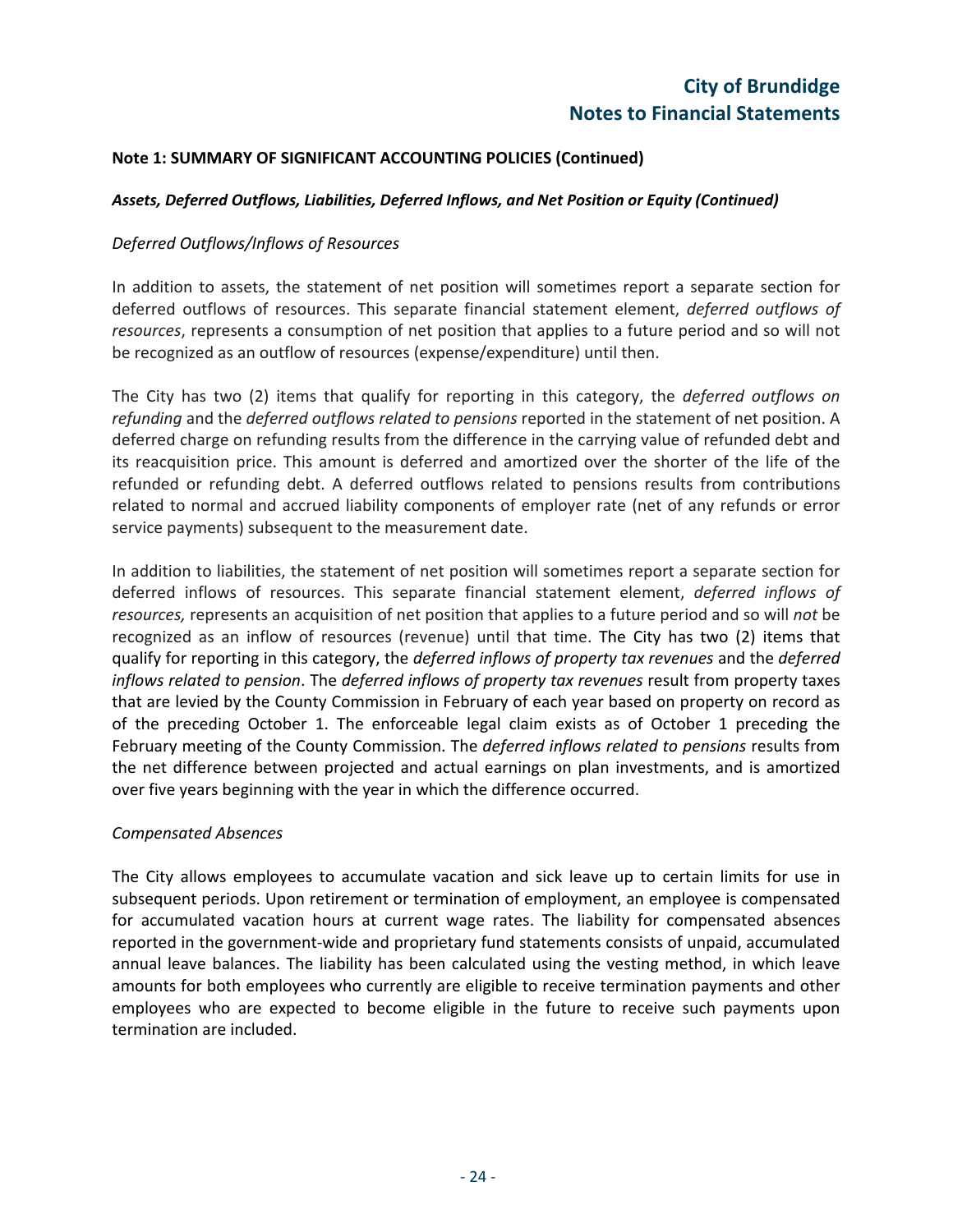## *Assets, Deferred Outflows, Liabilities, Deferred Inflows, and Net Position or Equity (Continued)*

### *Long‐Term Obligations*

In the government-wide financial statements and proprietary fund types in the fund financial statements, long‐term debt and other long‐term obligations are reported as liabilities in the applicable governmental activities, business-type activities, or proprietary fund type statement of net position. Bond premiums and discounts, as well as issuance costs, are deferred and amortized over the life of the bonds using the effective interest method. Bonds payable are reported net of the applicable bond premium or discount. In accordance with GASB Codification Section I30: *Interest Costs – Imputation*, bond issuance costs are expensed in the period incurred except for prepaid insurance costs.

In the fund financial statements, governmental fund types recognize bond premiums and discounts, as well as bond issuance costs, during the current period. The face amount of debt issued is reported as other financing sources. Premiums received on debt issuances are reported as other financing sources while discounts on debt issuance are reported as other financing uses. Issuance costs, whether or not withheld from the actual debt proceeds received, are reported as debt service expenditures.

### *Pensions*

For purposes of measuring the net pension liability, deferred outflows/inflows of resources related to pensions and pension expense have been determined on the same basis as they are reported by the plan. For this purpose, benefit payments (including refunds of employee contributions) are recognized when due and payable in accordance with the benefit terms. Investments are reported at fair value.

## *Categories and Classification of Fund Equity*

*Net position flow assumption* – Sometimes the City will fund outlays for a particular purpose from both restricted (e.g., restricted bond or grant proceeds) and unrestricted resources. In order to calculate the amounts to report as restricted – net position and unrestricted – net position in the government‐wide and proprietary fund financial statements, a flow assumption must be made about the order in which the resources are considered to be applied. It is the City's policy to consider restricted – net position to have been depleted before unrestricted – net position is applied.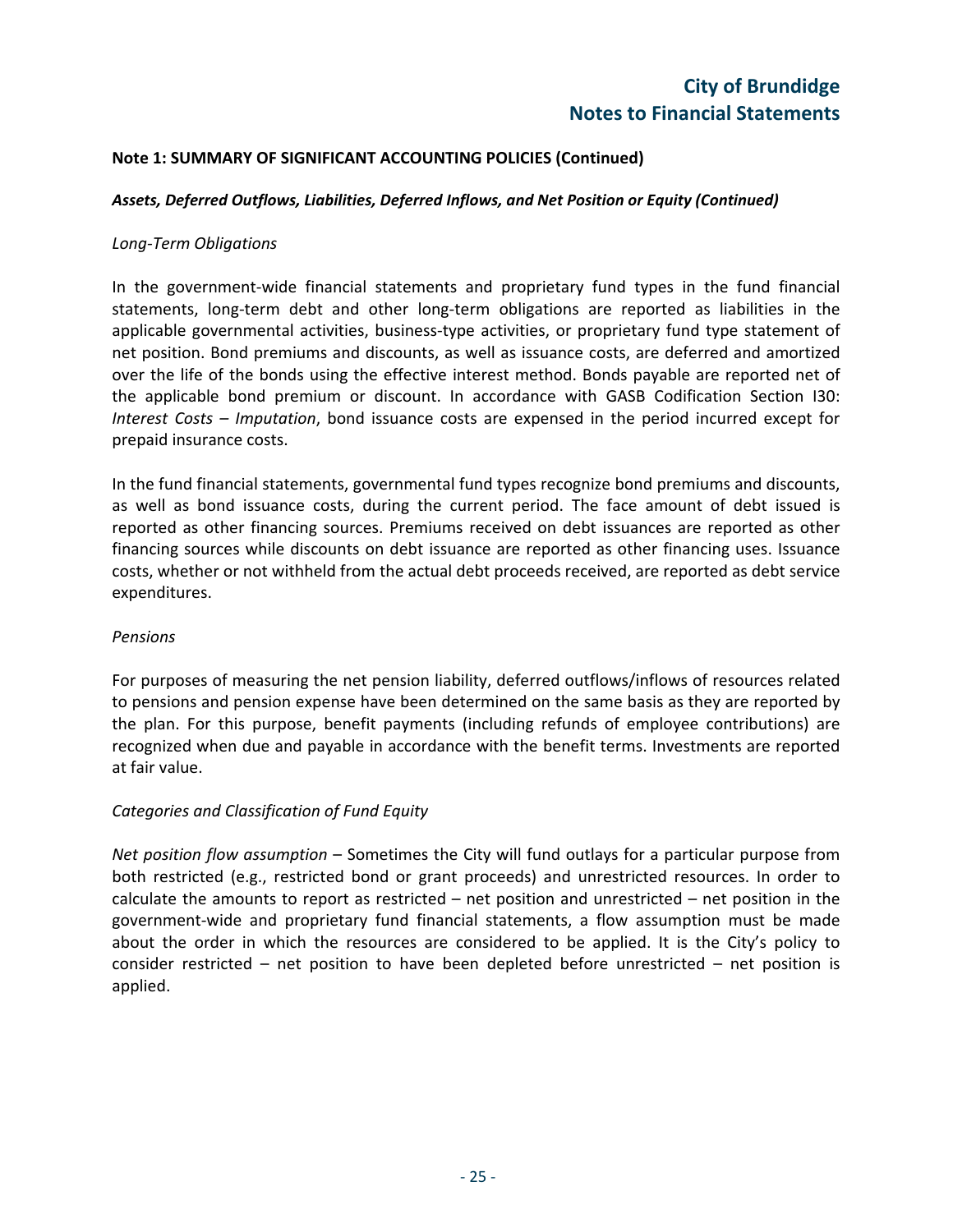## *Assets, Deferred Outflows, Liabilities, Deferred Inflows, and Net Position or Equity (Continued)*

## *Categories and Classification of Fund Equity (Continued)*

*Fund balance flow assumptions –* Sometimes the City will fund outlays for a particular purpose from both restricted and unrestricted resources (the total of committed, assigned, and unassigned fund balance). In order to calculate the amounts to report as restricted, committed, assigned, and unassigned fund balance in the governmental fund financial statements a flow assumption must be made about the order in which the resources are considered to be applied. It is the City's policy to consider restricted fund balance to have been depleted before using any of the components of unrestricted fund balance. Further, when the components of unrestricted fund balance can be used for the same purpose, committed fund balance is depleted first, followed by assigned fund balance. Unassigned fund balance is applied last.

*Fund balance policies –* Fund balance of governmental funds is reported in various categories based on the nature of any limitations requiring the use of resources for specific purposes. The City itself can establish limitations on the use of resources through either a commitment (committed fund balance) or an assignment (assigned fund balance).

The provisions of GASB Statement No. 54, *Fund Balance Reporting and Governmental Fund Type Definitions*, specifies the following classifications:

*Nonspendable fund balance* – Nonspendable fund balances are amounts that cannot be spent because they are either (a) not in spendable form or (b) legally or contractually required to be maintained intact.

*Restricted fund balance* – Restricted fund balances are restricted when constraints placed on the use of resources are either: (a) externally imposed by creditors, grantors, contributors, or laws or regulations of other governments; or (b) imposed by law through constitutional provisions or enabling legislation.

*Committed fund balance* – The committed fund balance classification includes amounts that can be used only for the specific purposes determined by a formal action of the City's highest level of decision-making authority. The governing council is the highest level of decision-making authority for the City that can, by adoption of an ordinance prior to the end of the fiscal year, commit fund balance. Once adopted, the limitation imposed by the ordinance remains in place until a similar action is taken (the adoption of another ordinance) to remove or revise the limitation.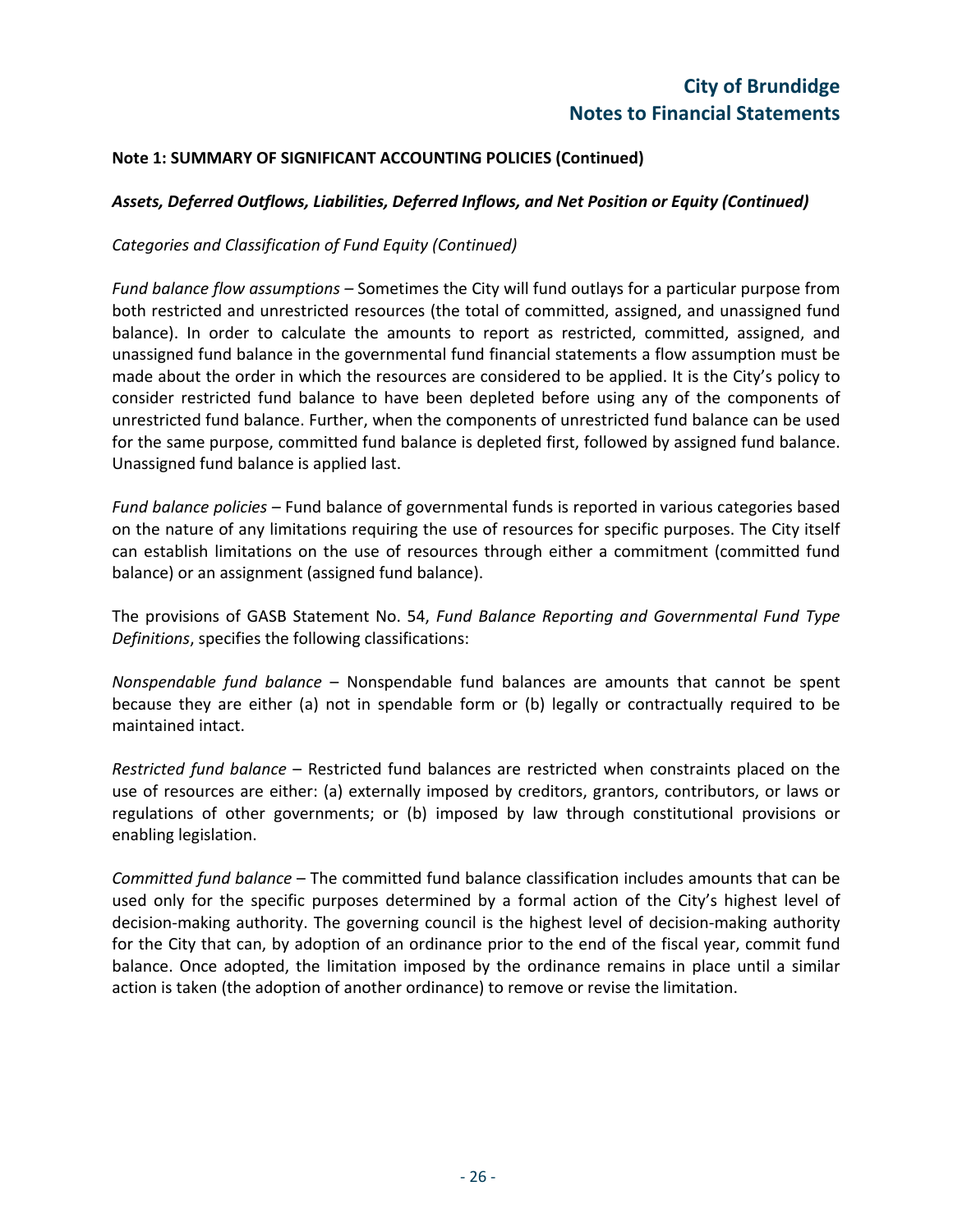## *Assets, Deferred Outflows, Liabilities, Deferred Inflows, and Net Position or Equity (Continued)*

## *Categories and Classification of Fund Equity (Continued)*

*Assigned fund balance* – Amounts in the assigned fund balance classification are intended to be used by the City for specific purposes but do not meet the criteria to be classified as committed. The governing council (council) has by resolution authorized the finance director to assign fund balance. The council may also assign fund balance as it does when appropriating fund balance to cover a gap between estimated revenue and appropriations in the subsequent year's appropriated budget. Unlike commitments, assignments generally only exist temporarily. In other words, an additional action does not normally have to be taken for the removal of an assignment. Conversely, as discussed above, an additional action is essential to either remove or revise a commitment. The City has not assigned fund balances.

*Unassigned fund balance* – Unassigned fund balance is the residual classification for the General Fund.

### *Revenues and Expenditures/Expenses*

*Program revenues* – Amounts reported as *program revenues* include 1) charges to customers or applicants who purchase, use, or directly benefit from goods, services, or privileges provided by a given function or segment and 2) grants and contributions (including special assessments) that are restricted to meeting the operational or capital requirements of a particular function or segment. All taxes, including those dedicated for specific purposes, and other internally dedicated resources are reported as general revenues rather than as program revenues.

*Property taxes –* Property taxes attach as an enforceable lien on real property. In Alabama, city property taxes are levied by the County Commission at its first regular meeting in February of each year based on the property on record as of the preceding October 1. The taxes are due the following October 1 and delinquent after December 31. Taxes levied in fiscal year 2020 for the 2020 budget year have been recorded as receivables and deferred inflows. These balances are deemed collectible and no allowance for uncollectibles is reported.

*Proprietary funds operating and nonoperating revenues and expenses* – Proprietary funds distinguish operating revenues and expenses from nonoperating items. Operating revenues and expenses generally result from providing services and producing and delivering goods in connection with a proprietary fund's principal ongoing operations. The principal operating revenues of the Utilities Department are charges to customers for sales and services and the portion of tap fees intended to recover the cost of connecting new customers to the system. Operating expenses for enterprise funds and internal service funds include the cost of sales and services, administrative expenses, and depreciation on capital assets. All revenues and expenses not meeting this definition are reported as nonoperating revenues and expenses.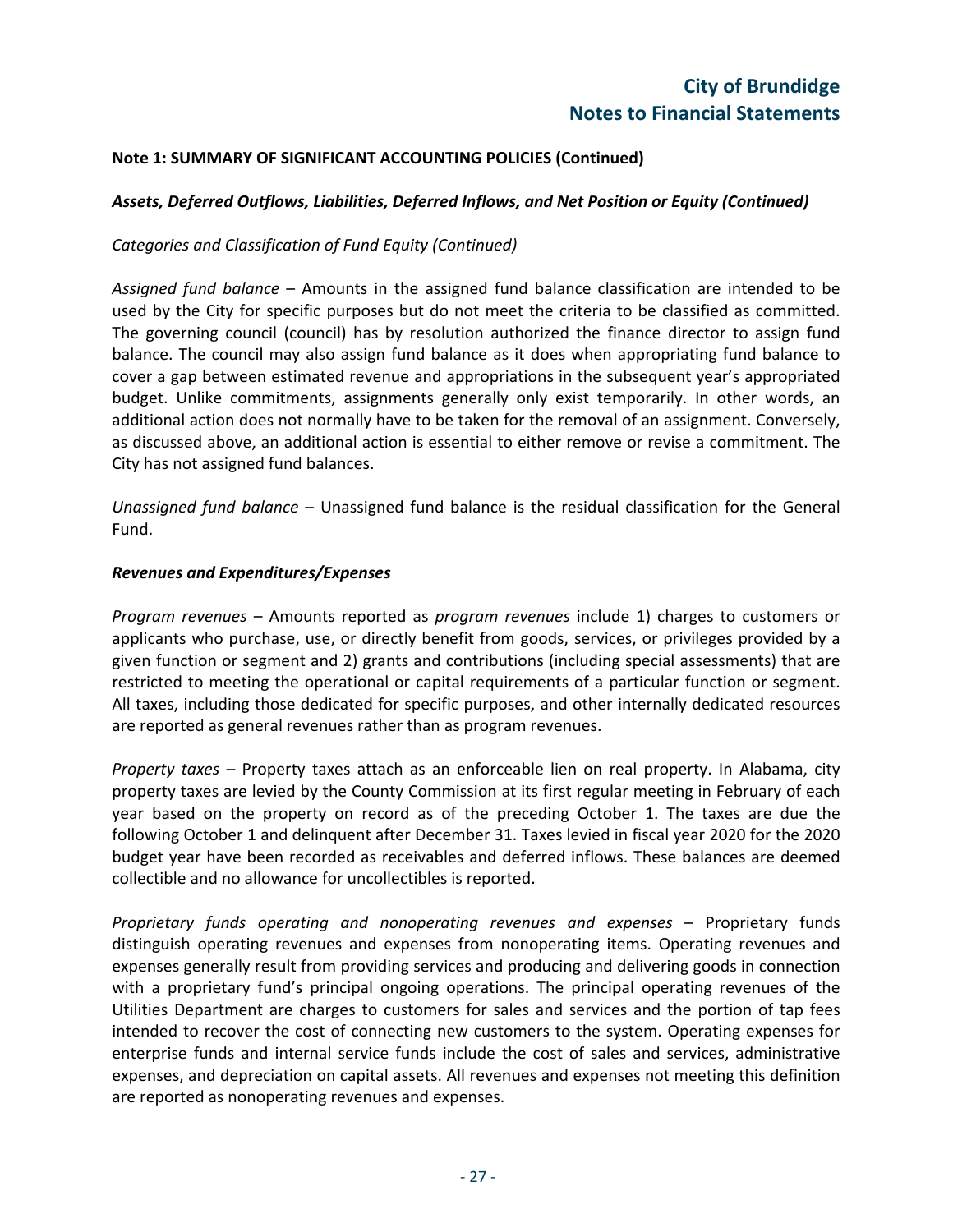### *Use of Estimates*

The preparation of financial statements in conformity with accounting principles generally accepted in the United States of America requires management to make estimates. Actual results could vary from those estimates. Estimates that are particularly susceptible to significant change in the near term are related to unbilled revenues, allowance for doubtful accounts, compensated absences, and pension liability.

### *Subsequent Events*

Management has evaluated subsequent events through the date that the financial statements were available to be issued, January 18, 2021. See Note 8 for relevant disclosures. No subsequent events occurring after this date have been evaluated for inclusion in these consolidated financial statements.

### *Recently Issued and Implemented Accounting Pronouncements*

In May 2020, the GASB issued Statement No. 95 (GASB 95), *Postponement of the Effective Date of Certain Authoritative Guidance*. GASB 95 provides temporary relief to governments and other stakeholders in light of the COVID‐19 pandemic by postponing the effective dates of certain provisions in Statements and Implementation Guides that first became effective or are scheduled to become effective for periods beginning after June 15, 2018, and later. GASB 95 had no impact on the City's financial statements.

The GASB has issued statements that will become effective in future years. These statements are as follows:

In January 2017, the GASB issued Statement No. 84 (GASB 84), *Fiduciary Activities*. GASB 84 establishes specific criteria for identifying fiduciary activities and the requirements for financial statement reporting. The focus of the criteria is on whether a government is controlling the assets of the fiduciary activity and the beneficiaries with whom a fiduciary relationship exists. Separate criteria are included to identify fiduciary component units and postemployment benefit arrangements that are fiduciary activities. GASB 84 describes four fiduciary funds that should be reported, if applicable: (1) pension (and other employee benefit) trust funds, (2) investment trust funds, (3) private-purpose trust funds, and (4) custodial funds. In addition, recognition of a liability to the beneficiaries in a fiduciary fund when an event has occurred which compels the government to disburse fiduciary resources should also be reported. GASB 84 will be effective for the fiscal years beginning after December 15, 2019.

In June 2017, the GASB issued Statement No. 87 (GASB 87), *Leases*. The objective of GASB 87 is to better meet the information needs of financial statement users by improving accounting and financial reporting for leases by governments. GASB 87 increases the usefulness of governments' financial statements by requiring recognition of certain lease assets and liabilities for leases that previously were classified as operating leases and recognized as inflows of resources or outflows of resources based on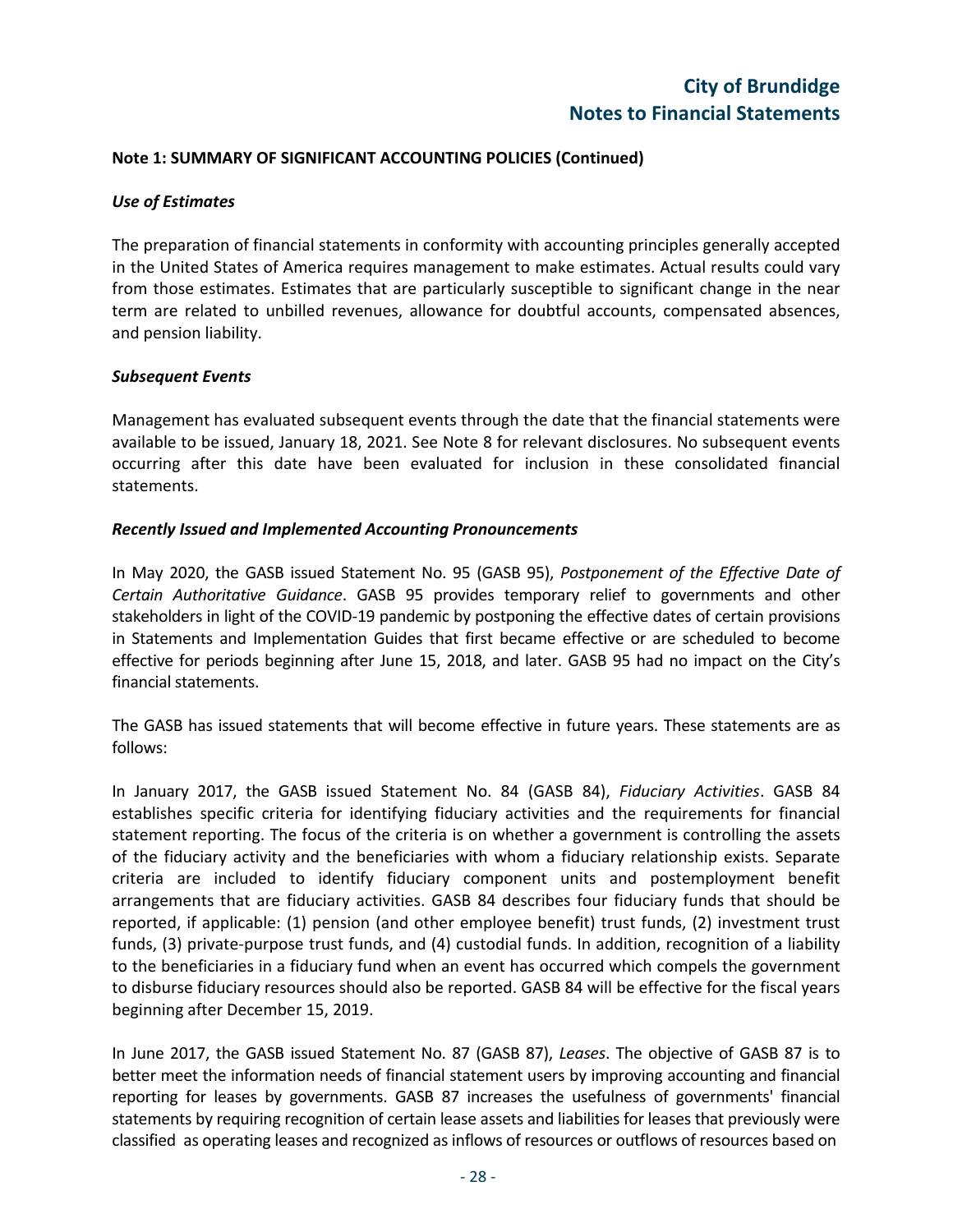### *Recently Issued and Implemented Accounting Pronouncements (Continued)*

payment provisions of the contract. It establishes a single model for lease accounting based on the foundational principle that leases are financings of the right to use an underlying asset. Under GASB 87, a lessee is required to recognize a lease receivable and a deferred inflow of resources, thereby enhancing the relevance and consistency of information about governments' leasing activities. The requirements of GASB 87 are effective for reporting periods beginning after June 15, 2021.

In June 2018, the GASB issued Statement No. 89 (GASB 89), *Accounting for Interest Cost Incurred before the End of a Construction Period*. The objectives of GASB 89 are (1) to enhance the relevance and comparability of information about capital assets and the cost of borrowing for a reporting period and (2) to simplify accounting for interest cost incurred before the end of a construction period. GASB 89 requires that interest cost incurred before the end of a construction period be recognized as an expense in the period in which the cost is incurred for financial statements prepared using the economic resources measurement focus. The requirements of GASB 89 are effective for reporting periods beginning after December 15, 2020.

In August 2018, the GASB issued Statement No. 90 (GASB 90), *Majority Equity Interests – An Amendment of GASB Statements No. 14 and No. 61*. The primary objectives of GASB 90 are to improve the consistency and comparability of reporting a government's majority equity interest in a legally separate organization and to improve the relevance of financial statement information for certain component units. It defines a majority equity interest and specifies that a majority equity interest in a legally separate organization should be reported as an investment if a government's holding of the equity interest meets the definition of an investment. A majority equity interest that meets the definition of an investment should be measured using the equity method, unless it is held by a special‐ purpose government engaged only in fiduciary activities, a fiduciary fund, or an endowment (including permanent and term endowments) or permanent fund. Those governments and funds should measure the majority equity interest at fair value. The requirements of GASB 90 are effective for reporting periods beginning after December 15, 2019. The requirements should be applied retroactively, except for the provisions related to (1) reporting a majority equity interest in a component unit and (2) reporting a component unit if the government acquires a 100 percent equity interest. Those provisions should be applied on a prospective basis.

In May 2019, the GASB issued Statement No. 91 (GASB 91), *Conduit Debt Obligations*. The primary objectives of GASB 91 are to provide a single method of reporting conduit debt obligations by issuers and eliminate diversity in practice associated with (1) commitments extended by issuers, (2) arrangements associated with conduit debt obligations, and (3) related note disclosures. GASB 91 achieves those objectives by clarifying the existing definition of a conduit debt obligation; establishing that a conduit debt obligation is not a liability of the issuer; establishing standards for accounting and financial reporting of additional commitments and voluntary commitments extended by issuers and arrangements associated with conduit debt obligations; and improving required note disclosures. The requirements of GASB 91 are effective for reporting periods beginning after December 15, 2021.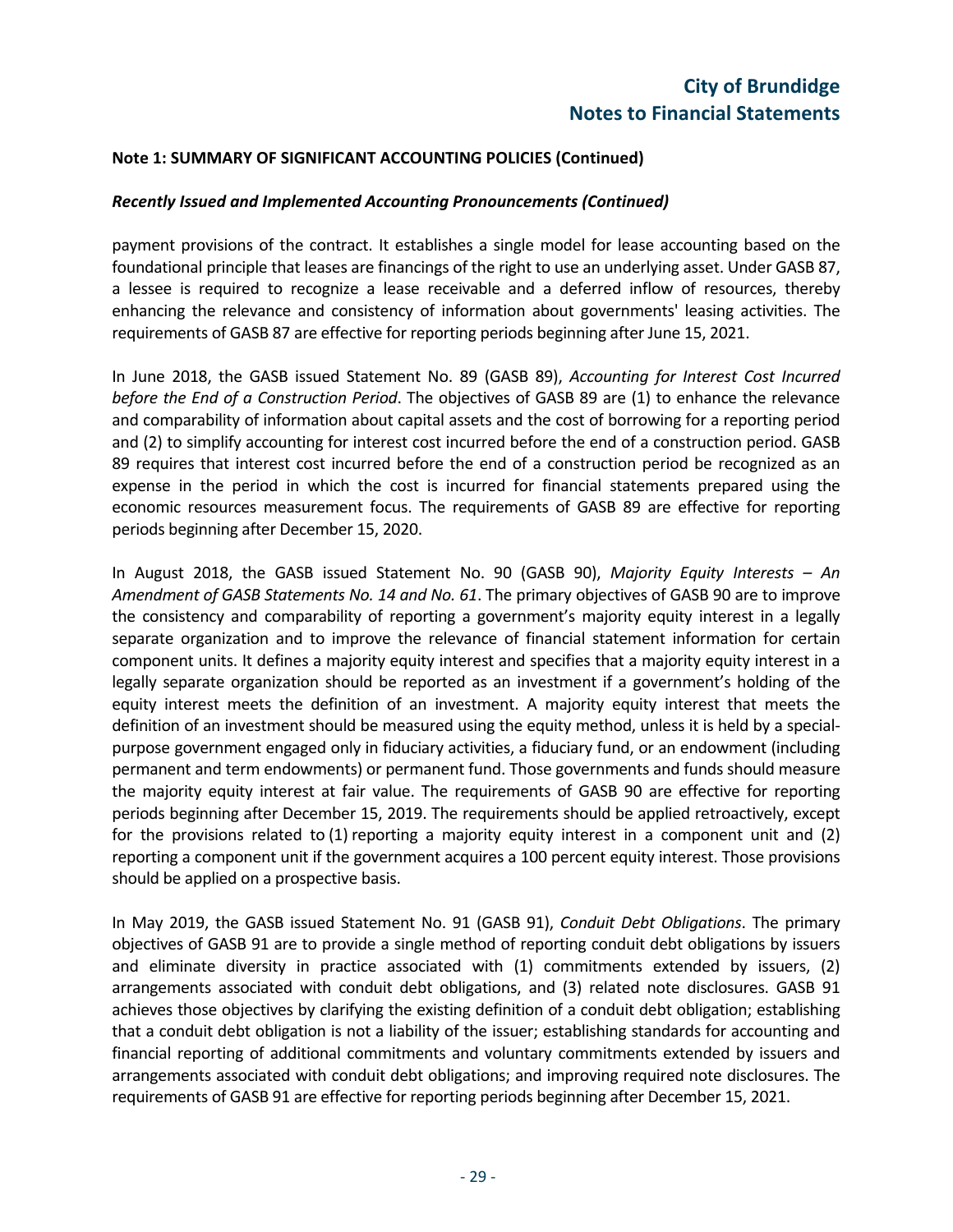### *Recently Issued and Implemented Accounting Pronouncements (Continued)*

In January 2020, the GASB issued Statement No. 92 (GASB 92), *Omnibus 2020*. The objectives of GASB 92 are to enhance the comparability in accounting and financial reporting and to improve the consistency of authoritative literature by addressing practice issues that have been identified during implementation and application of certain GASB Statements. The requirements of GASB 92 are effective for reporting periods beginning after June 15, 2021.

In March 2020, the GASB issued Statement No. 93 (GASB 93), *Replacement of Interbank Offered Rates*. The purpose of GASB 93 is to address accounting and financial reporting implications that result from the replacement of interbank offered rate (IBOR) – most notably, the London Interbank Offered Rate (LIBOR). GASB 93 achieves this objective by (1) providing exceptions for certain hedging derivative instruments to the hedge accounting termination provisions when an IBOR is replaced as the reference rate of the hedging derivative instrument's variable payment, (2) clarifying the hedge accounting termination provisions when a hedged item is amended to replace the reference rate, (3) clarifying that the uncertainty related to the continued availability of IBORs does not, by itself, affect the assessment of whether the occurrence of a hedged expected transaction is probable, (4) removing LIBOR as an appropriate benchmark interest rate for the qualitative evaluation of the effectiveness of an interest rate swap, (5) identifying a Secured Overnight Financing Rate and the Effective Federal Funds Rate as appropriate benchmark interest rates for the qualitative evaluation of the effectiveness of the interest rate swap, and (6) clarifying the definition of reference rate, as it is used in Statement 53, as amended. The removal of LIBOR as an appropriate benchmark interest rate is effective for reporting periods ending after December 31, 2021.

In March 2020, the GASB issued Statement No. 94 (GASB 94), *Public‐Private and Public‐Public Partnerships and Availability Payment Arrangements.* The primary objective of GASB 94 is to improve financial reporting by addressing issues related to public-private and public-public partnership arrangements (PPPs). As used in GASB 94, a PPP is an arrangement in which a government (the transferor) contracts with an operator (a governmental or nongovernmental entity) to provide public services by conveying control of the right to operate or use a nonfinancial asset, such as infrastructure or other capital asset (the underlying PPP asset), for a period of time in an exchange or exchange‐like transaction. Some PPPs meet the definition of a service concession arrangement (SCA), which the Board defines in GASB 94 as a PPP in which (1) the operator collects and is compensated by fees from third parties; (2) the transferor determines or has the ability to modify or approve which services the operator is required to provide, to whom the operator is required to provide the services, and the prices or rates that can be charged for the services; and (3) the transferor is entitled to significant residual interest in the service utility of the underlying PPP asset at the end of the arrangement. GASB 94 also provides guidance for accounting and financial reporting for availability payment arrangements (APAs). As defined in GASB 94, an APA is an arrangement in which a government compensates an operator for services that may include designing, constructing, financing, maintaining, or operating an underlying nonfinancial asset for a period of time in an exchange or exchange-like transaction. GASB 94 is effective for fiscal years beginning after June 15, 2022.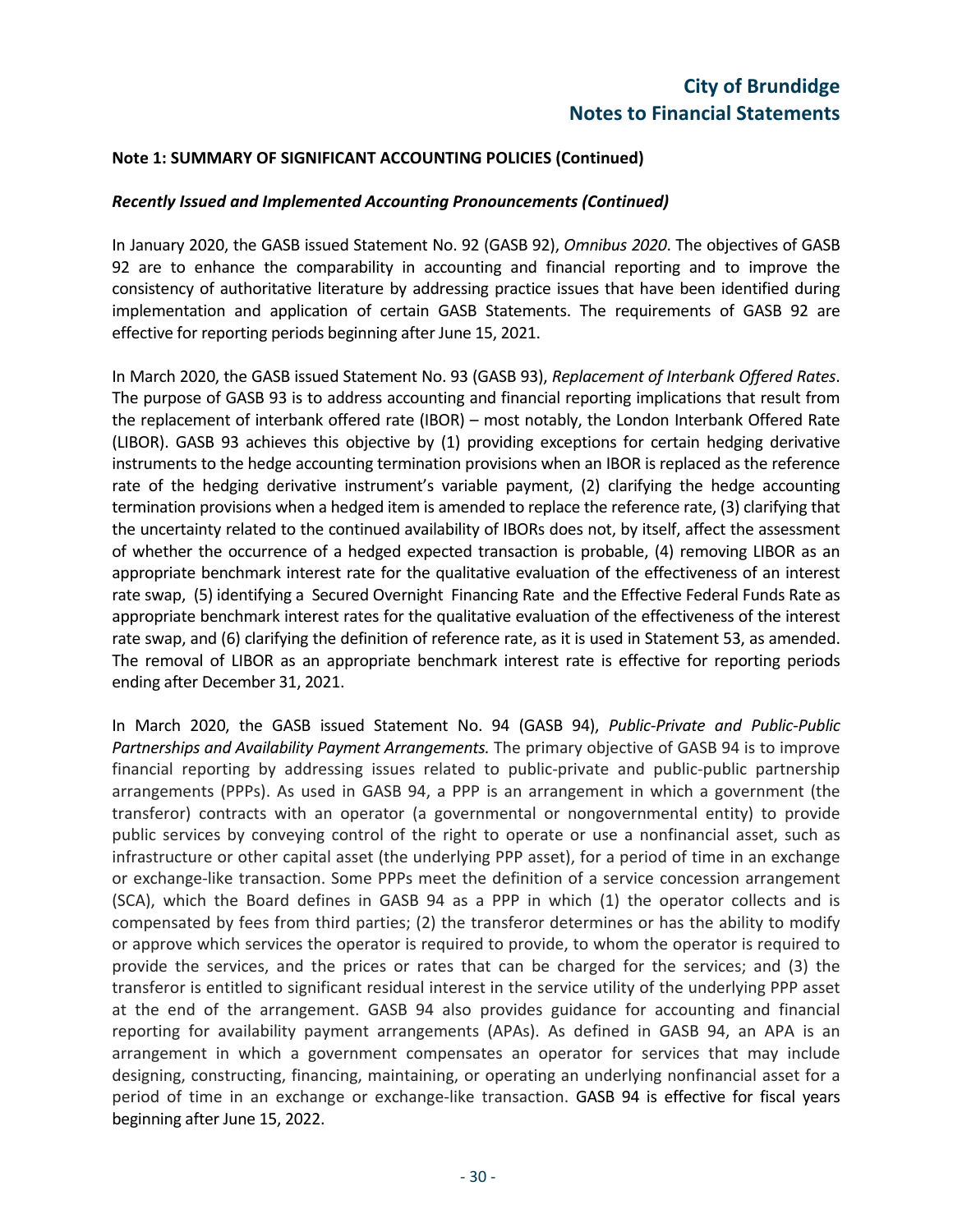### *Recently Issued and Implemented Accounting Pronouncements (Continued)*

In May 2020, the GASB issued Statement No. 96 (GASB 96), *Subscription‐Based Information Technology Arrangements*. GASB 96 provides guidance on the accounting and financial reporting for subscription‐based information technology arrangements (SBITAs) for government end users (governments). GASB 96 (1) defines a SBITA; (2) establishes that a SBITA results in a right‐to‐use subscription asset—an intangible asset—and a corresponding subscription liability; (3) provides the capitalization criteria for outlays other than subscription payments, including implementation costs of a SBITA; and (4) requires note disclosures regarding a SBITA. GASB 96 is effective for fiscal years beginning after June 15, 2022.

In June 2020, the GASB issued Statement No. 97 (GASB 97), *Certain Component Unit Criteria, and Accounting and Financial Reporting for Internal Revenue Code Section 457 Deferred Compensation Plans.* The primary objectives of GASB 97 are to (1) increase consistency and comparability related to the reporting of fiduciary component units in circumstances in which a potential component unit does not have a governing board and the primary government performs the duties that a governing board typically would perform; (2) mitigate costs associated with the reporting of certain defined contribution pension plans, defined contribution other postemployment benefit (OPEB) plans, and employee benefit plans other than pension or OPEB plans as fiduciary component units in fiduciary fund financial statements; and (3) enhance the relevance consistency, and comparability of the accounting and financial reporting for Internal Revenue Code (IRC) Section 457 deferred compensation plans that meet the definition of a pension plan and for benefits provided through those plans. The requirements for GASB 97 are effective for reporting periods beginning after June 15, 2021.

The City is evaluating the requirements of the above statements and the impact on reporting.

### **Note 2: DETAILED NOTES ON ALL FUNDS**

#### *Deposits and Investments*

As of September 30, 2020, the City's deposits were entirely covered by the Security for Alabama Funds Enhancement Program (SAFE Program). The SAFE Program was established by the Alabama Legislature and is governed by the provisions contained in Section 41‐14A of the Code of Alabama 1975, as amended. Under the SAFE Program, all public funds are protected through a collateral pool administered by the Alabama State Treasurer's Office. Under this program, financial institutions holding deposits of public funds must pledge securities as collateral against those deposits. In the event of failure of a financial institution, securities pledged by that financial institution would be liquidated by the State Treasurer to replace the public deposits not covered by the Federal Deposit Insurance Corporation (FDIC). If the securities pledged fail to produce adequate funds, every institution participating in the pool would share the liability for the remaining balance.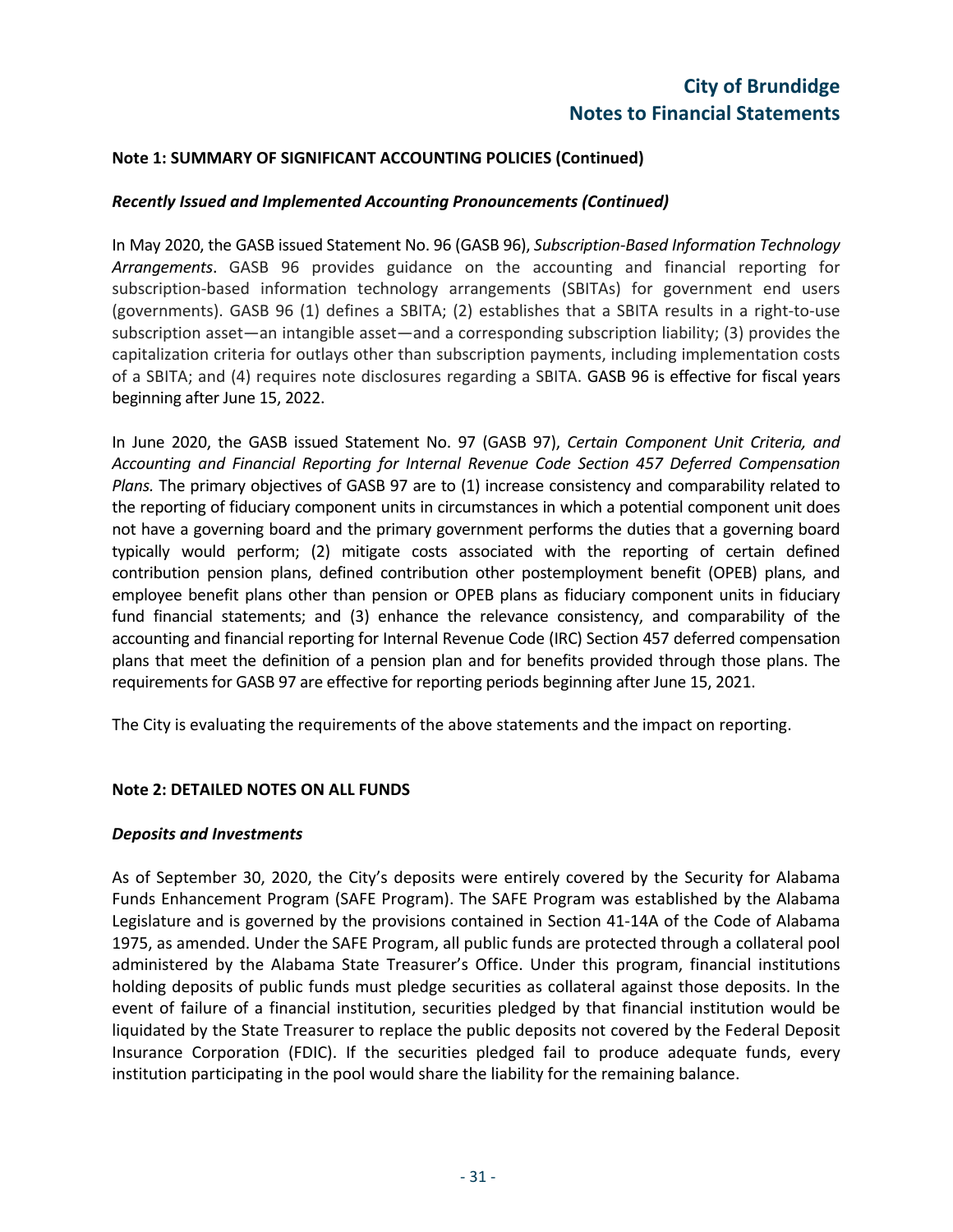### *Deposits and Investments (Continued)*

*Custodial credit risk* – Custodial credit risk for deposits is the risk in the event of the failure of a depository financial institution a government may not be able to recover deposits. Monies placed on deposit with financial institutions in the form of demand deposits, time deposits or certificate of deposits are defined as public deposits. The financial institutions in which the City places its deposits are covered by the SAFE Program. For an investment, this is the risk that, in the event of the failure of the counterparty, the City will not be able to recover the value of its investments or collateral securities that are in the possession of an outside party.

*Interest rate risk* – Interest rate risk is the possibility that interest rates will rise and reduce the fair value of an investment. The City's investment policy limits interest rate risk by requiring that investments have maturities of no longer than three years.

*Credit risk* – Section I50: *Investments* of the GASB Codification requires that governments provide information about credit risk associated with their investments by disclosing the credit rating of investments in debt securities as described by nationally recognized statistical rating organizations. The City's investment policy, limit investments to U.S. Government Backed securities and certificates of deposits at federally insured banks.

*Concentration risk* – Section I50: *Investments* of the GASB Codification requires disclosures of investments in any one issuer that represents five percent or more of total investments, excluding investments issued or explicitly guaranteed by the U.S government, investments in mutual funds, external investments pools and other pooled investments. The City's investment policy does not address concentration risk.

*Fair value* – GASB Codification Section 3100: *Fair Value Measurements* establishes a framework for measuring fair value. That framework provides a fair value hierarchy that prioritizes the inputs to valuation techniques used to measure fair value. The hierarchy gives the highest priority to unadjusted quoted prices in active markets for identical assets or liabilities (Level 1 measurements) and the lowest priority to unobservable inputs (Level 3 measurements).

The three levels of the fair value hierarchy under the codification are described as follows:

- Level 1 (L1): Inputs to the valuation methodology are unadjusted quoted prices for identical assets or liabilities in active markets that the City has the ability to access.
- Level 2 (L2): Inputs to the valuation methodology include:
	- quoted prices for similar assets or liabilities in active markets;
	- quoted prices for identical or similar assets or liabilities in inactive markets;
	- inputs other than quoted prices that are observable for the asset or liability;
	- inputs that are derived principally from or corroborated by observable market data by correlation or other means.
- Level 3 (L3): Inputs to the valuation methodology are unobservable and significant to the fair value measurement.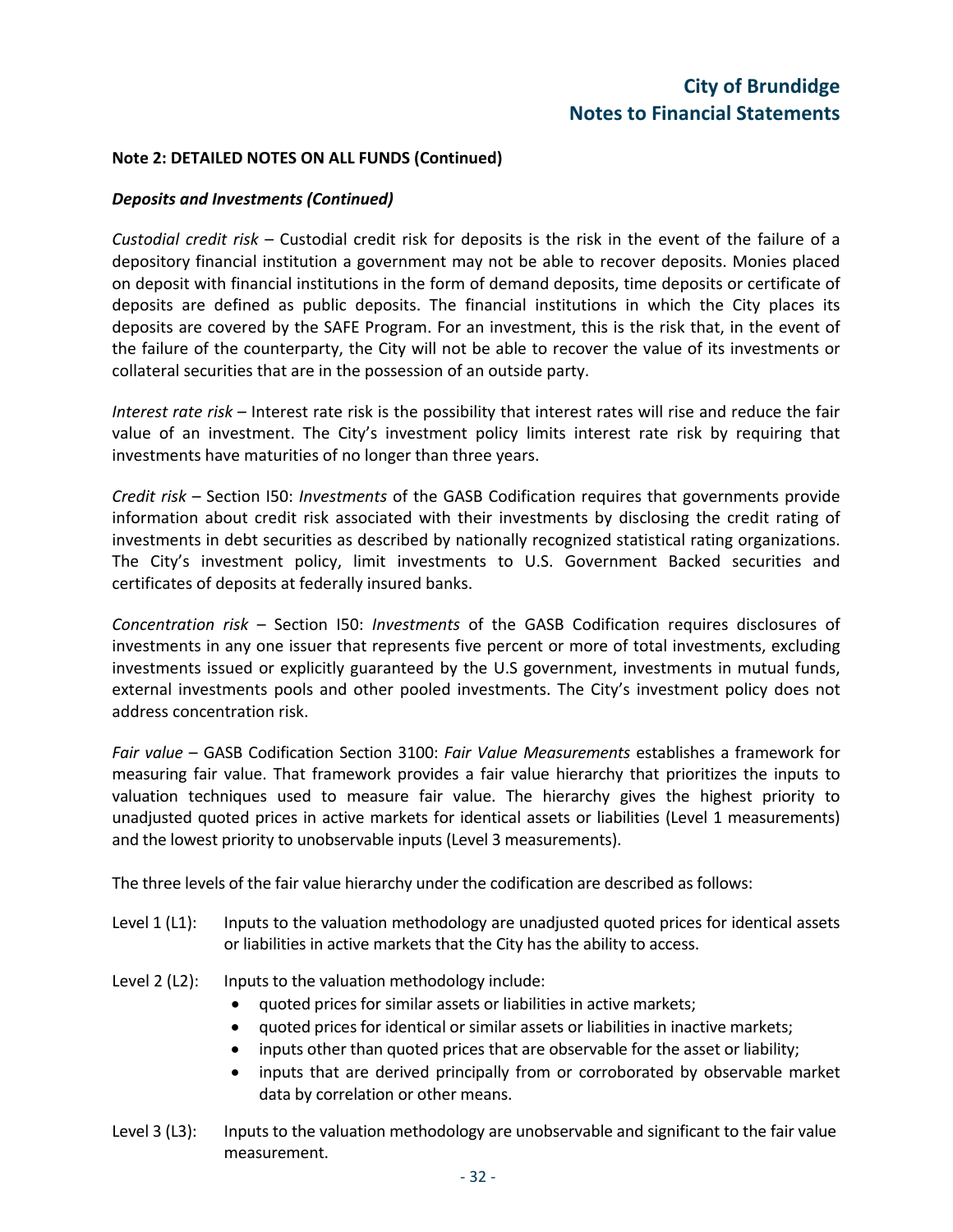### *Deposits and Investments (Continued)*

The asset or liability's fair value measurement level within the fair value hierarchy is based on the lowest level of any input that is significant to the fair value measurement. Valuation techniques used need to maximize the use of observable inputs and minimize the use of unobservable inputs.

The Treasury Portfolio securities noted below are held by the City's counterparties in the trust department of Regions Bank, not in the City's name. At September 30, 2020, the City held the following investments:

|                                                                                                                               | Fair    |                   |       |
|-------------------------------------------------------------------------------------------------------------------------------|---------|-------------------|-------|
| Investment Type                                                                                                               | Value   | <b>Maturities</b> | Level |
| Debt securities - US government obligations<br>Morgan Stanley Institutional Liquidity<br>Fund-Treasury Portfolio (rated AAAm) | 376.811 | Current           | l 1   |

The following is a description of the valuation methodologies used for assets measured at fair value. There have been no changes in the methodologies used at September 30, 2020.

*Debt securities* – Debt securities classified in Level 1 of the fair value hierarchy are valued using quoted market prices for those securities.

The methods described above may produce a fair value calculation that may not be indicative of net realizable value or reflective of future fair values. Furthermore, although the City believes its valuation methods are appropriate and consistent with other market participants, the use of different methodologies or assumptions to determine the fair value of certain financial instruments could result in a different fair value measurement at the reporting date.

### *Accounts Receivable*

For the Utilities Department, operating revenues are generally recognized on the basis of cycle billings rendered monthly. The amount of services delivered for the period from the last billing date to September 30, 2020 (unbilled receivable), is estimated and accrued at year end. Accounts receivable in excess of 90 days are subject to being considered as uncollectible in Utilities Department. Accounts receivables for court costs and fines are shown net of an allowance for uncollectible accounts outstanding in excess of one year and amounts due to others. For all other receivables, provisions for credit losses are charged to income in amounts sufficient to maintain the allowance at a level considered adequate to cover current losses. Accounts receivable are written off on an individual basis in the year the City deems them uncollectible.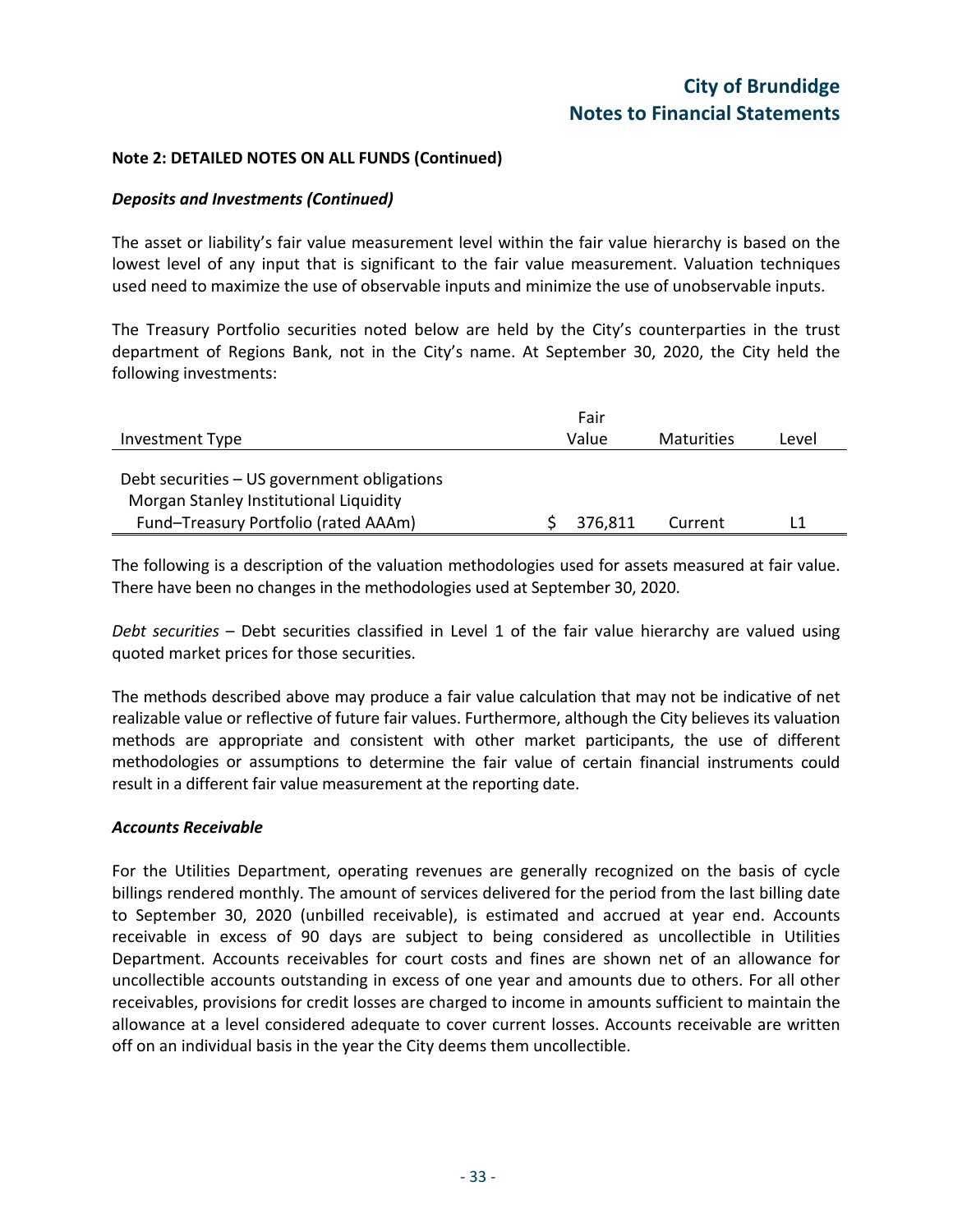## **Note 2: DETAILED NOTES ON ALL FUNDS (Continued)**

The accounts receivable and allowance for uncollectible accounts at September 30, 2020 were as follows:

|                                    |    | Accounts<br>Receivable |   | Unbilled<br>Receivable       |   | Grants<br>Receivable |   | Allowance for<br>Uncollectible | Amount due<br>to others | <b>Net</b> |
|------------------------------------|----|------------------------|---|------------------------------|---|----------------------|---|--------------------------------|-------------------------|------------|
|                                    |    |                        |   |                              |   |                      |   |                                | on court                |            |
| General Fund<br>Other Governmental | S. | 560.285                | S | 2,517                        | S | 103,811              | S | $(50, 383)$ \$                 | $(41, 496)$ \$          | 574,734    |
| <b>Funds</b>                       |    | 11,772                 |   | $\qquad \qquad \blacksquare$ |   |                      |   |                                |                         | 11,772     |
| <b>Enterprise Funds</b>            |    |                        |   |                              |   |                      |   |                                |                         |            |
| <b>Utilities Department</b>        |    | 647,350                |   | 68,182                       |   | 221,666              |   | (1, 226)                       |                         | 935,972    |
| Total                              |    | \$1,219,407            |   | 70.699                       |   | 325,477              |   | (51,609) \$                    | (41,496)                | 1,522,478  |

## *Other Assets*

Other assets at September 30, 2020 consist of the following:

|                                        | General<br><b>Fund</b> | Proprietary<br><b>Fund</b> |                 |  |
|----------------------------------------|------------------------|----------------------------|-----------------|--|
| Deposits<br>Unamortized bond insurance | 22,545                 |                            | 2,500<br>31,407 |  |
|                                        | 22,545                 |                            | 33,907          |  |

### *Capital Assets*

The following is a summary of changes in capital asset during the year ended September 30, 2020:

|                                                                           | <b>Beginning</b> |                  |                  |                          | <b>Ending</b>  |
|---------------------------------------------------------------------------|------------------|------------------|------------------|--------------------------|----------------|
|                                                                           | <b>Balance</b>   | <b>Increases</b> | <b>Decreases</b> |                          | <b>Balance</b> |
| <b>Governmental Activities:</b><br>Capital assets, not being depreciated: |                  |                  |                  |                          |                |
| Land                                                                      | 2,342,497 \$     | - \$             |                  | $\overline{\phantom{a}}$ | 2,342,497      |
| Construction in progress                                                  | 31,050           | 497,773          |                  | $\overline{\phantom{a}}$ | 528,823        |
| Capital assets, not being depreciated                                     | 2,373,547        | 497,773          |                  |                          | 2,871,320      |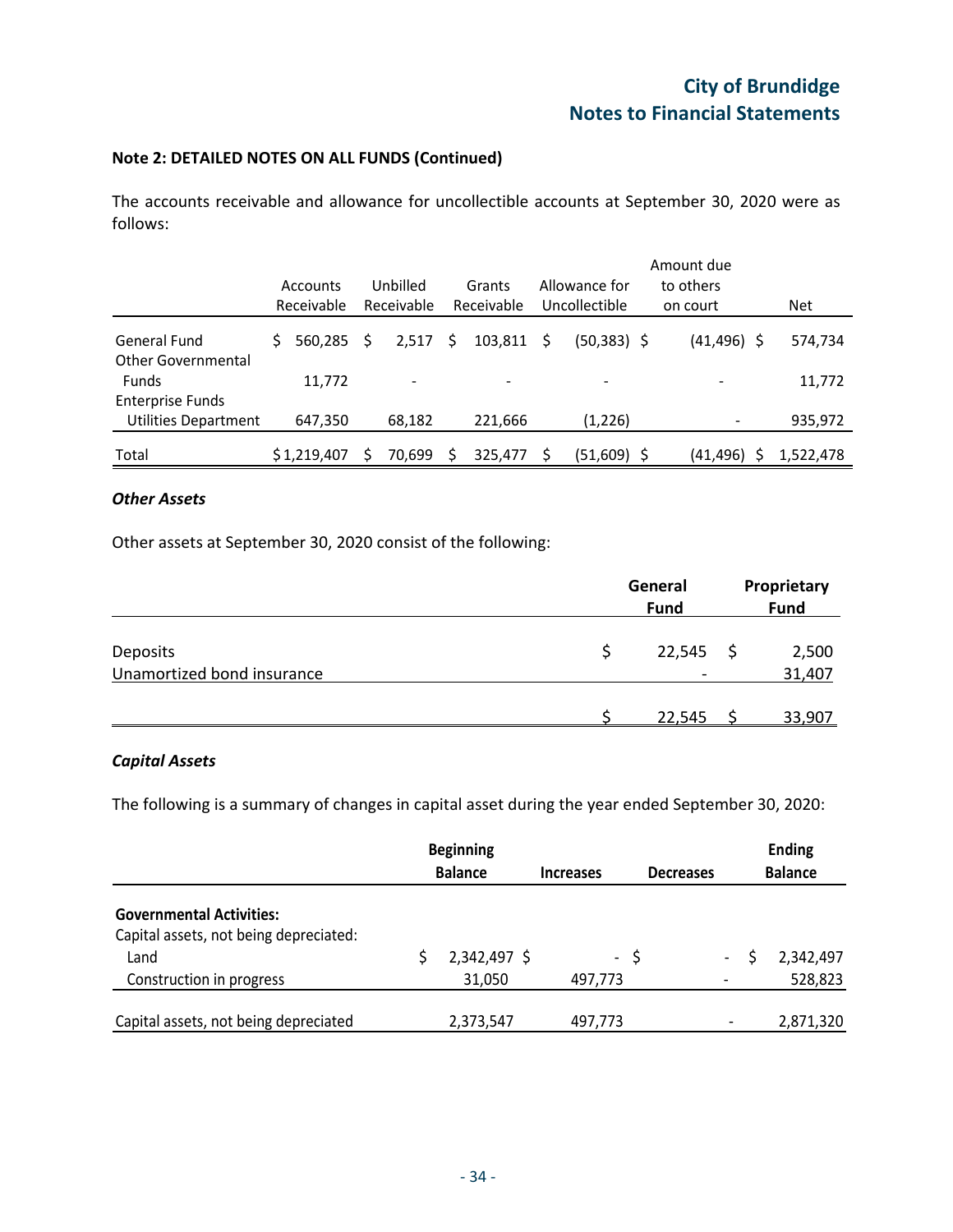## **Note 2: DETAILED NOTES ON ALL FUNDS (Continued)**

## *Capital Assets (Continued)*

|                                              | <b>Beginning</b>      |                  |                  | <b>Ending</b>    |
|----------------------------------------------|-----------------------|------------------|------------------|------------------|
|                                              | <b>Balance</b>        | <b>Increases</b> | <b>Decreases</b> | <b>Balance</b>   |
|                                              |                       |                  |                  |                  |
| Capital assets, being depreciated:           |                       |                  |                  |                  |
| Equipment                                    | 2,518,353             | 207,480          |                  | 2,725,833        |
| <b>Buildings</b>                             | 2,689,139             |                  |                  | 2,689,139        |
| Public improvements                          | 1,851,166             |                  |                  | 1,851,166        |
| Total capital assets, being depreciated      | 7,058,658             | 207,480          |                  | 7,266,138        |
| Less accumulated depreciation for:           |                       |                  |                  |                  |
| Equipment                                    | (1,925,432)           | (158, 401)       |                  | (2,083,833)      |
| <b>Buildings</b>                             | (1,596,543)           | (69, 917)        |                  | (1,666,460)      |
| Public improvements                          | (556, 141)            | (37,639)         |                  | (593, 780)       |
|                                              |                       |                  |                  |                  |
| Total accumulated depreciation               | (4,078,116)           | (265, 957)       |                  | (4,344,073)      |
| Total capital assets, being depreciated, net | 2,980,542             | (58, 477)        |                  | 2,922,065        |
| Governmental activities capital assets, net  | 5,354,089<br>S        | \$<br>439,296    | \$               | 5,793,385<br>S   |
| <b>Business-type Activities:</b>             |                       |                  |                  |                  |
| Capital assets, not being depreciated        | $60,801$ \$<br>\$     | - \$             |                  | 60,801<br>\$     |
| Capital assets being depreciated:            |                       |                  |                  |                  |
| Equipment                                    | 1,188,211             | 165,909          | (95, 387)        | 1,258,733        |
| <b>Buildings</b>                             | 132,530               |                  |                  | 132,530          |
| Public improvements                          | 18,641,129            |                  |                  | 18,641,129       |
|                                              |                       |                  |                  |                  |
| Total capital assets, being depreciated      | 19,961,870            | 165,909          | (95, 387)        | 20,032,392       |
| Less accumulated depreciation for:           |                       |                  |                  |                  |
| Equipment                                    | (1,036,449)           | (66, 664)        | 91,604           | (1,011,509)      |
| <b>Buildings</b>                             | (99, 384)             | (4, 447)         |                  | (103, 831)       |
| Public improvements                          | (8, 283, 926)         | (422,638)        |                  | (8,706,564)      |
| Total accumulated depreciation               | (9,419,759)           | (493, 749)       | 91,604           | (9,821,904)      |
| Total capital assets, being                  |                       |                  |                  |                  |
| depreciated, net                             | 10,542,111            | (327, 840)       | (3,783)          | 10,210,488       |
|                                              |                       |                  |                  |                  |
| Business-type activities capital assets, net | $10,602,912$ \$<br>\$ | $(327, 840)$ \$  | (3, 783)         | \$<br>10,271,289 |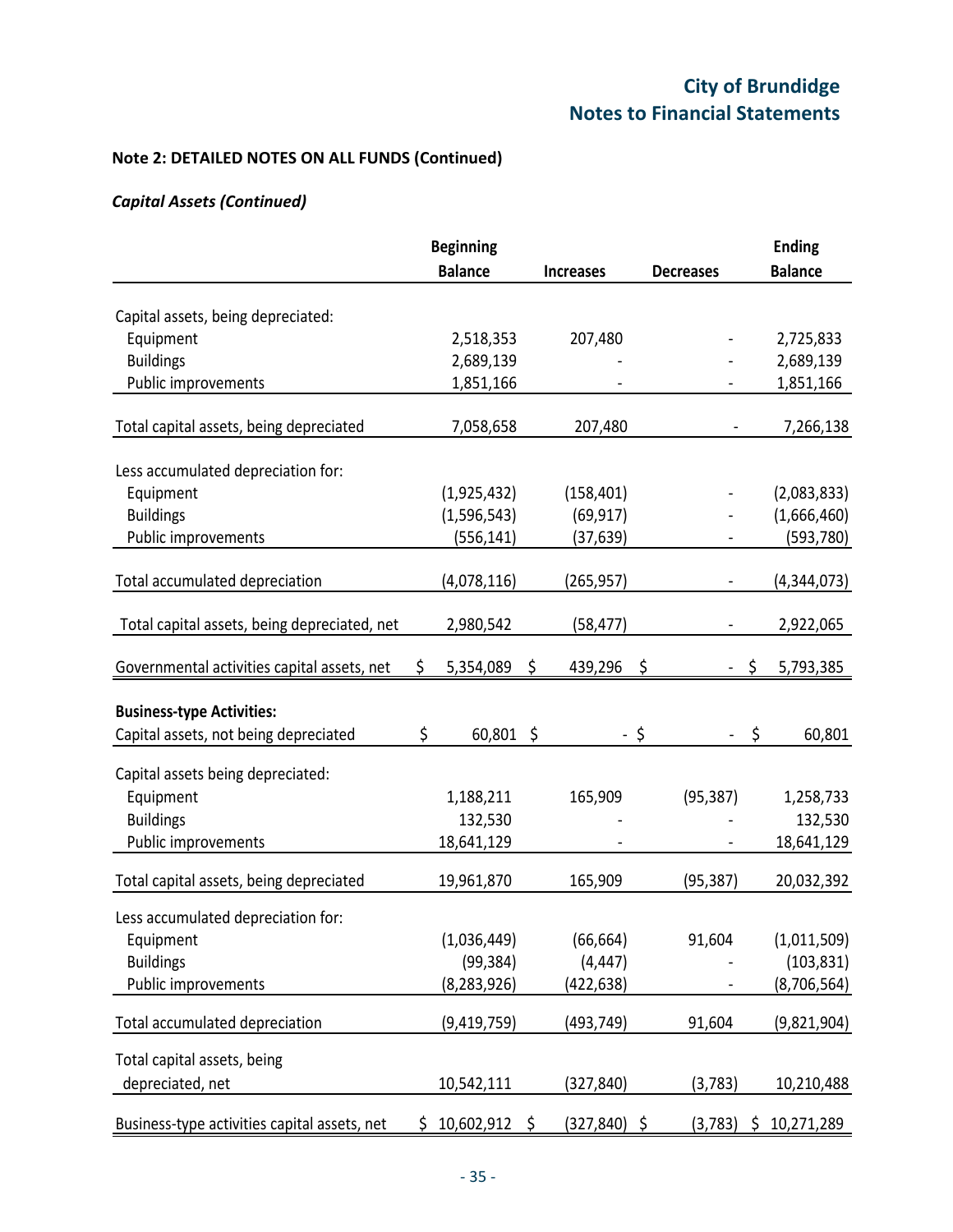## **Note 2: DETAILED NOTES ON ALL FUNDS (Continued)**

## *Capital Assets (Continued)*

Depreciation expense was charged to functions as follows:

| For the year ended September 30,                      | 2020          |
|-------------------------------------------------------|---------------|
| <b>Governmental Activities</b>                        |               |
| General government                                    | \$<br>31,629  |
| Public safety                                         | 113,246       |
| Highways and streets                                  | 64,282        |
| Sanitation and recycling                              | 6,302         |
| Culture and recreation                                | 33,353        |
| Health and welfare                                    | 17,145        |
|                                                       |               |
| Total depreciation expense – governmental activities  | \$<br>265,957 |
|                                                       |               |
| <b>Business-type activities</b>                       |               |
| Electric                                              | \$<br>170,436 |
| Sewer                                                 | 205,285       |
| Water                                                 | 118,028       |
|                                                       |               |
| Total depreciation expense – business-type activities | \$<br>493,749 |

### *Long‐Term Debt and Liabilities*

### *General Obligation Bonds*

On May 14, 2015, the City issued General Obligation Warrants Series 2015A in the amount of \$1,120,192. Proceeds of the warrants were used to purchase real property. Principal and interest is payable annually. The interest rate on the bonds is 2.75%. This warrant is a general obligation of the City on which the full faith and credit of the City has been irrevocably pledged. On November 2, 2016, a loan modification agreement was signed due to unscheduled principal reduction. The debt service requirements are based on the loan modification agreement. As of September 30, 2020, the remaining principal outstanding was \$51,934.

On August 24, 2016, the City issued General Obligation Warrants Series 2016 in the amount of \$350,000. Proceeds of the warrants were used to resurface roads. Principal and interest is payable monthly. The interest rate on the bonds is 1.75%. This warrant is a general obligation of the City on which the full faith and credit of the City has been irrevocably pledged. As of September 30, 2020, the remaining principal outstanding was \$84,616.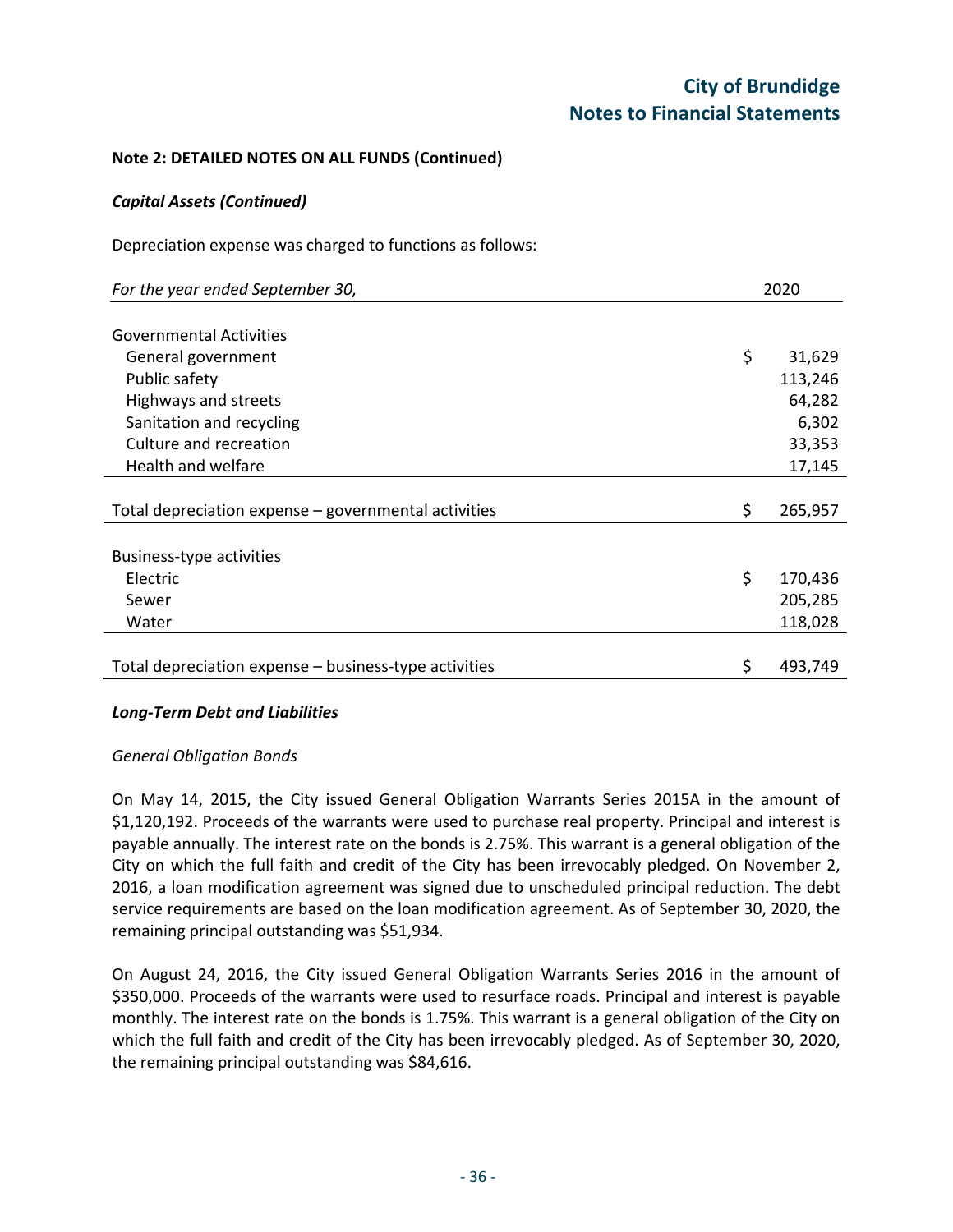During June of 2017, the City authorized the issuance and sale of up to \$400,000 General Obligation Warrants Series 2017. Proceeds of the warrants were used to purchase property and renovate and equip the property for use by the City as City Hall. The construction/draw period was for 18 months at 2.48% interest. At the end of the construction/draw period, the debt converted to a 20 year term at 3.65% interest. On March 1, 2019, this warrant became a term warrant in a principal amount equal to the aggregate outstanding principal balance of all advances during draw period plus unpaid interest. Payments of principal and interest will be made in equal monthly installments beginning March 31, 2019 and continuing through February 28, 2039. This warrant is a general obligation of the City on which the full faith and credit of the City has been irrevocably pledged. As of September 30, 2020, the remaining principal outstanding was \$381,853.

The following is a summary of governmental activities general obligations for the year ended September 30, 2020:

|                 | Governmental Activities         |    |          |                                |                          |    |          |    |                                |    |           |
|-----------------|---------------------------------|----|----------|--------------------------------|--------------------------|----|----------|----|--------------------------------|----|-----------|
| Year ending     | <b>General Obligation 2015A</b> |    |          | <b>General Obligation 2016</b> |                          |    |          |    | <b>General Obligation 2017</b> |    |           |
| September 30,   | Principal                       |    | Interest |                                | Principal                |    | Interest |    | Principal                      |    | Interest  |
| 2021            | \$<br>44,491                    | \$ | 1,428    | \$                             | 72,259                   | \$ | 898      | \$ | 14,831                         | \$ | 13,697    |
| 2022            | 7,443                           |    | 205      |                                | 12,357                   |    | 27       |    | 15,381                         |    | 13,146    |
| 2023            |                                 |    | -        |                                |                          |    |          |    | 15,952                         |    | 12,577    |
| 2024            |                                 |    |          |                                |                          |    |          |    | 16,510                         |    | 12,018    |
| 2025            |                                 |    |          |                                | $\overline{\phantom{a}}$ |    |          |    | 17,156                         |    | 11,372    |
| 2026-2030       |                                 |    |          |                                |                          |    |          |    | 95,794                         |    | 46,847    |
| 2031-2035       |                                 |    |          |                                |                          |    |          |    | 114,950                        |    | 27,692    |
| 2036-2039       |                                 |    |          |                                |                          |    |          |    | 91,279                         |    | 5,966     |
| Total           | 51,934                          |    | 1,633    |                                | 84,616                   |    | 925      |    | 381,853                        |    | 143,315   |
| Current portion | (44,491)                        |    | (1, 428) |                                | (72, 259)                |    | (898)    |    | (14, 831)                      |    | (13, 697) |
| Payable after   |                                 |    |          |                                |                          |    |          |    |                                |    |           |
| one year        | \$<br>7,443                     | Ş  | 205      | S                              | 12,357                   | \$ | 27       | S  | 367,022                        | S  | 129,618   |

Governmental Activities

## *Utility Revenue Warrants*

On December 1, 2012, the City issued Utility Revenue Warrants Series 2012‐DWSRF‐DL in the amount of \$940,000 through the State Revolving Fund administered by Alabama Drinking Water Finance Authority and ADEM. Proceeds of the warrants were used to make improvements to the City's utility system. Principal is payable annually and interest is payable semi‐annually at 2.75%. As of September 30, 2020, the remaining principal outstanding was \$670,000.

On February 1, 2016, the City issued Utility Revenue Warrants Series 2016‐CWSRF‐DL in the amount of \$2,285,000 through the State Revolving Fund administered by Alabama Water Pollution Control Authority and ADEM. Proceeds of the warrants were used to make capital improvements to the City's sewer system. Principal is payable annually and interest is payable semi‐annually at 2.2%. As of September 30, 2020, the remaining principal outstanding was \$1,905,000.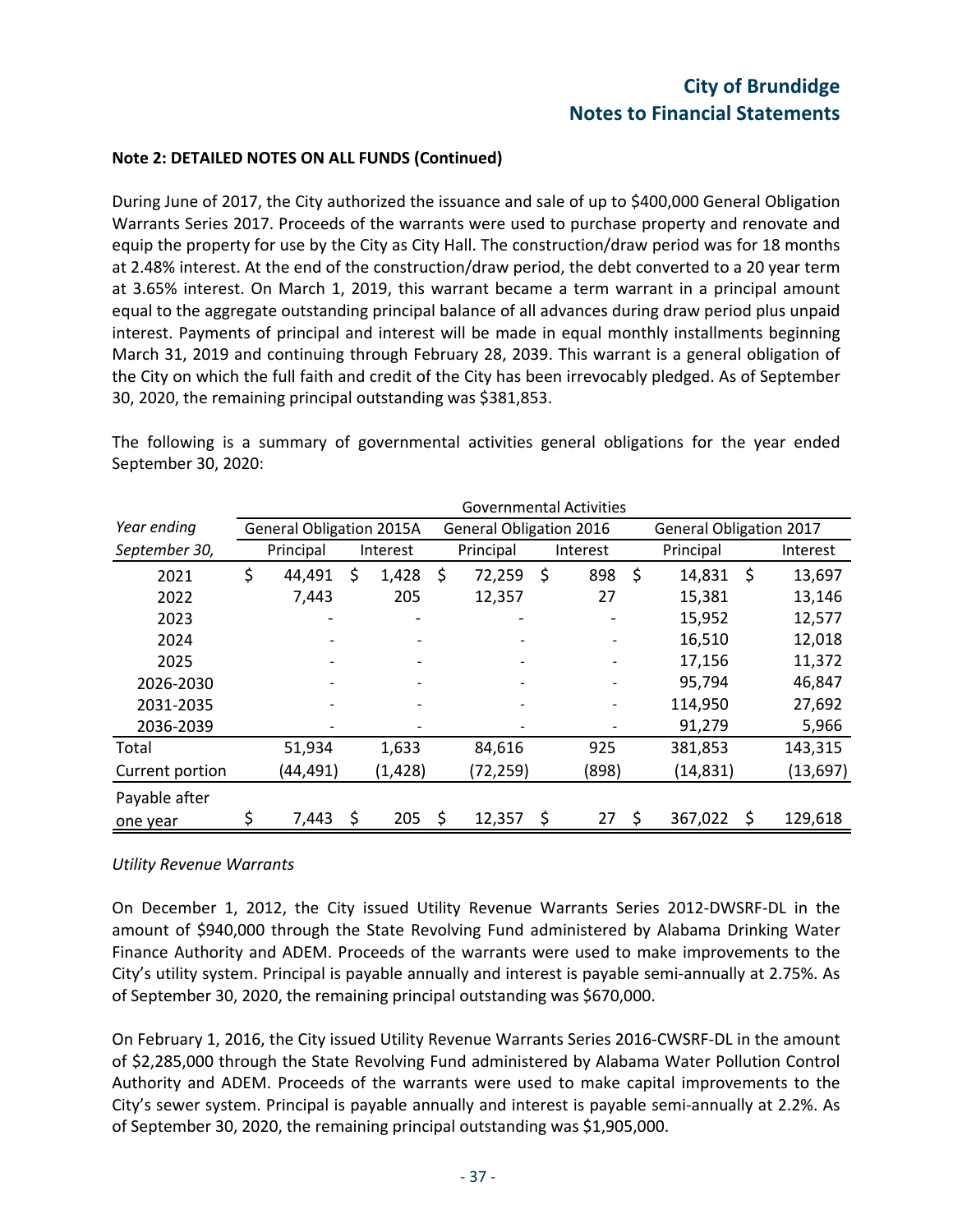### *Long‐Term Debt and Liabilities (Continued)*

On November 1, 2015, the City issued warrants totaling \$6,670,000 to refund Series 2005 warrants outstanding in the principal amount of \$6,605,000 and related costs in connection with issuance of warrants. The refunding decreased the total debt service payments of the City over sixteen years by approximately \$1,521,573 and resulted in an economic gain (difference between the present values of the debt service payments on the old and new debt) for the City of approximately \$1,010,860. The difference between the reacquisition price (funds required to refund the old debt) and the net carrying amount of the old debt is carried as deferred refunding cost and will be amortized over the remaining life of the old bond on the straight line basis. The amount deferred on the reacquisition was \$290,341, which includes \$143,383 of previous unamortized refunding costs; the total amount amortized for the year ended September 30, 2020 was \$18,146 and was reported as a part of interest expense. The balance of deferred refunding cost for this warrant at September 30, 2020, was \$202,634. As of September 30, 2020, the remaining principal outstanding was \$5,135,000.

|                 | <b>Business-Type Activities</b> |    |           |   |                      |  |          |   |                      |    |           |  |
|-----------------|---------------------------------|----|-----------|---|----------------------|--|----------|---|----------------------|----|-----------|--|
| Year ending     | <b>Revenue Warrant 2012</b>     |    |           |   | Revenue Warrant 2016 |  |          |   | Revenue Warrant 2015 |    |           |  |
| September 30,   | Principal                       |    | Interest  |   | Principal            |  | Interest |   | Principal            |    | Interest  |  |
| 2021            | \$                              | \$ | 9,213     | S | 100,000              |  | 40,810   | Ş | 400,000              | \$ | 126,138   |  |
| 2022            | 45,000                          |    | 17,806    |   | 105,000              |  | 38,555   |   | 410,000              |    | 119,045   |  |
| 2023            | 45,000                          |    | 16,569    |   | 105,000              |  | 36,245   |   | 415,000              |    | 110,999   |  |
| 2024            | 45,000                          |    | 15,331    |   | 105,000              |  | 33,935   |   | 425,000              |    | 102,070   |  |
| 2025            | 45,000                          |    | 14,093    |   | 110,000              |  | 31,570   |   | 435,000              |    | 92,284    |  |
| 2026-2030       | 260,000                         |    | 49,913    |   | 585,000              |  | 120,395  |   | 2,345,000            |    | 282,536   |  |
| 2031-2035       | 230,000                         |    | 12,927    |   | 655,000              |  | 51,975   |   | 705,000              |    | 17,428    |  |
| 2036            |                                 |    |           |   | 140,000              |  | 1,540    |   |                      |    |           |  |
| Total           | 670,000                         |    | 135,852   |   | 1,905,000            |  | 355,025  |   | 5,135,000            |    | 850,500   |  |
| Current portion |                                 |    | (9,213)   |   | (100,000)            |  | (40,810) |   | (400,000)            |    | (126,138) |  |
| Payable after   |                                 |    |           |   |                      |  |          |   |                      |    |           |  |
| one year        | 670,000                         |    | \$126,639 |   | \$1,805,000          |  | 314,215  |   | 4,735,000            |    | 724,362   |  |

The following is a summary of business-type activities revenue warrants for the year ended September 30, 2020: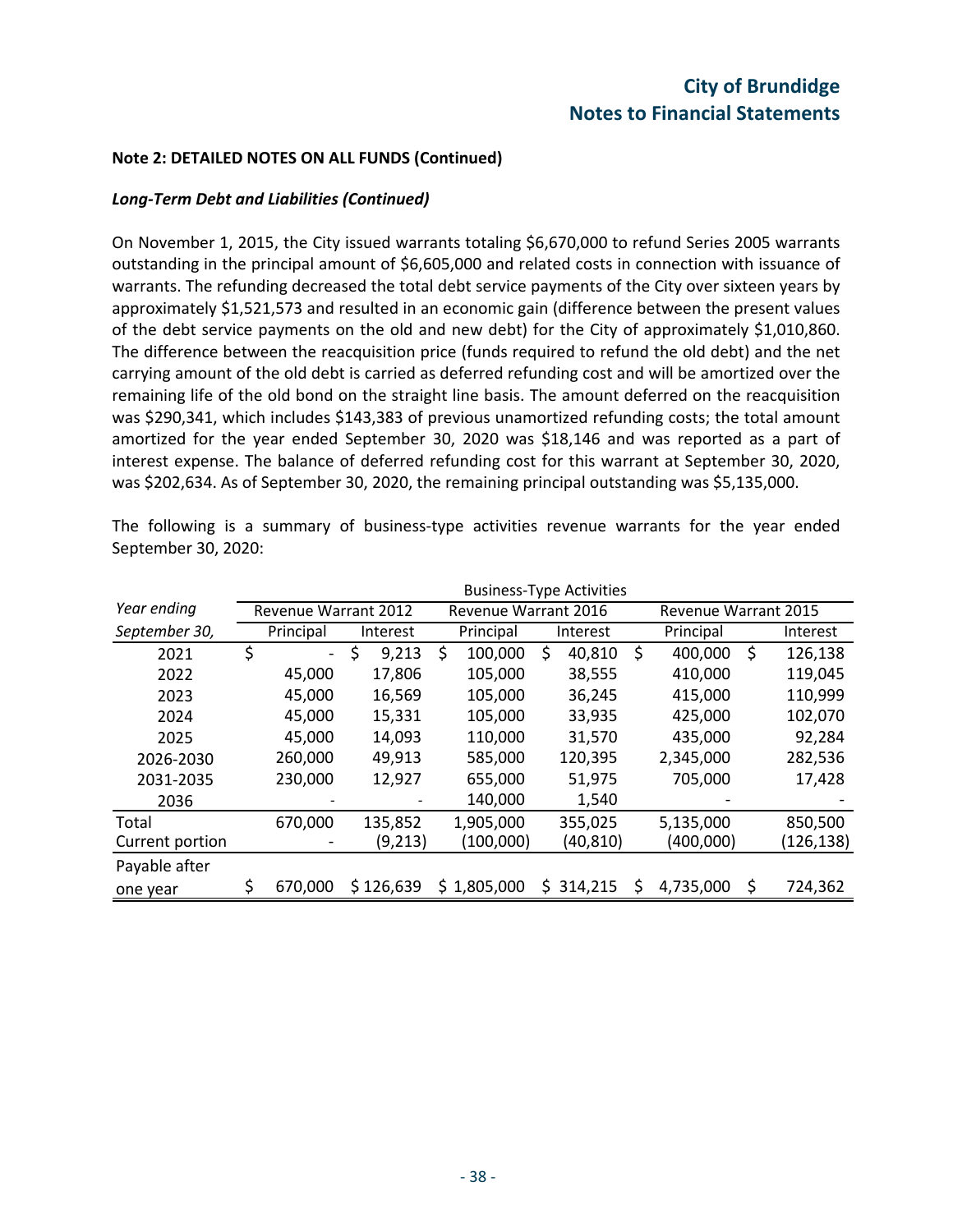## *Long‐Term Debt and Liabilities (Continued)*

Long-term liability activity for the year ended September 30, 2020 was as follows for governmental and business-type activities:

|                                                       | Beginning      |     |           |                         |   | Ending         |    | Due Within |
|-------------------------------------------------------|----------------|-----|-----------|-------------------------|---|----------------|----|------------|
|                                                       | <b>Balance</b> |     | Additions | Reductions              |   | <b>Balance</b> |    | One Year   |
| Governmental activities                               |                |     |           |                         |   |                |    |            |
| General obligation warrants                           | \$<br>681,005  | -\$ | $\sim$    | \$<br>$162,602 \quad $$ |   | 518,403        | Ŝ. | 131,581    |
| Compensated absences                                  | 94,731         |     | 67,071    | 64,946                  |   | 96,856         |    | 96,856     |
| Total governmental activity                           |                |     |           |                         |   |                |    |            |
| long-term liabilities                                 | 775,736        |     | 67,071    | 227,548                 |   | 615,259        |    |            |
|                                                       |                |     |           |                         |   |                |    | 228,437    |
| <b>Business-type activities</b>                       |                |     |           |                         |   |                |    |            |
| Utility revenue warrants                              | 8,285,000      |     |           | 575,000                 |   | 7,710,000      |    | 500,000    |
| <b>Bond discounts</b>                                 | (25, 858)      |     |           | (2, 125)                |   | (23, 733)      |    |            |
| Compensated absences                                  | 58,110         |     | 56,531    | 49,003                  |   | 65,638         |    | 65,638     |
|                                                       |                |     |           |                         |   |                |    |            |
| Total business-type activity<br>long-term liabilities | 8,317,252      |     | 56,531    | 621,878                 |   | 7,751,905      |    | 565,638    |
|                                                       |                |     |           |                         |   |                |    |            |
| Total                                                 | 9,092,988      | S   | 123,602   | 849,426                 | S | 8,367,164      |    | 794,075    |

Compensated absences will be liquidated in future periods by the City's general fund for governmental activities and Utilities Department for business‐type activities, respectively.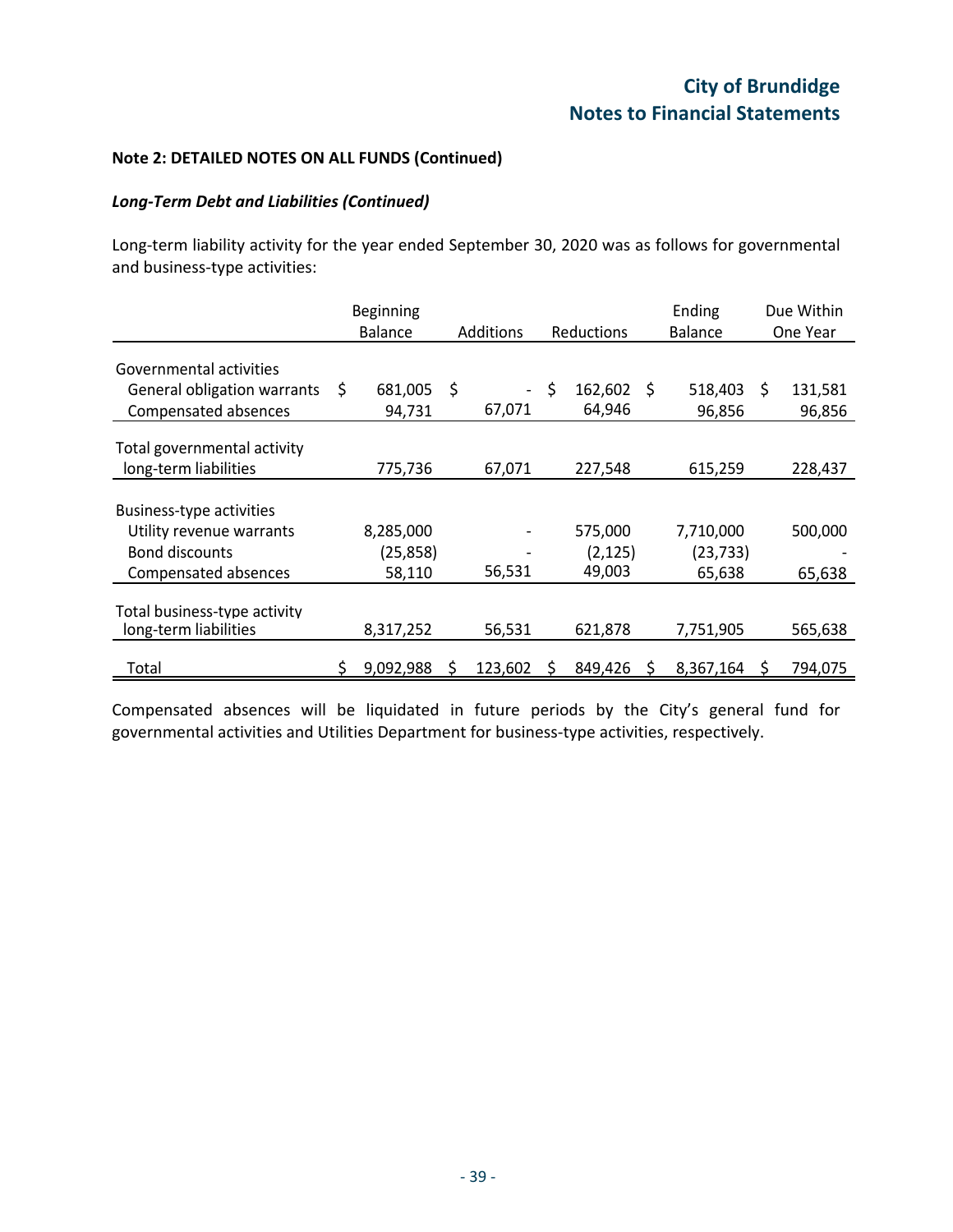### *Pledged Revenues*

The City has revenue warrants outstanding at September 30, 2020 for which revenues of the City have been pledged for repayment. Revenues pledged to repay these obligations are as follows:

|                                                                         |               | <b>Future</b> |                                   | Current Current Year | Current                         |
|-------------------------------------------------------------------------|---------------|---------------|-----------------------------------|----------------------|---------------------------------|
|                                                                         | Amount        | Principal and | Pledged                           |                      | Principal Percentage            |
|                                                                         | <b>Issued</b> | Interest      |                                   |                      | Revenue and Interest of Revenue |
| <b>Business-Type Activities</b>                                         |               |               |                                   |                      |                                 |
| <b>Revenue Warrants</b>                                                 |               |               |                                   |                      |                                 |
| <b>Utilities Department</b>                                             |               |               |                                   |                      |                                 |
| Revenue Warrant, Series 2012                                            |               |               |                                   |                      |                                 |
| Maturity: 2034                                                          |               |               |                                   |                      |                                 |
| \$.<br>Interest rate: 2.75%                                             | 940,000 \$    |               | $805,852 \div 2,264,574 \div$     | 109,836              | 4.85%                           |
| Purpose: Improvements to utility system                                 |               |               |                                   |                      |                                 |
| Pledged revenue: Utilities revenues net of specified operating expenses |               |               |                                   |                      |                                 |
| Revenue Warrant, Series 2016                                            |               |               |                                   |                      |                                 |
| Maturity: 2036                                                          |               |               |                                   |                      |                                 |
| Interest rate: 2.2%                                                     | \$2,285,000\$ |               | 2,260,025 \$ 2,264,574 \$ 143,010 |                      | 6.32%                           |
| Purpose: Improvements to utility system                                 |               |               |                                   |                      |                                 |
| Pledged revenue: Utilities revenues net of specified operating expenses |               |               |                                   |                      |                                 |
|                                                                         |               |               |                                   |                      |                                 |
| Revenue Warrant, Series 2015                                            |               |               |                                   |                      |                                 |
| Maturity: 2032                                                          |               |               |                                   |                      |                                 |
| Interest rate: 1.65 to 3.2%                                             | \$6,670,000\$ |               | $5,985,500 \div 2,264,574 \div$   | 527,499              | 23.29%                          |
| Purpose: Refunding of 2005 warrants                                     |               |               |                                   |                      |                                 |
| Pledged revenue: Utilities revenues net of specified operating expenses |               |               |                                   |                      |                                 |

### *Operating Leases*

The City entered into a lease with Wal‐Mart Stores East, L.P. (Lessee) on April 17, 2002 wherein the City agreed to lease certain property acquired with capital grants. The lease calls for annual lease payments of \$1 and will expire on April 16, 2101. The lessee has the unrestricted option to terminate the lease at any time upon written notice to the City and purchase the property for a price of \$939,856. The lessee shall also have the right of first refusal to purchase the property in the event the City obtains an offer, at a price equal to the offer, not to exceed \$939,856.

The City entered in a lease with Troy Hospital Healthcare Authority (Lessee) on July 2, 2020 wherein the City agreed to lease certain real property for 3 years. The lease calls for monthly payments of \$1,150 and will end on May 31, 2023.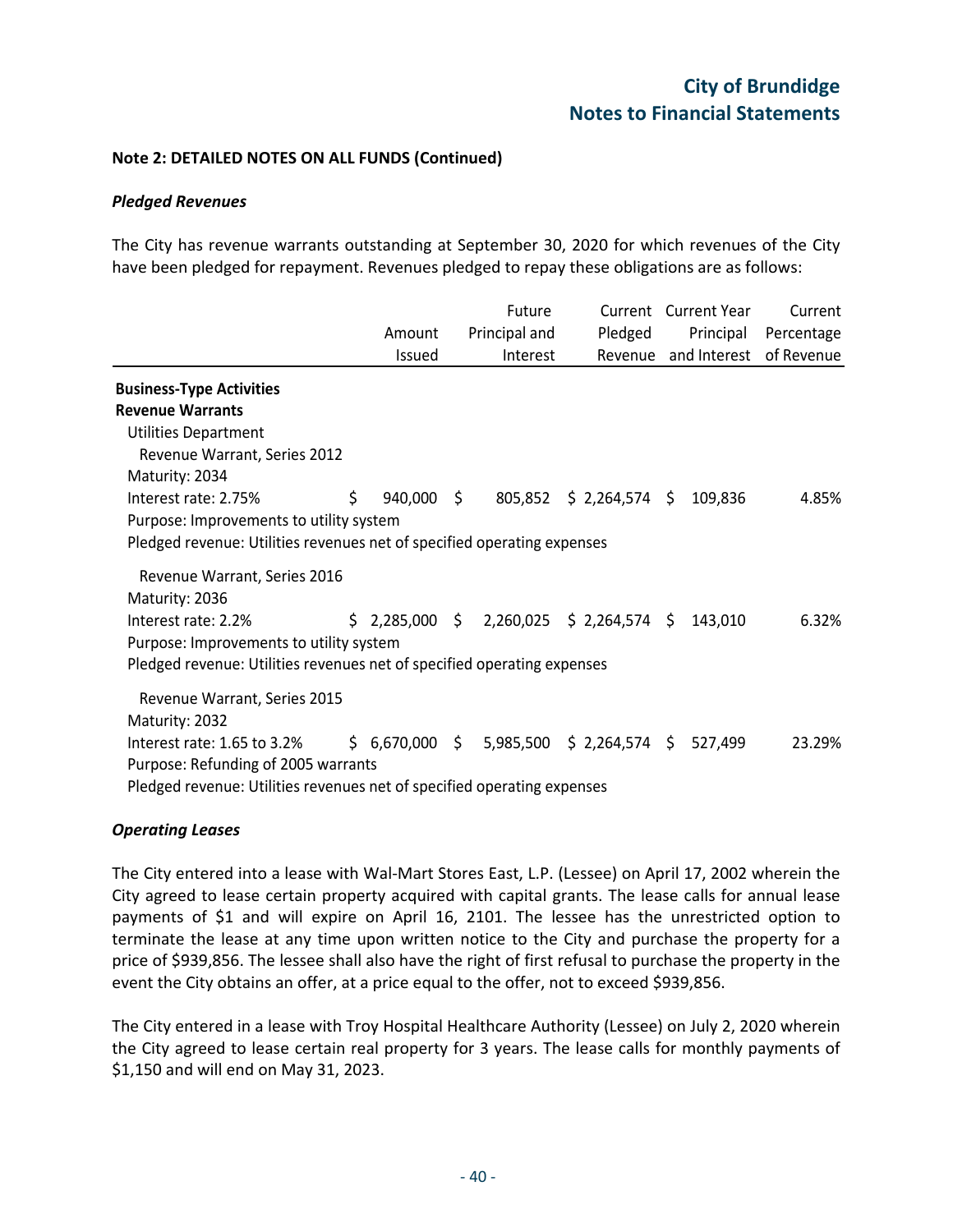### *Operating Leases (Continued)*

The City (Lessee) entered into leases with Xerox Corporation during fiscal year ending September 30, 2017 to lease two copiers. Lease expense under this noncancelable lease for September 30, 2020 was \$2,202. At September 30, 2020, future minimum rentals under noncancelable operating leases with a remaining lease term in excess of one year are summarized as follows:

 $2020$  \$  $1,470$ 

### *Interest Costs*

The amount of interest cost, including deferred refunding cost of \$18,146, incurred for the Utilities Department was \$210,864 for the year ended September 30, 2020, all of which was charged to operations. The Utilities Department's cash paid for interest for the year ended September 30, 2020 was \$205,346.

### *Land Transfer*

During the fiscal year ending September 30, 2020, the IDB transferred land to the City with an estimated acquisition value of \$96,600 which was reported as miscellaneous revenues. The City transferred this land to the Pike County Board of Education which was reported in the amount of \$96,600 in general government expenditures.

### *Interfund Receivables, Payables, and Transfers*

Interfund receivables and payables are monthly transfers of garbage revenues and are generally repaid during the next fiscal year.

| Interfund Receivables and Payables          | From<br>To |                                       |  |                                    |  | <b>Net</b>          |  |  |
|---------------------------------------------|------------|---------------------------------------|--|------------------------------------|--|---------------------|--|--|
| General fund<br><b>Utilities Department</b> |            | $\overline{\phantom{a}}$<br>(13, 967) |  | 13,967<br>$\overline{\phantom{0}}$ |  | 13,967<br>(13, 967) |  |  |
| Total                                       |            | (13, 967)                             |  | 13,967                             |  | -                   |  |  |

Operating transfers are generally used to meet cash demands necessary to pay operating expenses.

| <b>Operating Transfers</b>                                              |  | In        | Out                         | Net                                             |  |
|-------------------------------------------------------------------------|--|-----------|-----------------------------|-------------------------------------------------|--|
| General fund<br>Other governmental funds<br><b>Utilities Department</b> |  | 1,444,559 | (155, 572)<br>(1, 288, 987) | $-$ \$ 1,444,559<br>(155, 572)<br>(1, 288, 987) |  |
| Total                                                                   |  | 1,444,559 | $(1,444,559)$ \$            |                                                 |  |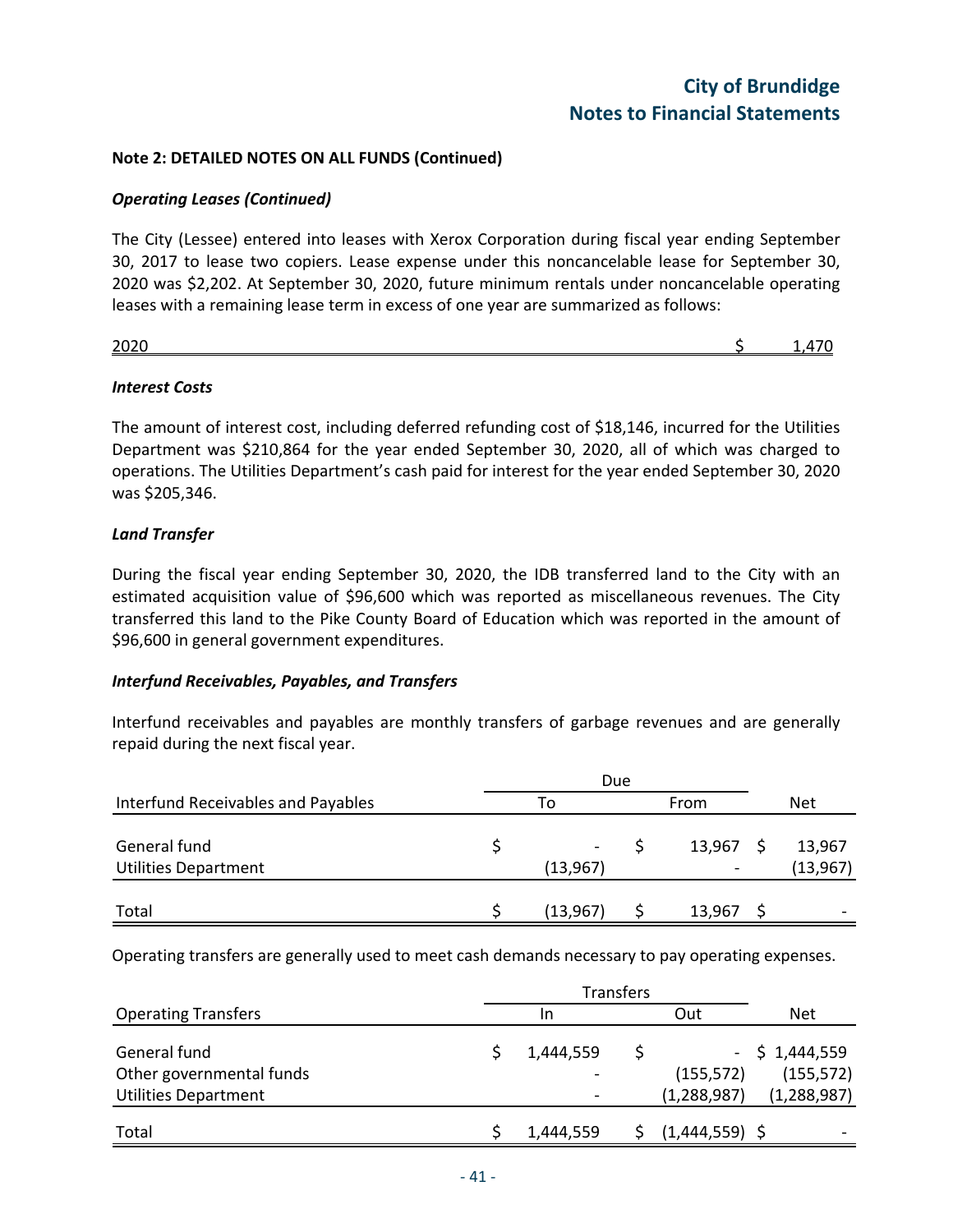### *Net Investment In Capital Assets*

The elements of this calculation are as follows:

|                                                | Governmental |            |  | Business-type |               |
|------------------------------------------------|--------------|------------|--|---------------|---------------|
|                                                |              | Activities |  | Activities    | Total         |
| Capital assets (net)                           |              | 5,793,385  |  | 10,271,289    | 16,064,674    |
| Bond discount related to outstanding debt      |              |            |  | 23,733        | 23,733        |
| Deferred refunding related to outstanding debt |              |            |  | 202,634       | 202,634       |
| Outstanding debt related to capital assets     |              | (433, 787) |  | (7,710,000)   | (8, 143, 787) |
| Net investment in capital assets               |              | 5,359,598  |  | 2,787,656     | 8,147,254     |

### **Note 3: RETIREMENT PLAN**

### *Description of Plan*

The Employees' Retirement System of Alabama ("ERS"), an agent multiple‐employer plan, was established October 1, 1945, pursuant to the *Code of Alabama 1975, Title 36, Chapter 27* (Act 515 of the Legislature of 1945). The purpose of the ERS is to provide retirement allowances and other specified benefits for state employees, State Police, and on an elective basis, to all cities, counties, towns and quasi‐public organizations. The responsibility for the general administration and operating of ERS is vested in its Board of Control which consists of 13 trustees. The Plan is administered by the Retirement Systems of Alabama ("RSA"). The *Code of Alabama, Title 36*, *Chapter 27* grants the authority to establish and amend the benefit terms to the ERS Board on Control. The Plan issues a publicly available financial report that can be obtained at www.rsa‐al.gov.

The ERS Board of Control consists of 13 trustees as follows:

- 1) The Governor, ex officio.
- 2) The State Treasurer, ex officio.
- 3) The State Personnel Director, ex officio.
- 4) The State Director of Finance, ex officio.
- 5) Three vested members of ERS appointed by the Governor for a term of four years, no two of whom are from the same department of state government nor from any department of which an ex officio trustee is the head.
- 6) Six members of ERS who are elected by members from the same category of ERS for a term of four years as follows:
	- a. Two retired members with one from the ranks of retired state employees and one from the ranks of retired employees of a city, county or a public agency each of whom is an active beneficiary of ERS.
	- b. Two vested active state employees.
	- c. Two vested active employees of an employer participating in ERS pursuant to the *Code of Alabama 1975, Section 36‐27‐6*.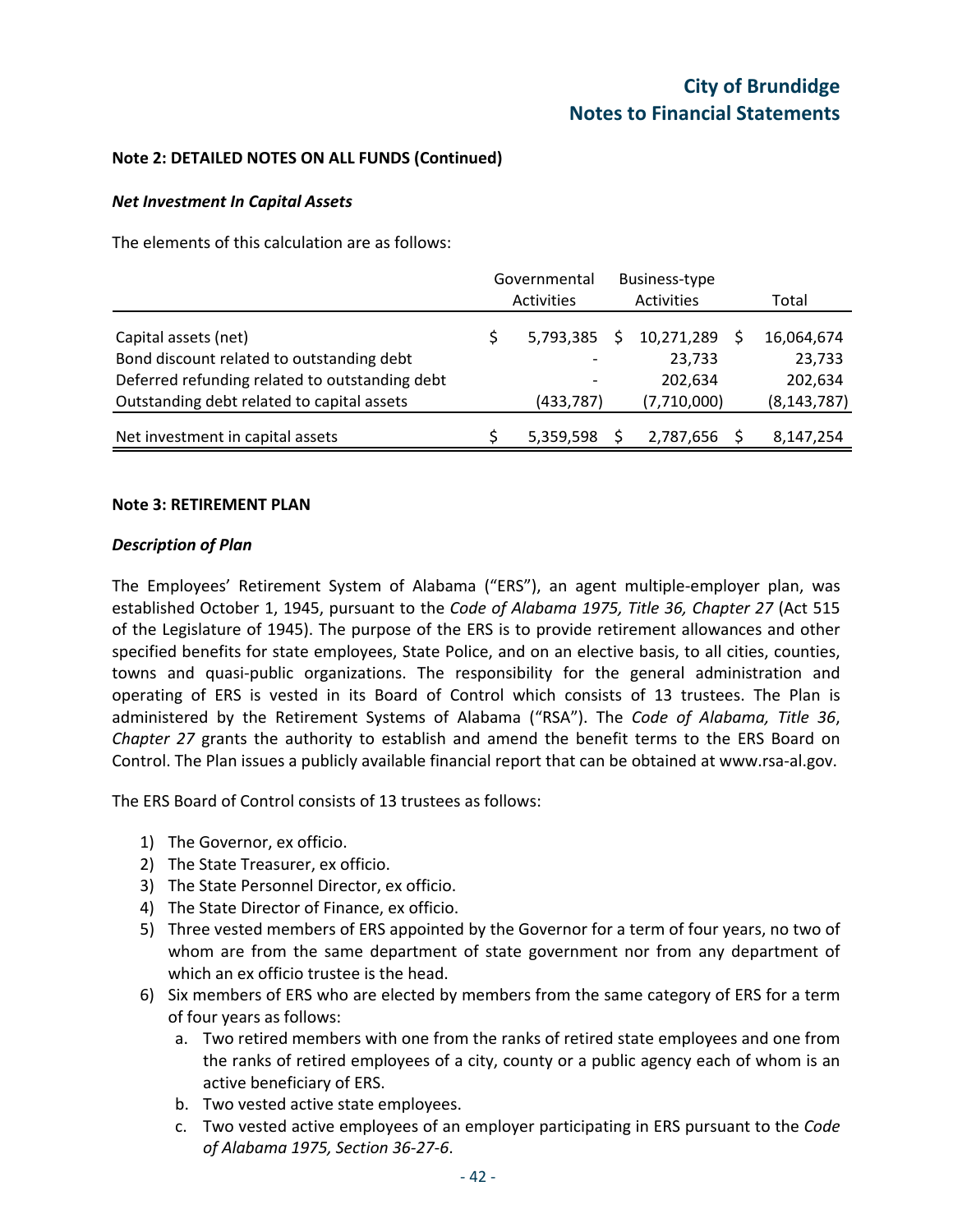## *Summary of Significant Accounting Policies*

The Employees' Retirement System of Alabama (the "Plan") financial statements are prepared using the economic resources measurement focus and accrual basis of accounting. Contributions are recognized as revenues when earned, pursuant to the plan requirements. Benefits and refunds are recognized when due and payable in accordance with the terms of the Plan. Expenses are recognized when the corresponding liability is incurred, regardless of when the payment is made. Investments are reported at fair value. Financial statements are prepared in accordance with requirements of the GASB. Under these requirements, the Plan is considered a component unit of the State of Alabama and is included in the State's Comprehensive Annual Financial Report.

### *Funding Requirements*

Covered members of the ERS contributed 5% of earnable compensation to the ERS as required by statute until September 30, 2011. From October 1, 2011 to September 30, 2012, covered members of the ERS were required by statute to contribute 7.25% of earnable compensation. Effective October 1, 2012, covered members of the ERS are required by statute to contribute 7.50% of earnable compensation. Certified law enforcement, correctional officers, and firefighters of the ERS contributed 6% of earnable compensation as required by statute until September 30, 2011. From October 1, 2011 to September 30, 2012, certified law enforcement, correctional officers, and firefighters of the ERS were required by statute to contribute 8.25% of earnable compensation. Effective October 1, 2012, certified law enforcement, correctional officers, and firefighters of the ERS are required by statute to contribute 8.50% of earnable compensation. State Police of the ERS contribute 10% of earnable compensation. ERS local participating employers are not required by statute to increase contribution rates for their members.

Tier 2 covered members of the ERS contribute 6% of earnable compensation to the ERS as required by statute. Tier 2 certified law enforcement, correctional officers, and firefighters of the ERS are required by statute to contribute 7% of earnable compensation. Tier 2 State Police members of the ERS contribute 10% of earnable compensation. These contributions rates are the same for Tier 2 covered members of ERS local participating employers.

The ERS establishes rates based upon an actuarially determined rate recommended by an independent actuary. The actuarially determined rate is the estimated amount necessary to finance the costs of benefits earned by employees during the year, with additional amounts to finance any unfunded accrued liability, the pre‐retirement death benefit and administrative expenses of the Plan. For the year ended September 30, 2020, the City's active employee contribution rate was 5% of covered employee payroll for normal Tier 1 employees and 6% of covered employee payroll for normal Tier 2 employees, and the City's average contribution rate to fund the normal and accrued liability costs was 5.63% of pensionable payroll for Tier 1 employees and 3.92% for Tier 2 employees.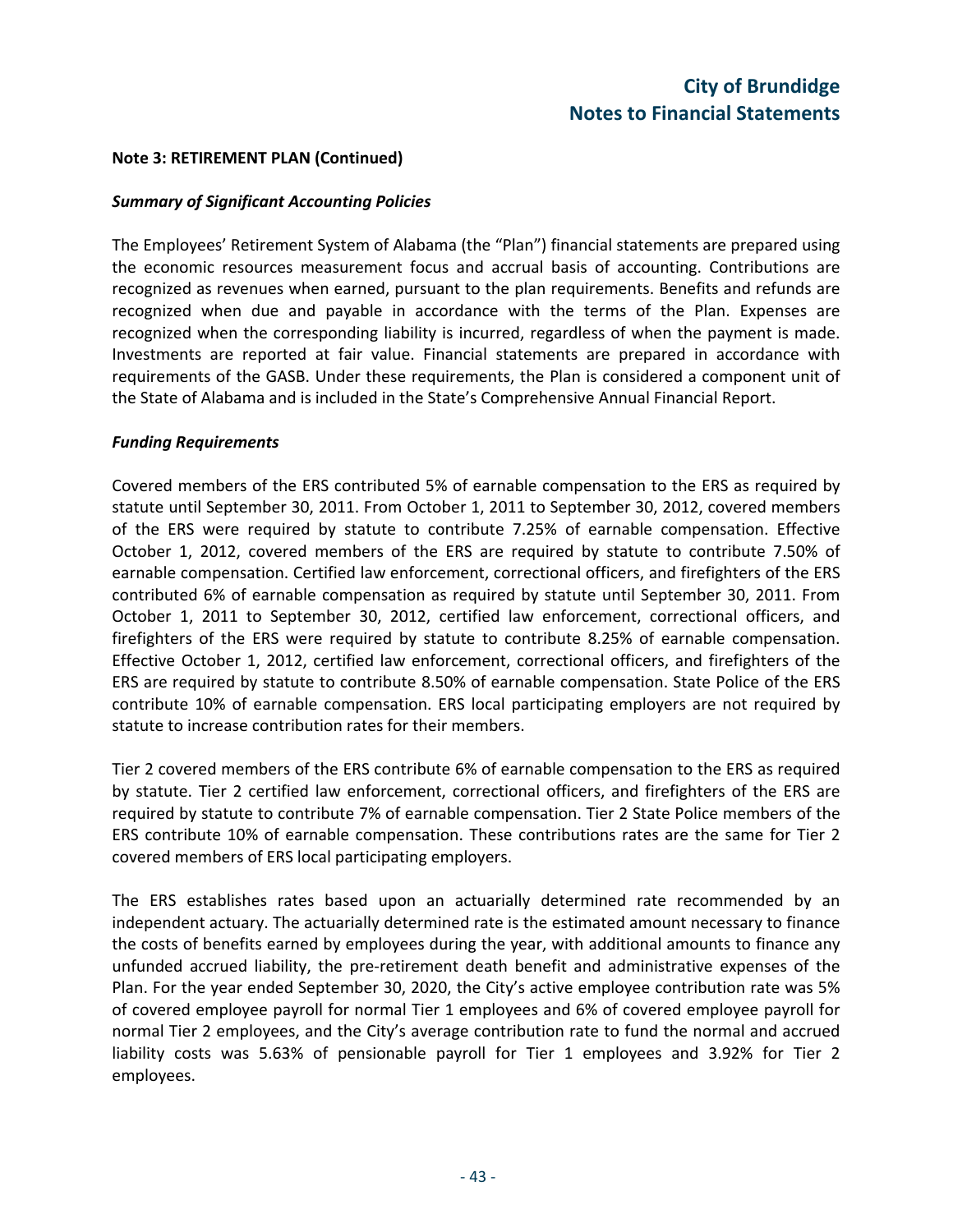### *Funding Requirements (Continued)*

The City's contractually required contribution rate for the year ended September 30, 2020 was 6% of pensionable pay for Tier 1 employees, and 4.29% of pensionable pay for Tier 2 employees. These required contribution rates are based upon the actuarial valuation as of September 30, 2017, a percent of annual pensionable payroll, and actuarially determined as an amount that, when combined with member contributions, is expected to finance the costs of benefits earned by members during the year, with an additional amount to finance any unfunded accrued liability. Total employer contributions to the pension plan from the City were \$98,315 for the year ended September 30, 2020.

### *Plan Membership and Benefits*

State law establishes retirement benefits as well as death and disability benefits and any ad hoc increase in postretirement benefits for the ERS. Benefits for ERS members vest after 10 years of creditable service. State employees who retire after age 60 (52 for State Police) with 10 years or more of creditable service or with 25 years of service (regardless of age) are entitled to an annual retirement benefit, payable monthly for life. Local employees who retire after age 60 with 10 years or more of creditable service or with 25 or 30 years of service (regardless of age), depending on the particular entity's election, are entitled to an annual retirement benefit, payable monthly for life. Service and disability retirement benefits are based on a guaranteed minimum or a formula method, with the member receiving payment under the method that yields the highest monthly benefit. Under the formula method, members of the ERS (except State Police) are allowed 2.0125% of their average final compensation (highest 3 of the last 10 years) for each year of service. State Police are allowed 2.875% for each year of State Police service in computing the formula method.

Act 377 of the Legislature of 2012 established a new tier of benefits (Tier 2) for members hired on or after January 1, 2013. Tier 2 ERS members are eligible for retirement after age 62 (56 for State Police) with 10 years or more of creditable service and are entitled to an annual retirement benefit, payable monthly for life. Service and disability retirement benefits are based on a guaranteed minimum or a formula method, with the member receiving payment under the method that yields the highest monthly benefit. Under the formula method, Tier 2 members of the ERS (except State Police) are allowed 1.65% of their average final compensation (highest 5 of the last 10 years) for each year of service. State Police are allowed 2.375% for each year of State Police service in computing the formula method.

Members are eligible for disability retirement if they have 10 years of credible service, are currently in-service, and determined by the RSA Medical Board to be permanently incapacitated from further performance of duty. Preretirement death benefits equal to the annual earnable compensation of the member as reported to the Plan for the preceding year ending September 30 are paid to the beneficiary.

The ERS serves approximately 907 local participating employers. The ERS membership includes approximately 93,986 participants. As of September 30, 2019, membership consisted of: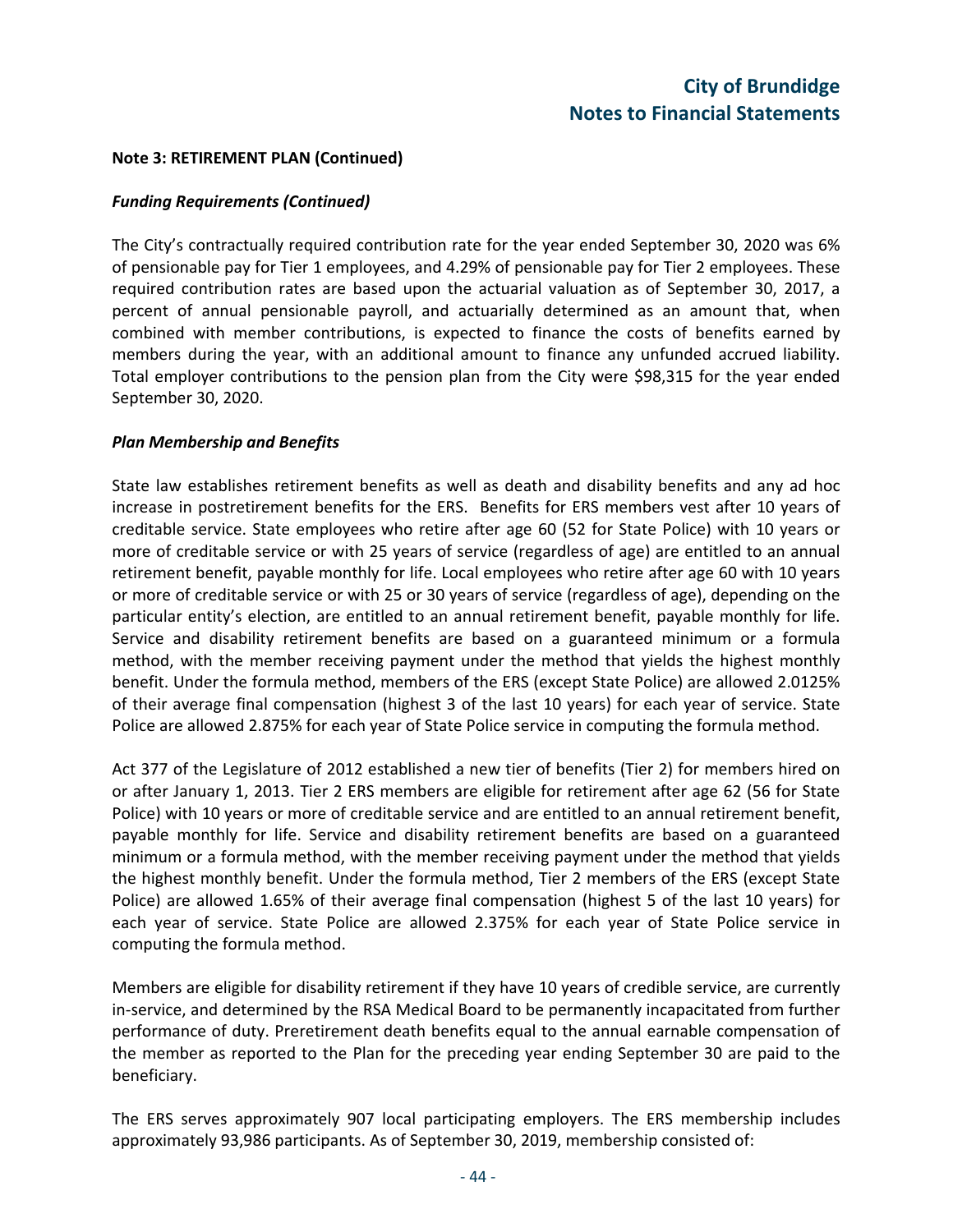### *Plan Membership and Benefits (Continued)*

| Retirees and beneficiaries currently receiving benefits         | 25,871 |
|-----------------------------------------------------------------|--------|
| Terminated employees entitled to but not yet receiving benefits | 1,794  |
| Terminated employees not entitled to a benefit                  | 11,001 |
| Active members                                                  | 55,222 |
| Post-DROP participants who are still in active service          | 98     |
|                                                                 |        |
| Total                                                           | 93,986 |

### *Net Pension Liability, Significant Assumptions, and Discount Rate*

The City's net pension liability was measured as of September 30, 2019, and the total pension liability used to calculate the net pension liability was determined by an actuarial valuation as of September 30, 2018 rolled forward to September 30, 2019 using standard roll-forward techniques as shown in the following table:

|                                                                    |     | <b>Expected</b>        |    | <b>Actual</b> |
|--------------------------------------------------------------------|-----|------------------------|----|---------------|
| (a) TPL as of September 30, 2018                                   | \$  | 6,519,100 \$ 6,209,713 |    |               |
| (b) Discount Rate                                                  |     | 7.70%                  |    | 7.70%         |
| (c) Entry Age Normal Cost for the period October 1,                |     |                        |    |               |
| 2018 - September 30, 2019                                          |     | 132,619                |    | 132,619       |
| (d) Transfers Among Employers                                      |     |                        |    | (31, 971)     |
| (e) Actual Benefit Payments and Refunds for the                    |     |                        |    |               |
| period October 1, 2018 - September 30, 2019                        |     | (146, 148)             |    | (146, 148)    |
| (f) TPL as of September 30, 2019                                   |     |                        |    |               |
| $=[(a) \times (1 + (b))] + (c) + (d) + [(e) \times (1 + 0.5*(b))]$ | \$. | 7,001,915 \$ 6,636,734 |    |               |
|                                                                    |     |                        |    |               |
| (g) Difference between Expected and Actual                         |     |                        | S. | (365, 181)    |
| (h) Less Liability Transferred for Immediate Recognition           |     |                        |    | (31, 971)     |
|                                                                    |     |                        |    |               |
| (i) Experience $(Gain)/Loss = (g) - (h)$                           |     |                        |    | (333, 210)    |

The total pension liability as of September 30, 2019 was determined based on the annual actuarial funding valuation report prepared as of September 30, 2018. The key actuarial assumptions are summarized below:

| <b>Inflation</b>                         | 2.75%             |
|------------------------------------------|-------------------|
| Salary increases                         | $3.25\% - 5.00\%$ |
| Investment rate of return*               | 7.70%             |
| * Net of pension plan investment expense |                   |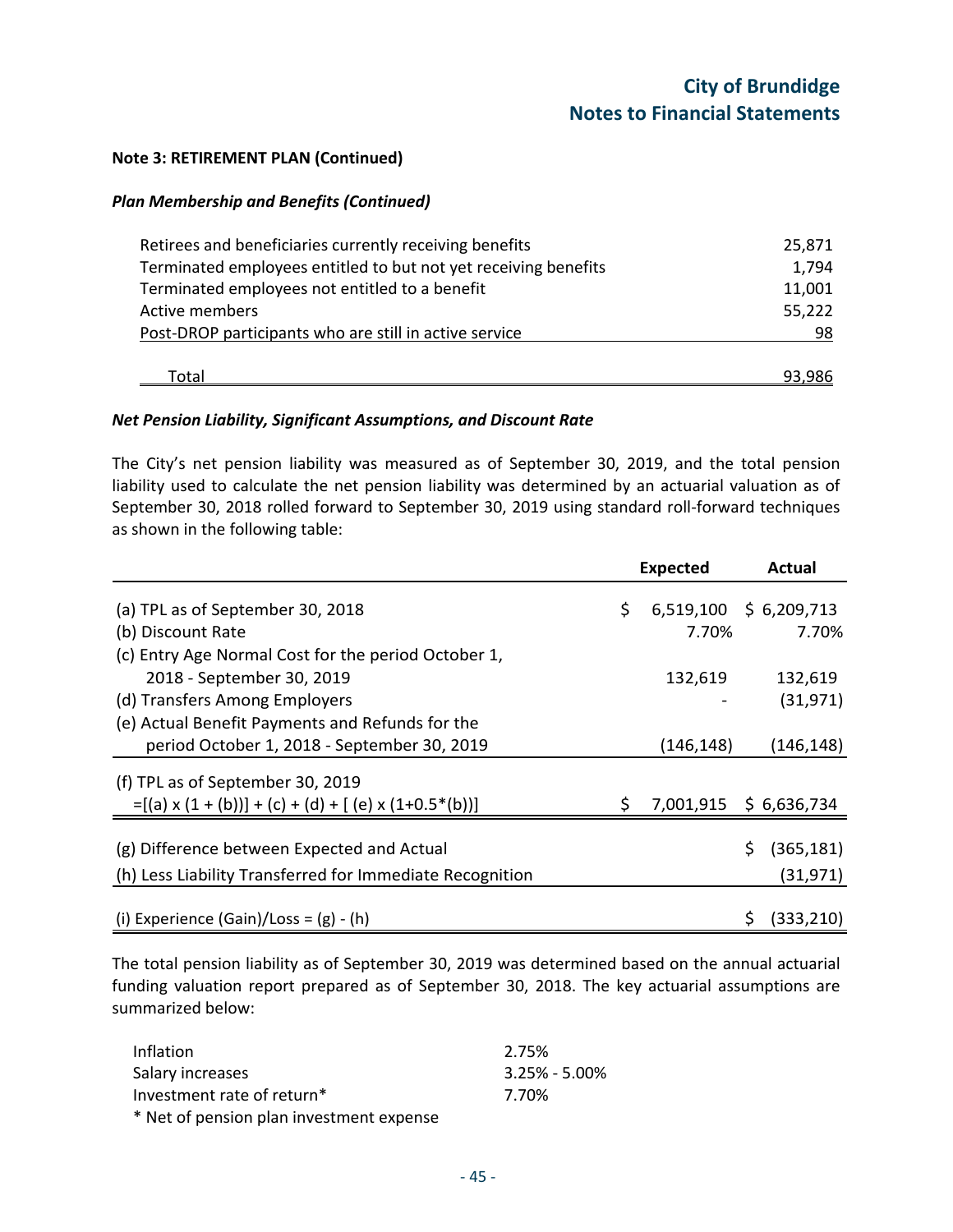### *Net Pension Liability, Significant Assumptions, and Discount Rate (Continued)*

Mortality rates were based on the sex distinct RP‐2000 Blue Collar Mortality Table Projected with Scale BB to 2020 with an adjustment of 125% at all ages for males and 120% for females at ages 78 and older. The rates of mortality for the period after disability retirement are according to the sex distinct RP‐2000 Disabled Retiree Mortality Table Projected with Scale BB to 2020 with an adjustment of 130% at all ages for females.

The actuarial assumptions used in the actuarial valuation as of September 30, 2017, were based on the results of an investigation of the economic and demographic experience for the ERS based upon participant data as of September 30, 2015. The Board of Control accepted and approved these changes in September 2016, which became effective at the beginning of fiscal year 2016.

The long-term expected rate of return on pension plan investments was determined using a lognormal distribution analysis in which best-estimate ranges of expected future real rates of return (expected returns, net of pension plan investment expense and inflation) are developed for each major asset class. These ranges are combined to produce the long-term expected rate of return by weighting the expected future real rates of return by the target asset allocation percentage and by adding expected inflation. The target asset allocation and best estimates of geometric real rates of return for each major asset class are as follows:

|                                       | <b>Target</b><br><b>Allocation</b> | Long-Term<br><b>Expected Rate</b><br>of Return* |
|---------------------------------------|------------------------------------|-------------------------------------------------|
|                                       |                                    |                                                 |
| Fixed income                          | 17.00%                             | 4.40%                                           |
| U.S. large stocks                     | 32.00%                             | 8.00%                                           |
| U.S. mid stocks                       | 9.00%                              | 10.00%                                          |
| U.S. small stocks                     | 4.00%                              | 11.00%                                          |
| International developed market stocks | 12.00%                             | 9.50%                                           |
| International emerging market stocks  | 3.00%                              | 11.00%                                          |
| Alternatives                          | 10.00%                             | 10.10%                                          |
| Real estate                           | 10.00%                             | 7.50%                                           |
| Cash equivalents                      | 3.00%                              | 1.50%                                           |
|                                       |                                    |                                                 |
| Total                                 | 100.00%                            |                                                 |

### *\*includes assumed rate of inflations of 2.50%*

The discount rate used to measure the total pension liability was the long-term rate of return, 7.70%. The projection of cash flows used to determine the discount rate assumed that plan member contributions will be made at the current contribution rate and that the employer contributions will be made in accordance with the funding policy adopted by the ERS Board of Control. Based on those assumptions, components of the pension plan's fiduciary net position were projected to be available to make all projected future benefit payments of current plan members.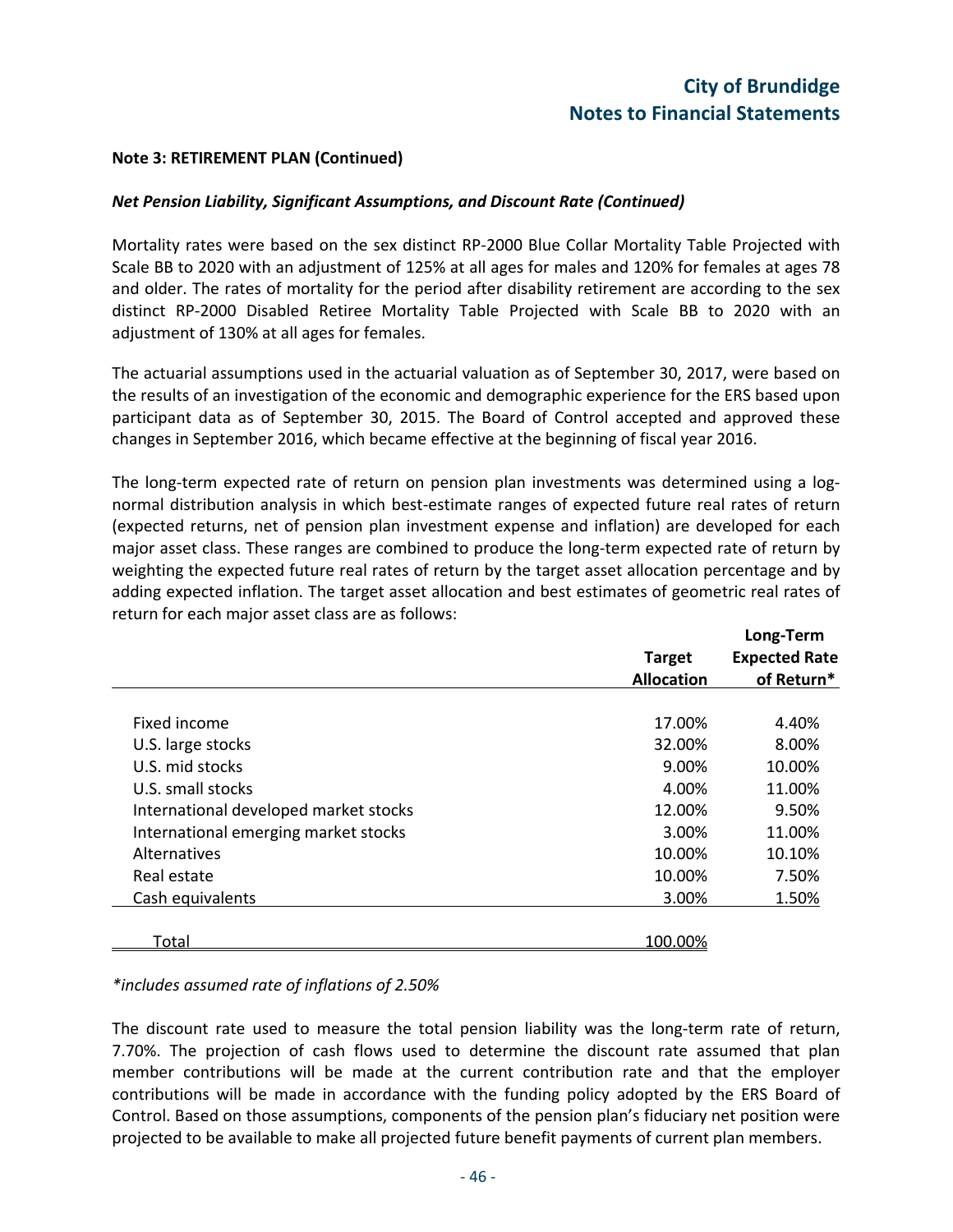Therefore, the long-term expected rate of return on pension plan investments was applied to all periods of projected benefit payments to determine the total pension liability.

### *Changes in Net Pension Liability and Sensitivity to Changes in Discount Rate*

|                                     |                      |      | <b>Increase (Decrease)</b> |     |                    |
|-------------------------------------|----------------------|------|----------------------------|-----|--------------------|
|                                     | <b>Total Pension</b> |      | <b>Plan Fiduciary Net</b>  |     | <b>Net Pension</b> |
|                                     | Liability            |      | <b>Position</b>            |     | Liability          |
| Balances at September 30, 2018      | \$<br>6,519,100      | - \$ | $6,363,212$ \$             |     | 155,888            |
| Changes for the year                |                      |      |                            |     |                    |
| Service cost                        | 132,619              |      |                            |     | 132,619            |
| Interest                            | 496,344              |      |                            |     | 496,344            |
| Change in assumptions               |                      |      |                            |     |                    |
| Differences between expected and    |                      |      |                            |     |                    |
| actual experience                   | (333, 210)           |      |                            |     | (333, 210)         |
| Contributions - employer            |                      |      | 111,945                    |     | (111, 945)         |
| Contributions - employee            |                      |      | 98,027                     |     | (98, 027)          |
| Net investment income               |                      |      | 163,804                    |     | (163, 804)         |
| Benefit payments, including refunds |                      |      |                            |     |                    |
| of employee contributions           | (146, 148)           |      | (146, 148)                 |     |                    |
| Transfers among employers           | (31, 971)            |      | (31, 971)                  |     |                    |
| Net changes                         | 117,634              |      | 195,657                    |     | (78,023)           |
| Balances at September 30, 2019      | \$<br>6,636,734 \$   |      | 6,558,869                  | -\$ | 77,865             |

The following table presents the City's net pension liability calculated using the discount rate of 7.70%, as well as what the City's proportionate share of the net pension liability would be if it were calculated using a discount rate that is 1‐percentage point lower (6.70%) or 1‐percentage point higher (8.70%) than the current rate:

|                              | $(6.70\%)$         | 1% Decrease Current Rate 1% Increase<br>(7.70%) | $(8.70\%)$   |  |  |
|------------------------------|--------------------|-------------------------------------------------|--------------|--|--|
| City's net pension liability | \$725,639 \$77,865 |                                                 | \$ (472,424) |  |  |

### *Pension Plan Fiduciary Net Position*

Detailed information about the pension plan's fiduciary net position is available in the separately issued RSA Comprehensive Annual Report for the fiscal year ended September 30, 2019. The supporting actuarial information is included in the GASB Statement No. 68 Report for the ERS prepared as of September 30, 2019. The auditors' report on the Schedule of Changes in Fiduciary Net Position by Employer and accompanying notes detail by employer and in aggregate additional information needed to comply with GASB 68. The additional financial and actuarial information is available at http://www.rsa‐al.gov/index.php/employers/financial‐reports/gasb‐68‐reports/.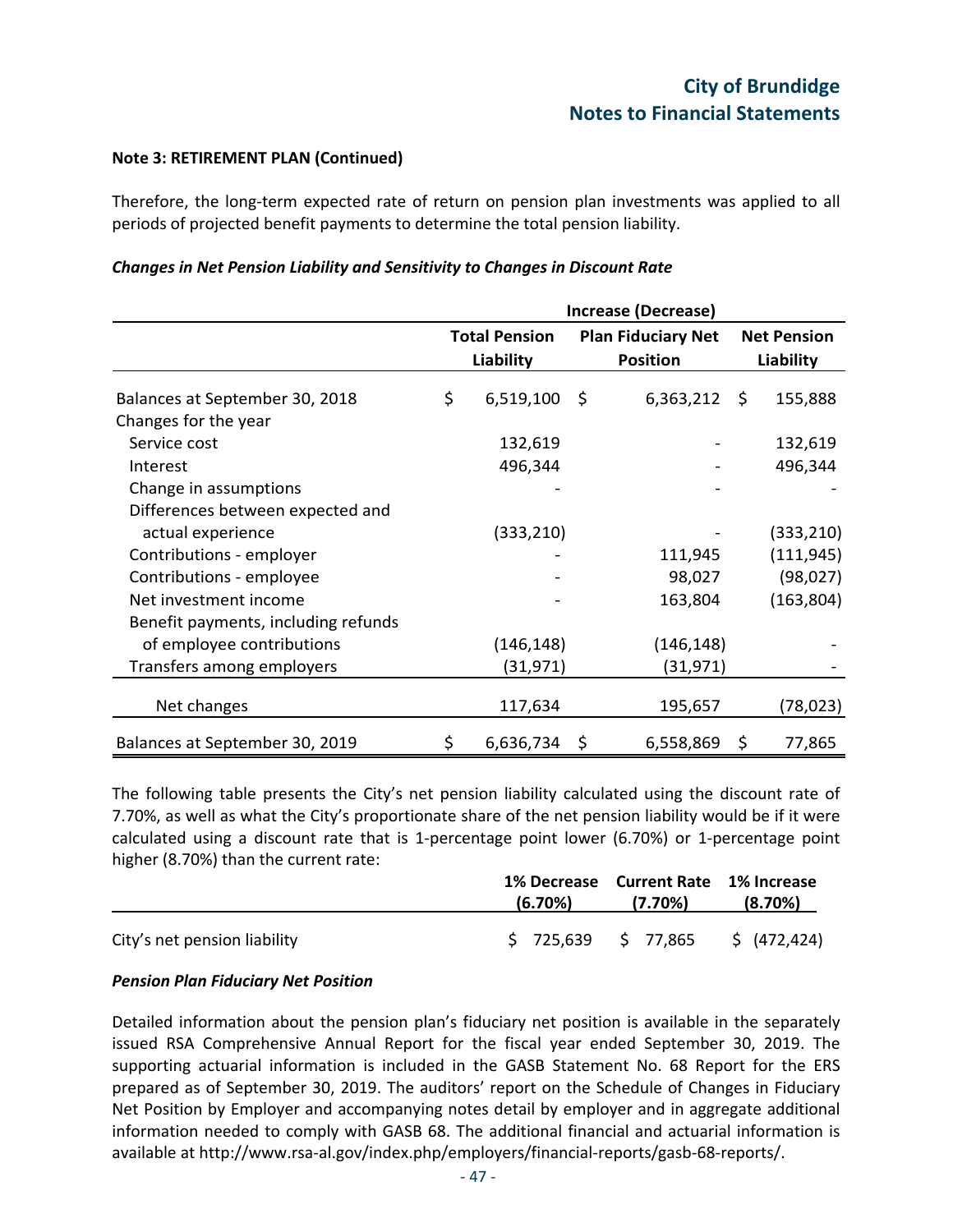## *Pension Expense and Deferred Outflows of Resources and Deferred Inflows of Resources Related to Pensions*

For the year ended September 30, 2020, the City recognized pension expense of \$25,849. At September 30, 2020, the City reported deferred outflows of resources and deferred inflows of resources related to pensions of the following sources:

|                                                           | <b>Deferred</b><br>Outflows of<br><b>Resources</b> | <b>Deferred</b><br>Inflows of<br><b>Resources</b> |
|-----------------------------------------------------------|----------------------------------------------------|---------------------------------------------------|
| Differences between expected and actual experience        | \$                                                 | 425,137                                           |
| Changes of assumptions                                    | 88,444                                             |                                                   |
| Net difference between projected and actual earnings on   |                                                    |                                                   |
| pension plan investments                                  | 84,371                                             |                                                   |
| Employer contributions subsequent to the measurement date | 98,315                                             |                                                   |
|                                                           |                                                    |                                                   |
| <u>Total</u>                                              | 271.130                                            | 425.137                                           |

\$98,315 of employer contributions subsequent to the measurement date will be recognized as a reduction of the net pension liability in the year ended September 30, 2021. Other amounts reported as deferred outflows and inflows of resources related to pensions will be recognized in pension expense as follows:

| Year Ended September 30: |              |
|--------------------------|--------------|
| 2021                     | 16,709<br>\$ |
| 2022                     | (61, 503)    |
| 2023                     | (3, 295)     |
| 2024                     | 15,064       |
| 2025                     | (60, 133)    |
| Thereafter               | (60, 849)    |
|                          |              |
| <b>Total</b>             | 154,007      |

## *Deferred Compensation Plan*

In addition to the State retirement plan discussed above, the City offers its employees a Section 457 retirement plan. The plan administered by ERS is RSA‐1, which is available to all City employees. In addition to RSA‐1, the City has two employees that participate with Nationwide; however, this pool is closed and no other employees are allowed to join. Both plans permit employees to defer a portion of their salary until future years. All amounts of compensation deferred under the plans, all property and rights purchased with those amounts, and all income attributable to those amounts, property, or rights are (until paid or made available to the employee or other beneficiary) solely the property and rights of the individuals who participate in the deferred compensation plan and are not subject to the claims of the City's general creditors.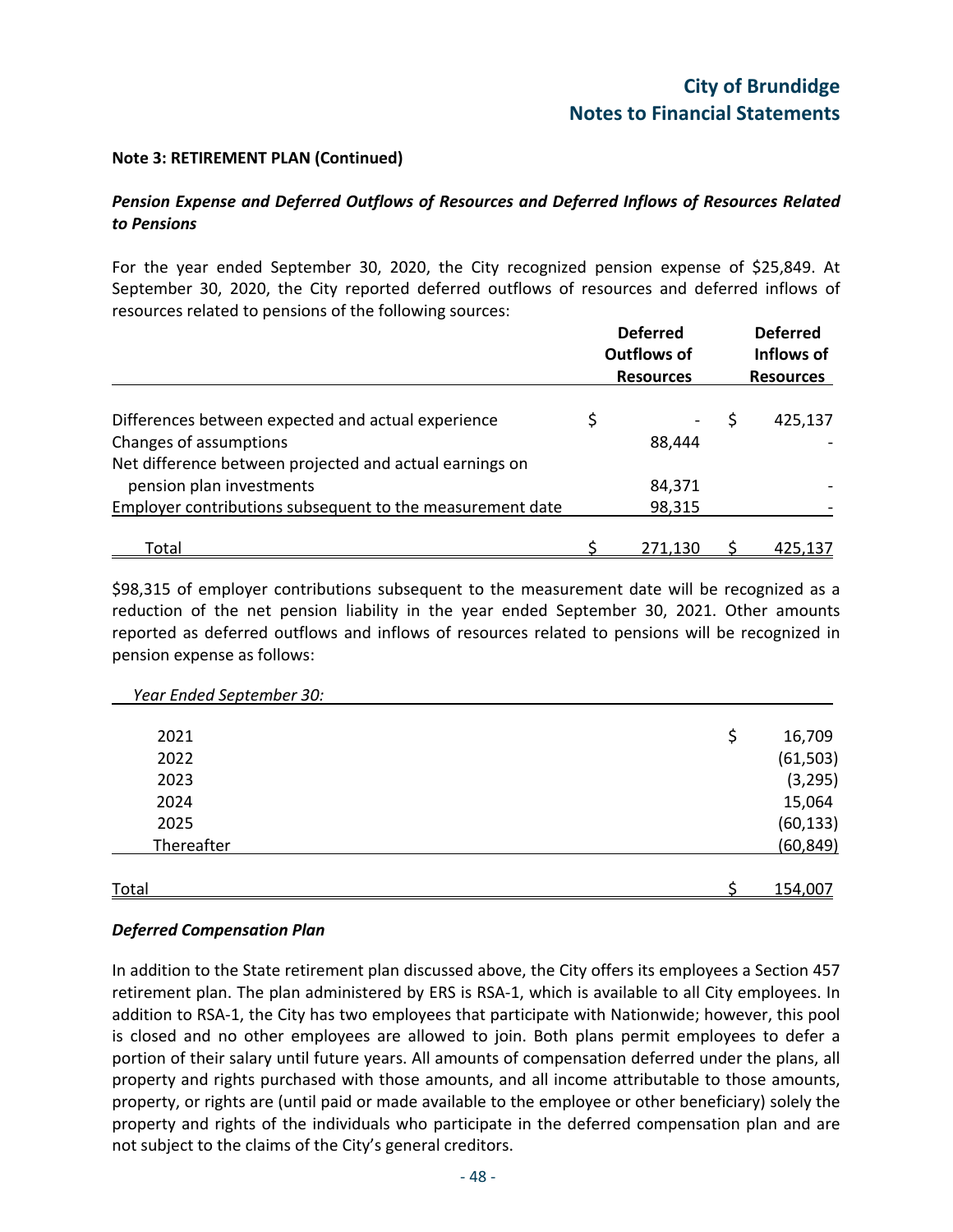### **Note 4: POST‐EMPLOYMENT BENEFITS OTHER THAN PENSIONS (OPEB)**

The City has one retiree receiving life insurance benefits. Presently the group is closed and no future employees are eligible for the coverage. The retiree pays 100% of the premium at the same rate as the active premium rate. The estimated unfunded actuarial accrued liability would be \$36,659 using a 2.21% discount rate and RP-2014 mortality table. Management deems this immaterial and no amount has been reported in the financial statements for this unfunded liability.

### **Note 5: RISK MANAGEMENT**

The City is exposed to various risks of losses related to torts; theft of, damage to, and destruction of assets; errors and omissions; injuries to employees; and natural disasters. The City has obtained coverage from insurance companies, effectively transferring any risk of loss.

### **Note 6: COMMITMENTS AND CONTINGENCIES**

The City is involved in litigation and claims arising in the ordinary course of operations. In the opinion of legal counsel, the range of potential liabilities, if any, is not reasonable determinable. No accrual for loss contingency has been made in the financial statements.

### *Solid Waste Landfill*

The City landfill, operated by the Pike County Commission on land leased by the City, was closed in 1994. Under EPA regulations, the landfill will be monitored for up to 30 years. The City may have to share the monitoring cost, but the permit from ADEM was issued to the Pike County Commission. No liability is reported for potential monitoring cost.

### *Grants and Contracts*

Amounts received or receivable from grantor agencies are subject to audit and adjustment by grantor agencies, principally the federal government. Any disallowed claims, including amounts already collected, may constitute a liability of the applicable funds. The amount, if any, of expenditures which may be disallowed by the grantor cannot be determined at this time although the government expects such amounts, if any, to be immaterial. The City is committed under contracts for construction, engineering and grant administrator services related to the Community Development Block Grant SM CM PF 19 017 and estimates the cost to complete these contracts to be approximately \$263,364 at September 30, 2020.

### *Guaranty Agreement – Industrial Development Board (the "Board")*

The Board (a component unit of the City) received a loan from South Alabama Electric Cooperative in the amount of \$325,000 with a term of ten years and an interest rate of zero percent, for the purpose of financing a portion of the costs of constructing and equipping a rail spur and related improvements at a facility owned by the IDB of the City of Brundidge and leased to Southern Classic Food Group, LLC. On February 28, 2013, the City signed a guaranty agreement in accordance with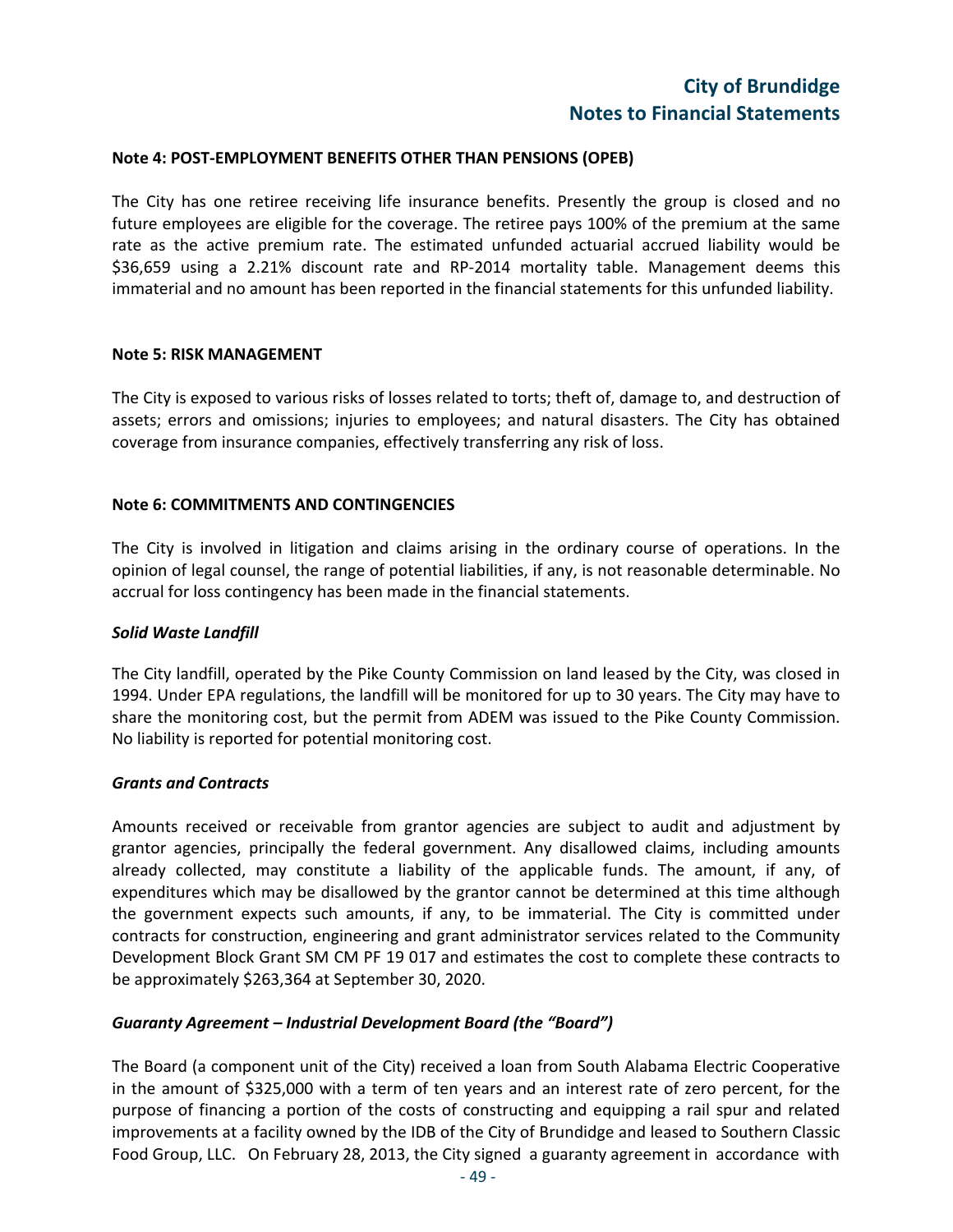### **Note 6: COMMITMENTS AND CONTINGENCIES (Continued)**

### *Guaranty Agreement – Industrial Development Board (the "Board") (Continued)*

the provisions of Section 94.01 of the Constitution of Alabama (also known as Amendment 772 to the Alabama Constitution of 1901) with South Alabama Electric Cooperative to guarantee the loan. Should the Board default, the agreement did not stipulate any recourse for the City against the Board. As of September 30, 2020, debt outstanding was \$81,250.

### *Business Income Insurance*

On November 4, 2015, the City obtained business income insurance on dependent property (Walmart Distribution Center) in the amount of \$2,000,000. This policy will pay for the actual loss of business income (utilities revenue) due to suspension of operations at the dependent property during the period of restoration, which must begin within 72 hours after the time of direct physical loss or damage.

### *Wholesale Power Contract*

On March 1, 1975, the City signed a wholesale power contract for the purchase and sale of electric power and energy. This supply and purchase shall continue until termination of the agreement. The City agrees to pay rates according to terms of the agreement, which includes a billing demand which shall be the maximum kilovolt ampere (kva) load used the consumer for any period of 15 consecutive minutes during the month for which the bill is rendered as indicated or recorded by demand meter, but not less than either 75% of the highest demand established during the preceding 11 months nor less than the contract demand at any delivery point. The minimum monthly charge for service shall not be less than the charge for billing demand. As of September 30, 2015, the 11 month high was August 2015 with 10,302 kva. On December 31, 2015, the City and PowerSouth Energy Cooperative agreed to amend the contract and to provide for the automatic extensions of the agreement as follows:

- 1. Extend and continue in effect until December 31, 2055; and
- 2. Thereafter automatically extend and renew for additional five (5) year periods (each such fiveyear renewal is a "renewal period") on the five (5) year anniversary date following the Effective Date of this Amendment and on such anniversary date each fifth  $(5<sup>th</sup>)$  year thereafter, unless PowerSouth Energy Cooperative or the City gives written notice of intent to the other party hereto not to extend and renew prior to any such fifth  $(5<sup>th</sup>)$  year anniversary date. In the event such a notice is given, which such notice may not be changed without the written consent of the other party, the Contract for Wholesale Power Service shall terminate on January  $1^{st}$  following the expiration of the last renewal period then in effect.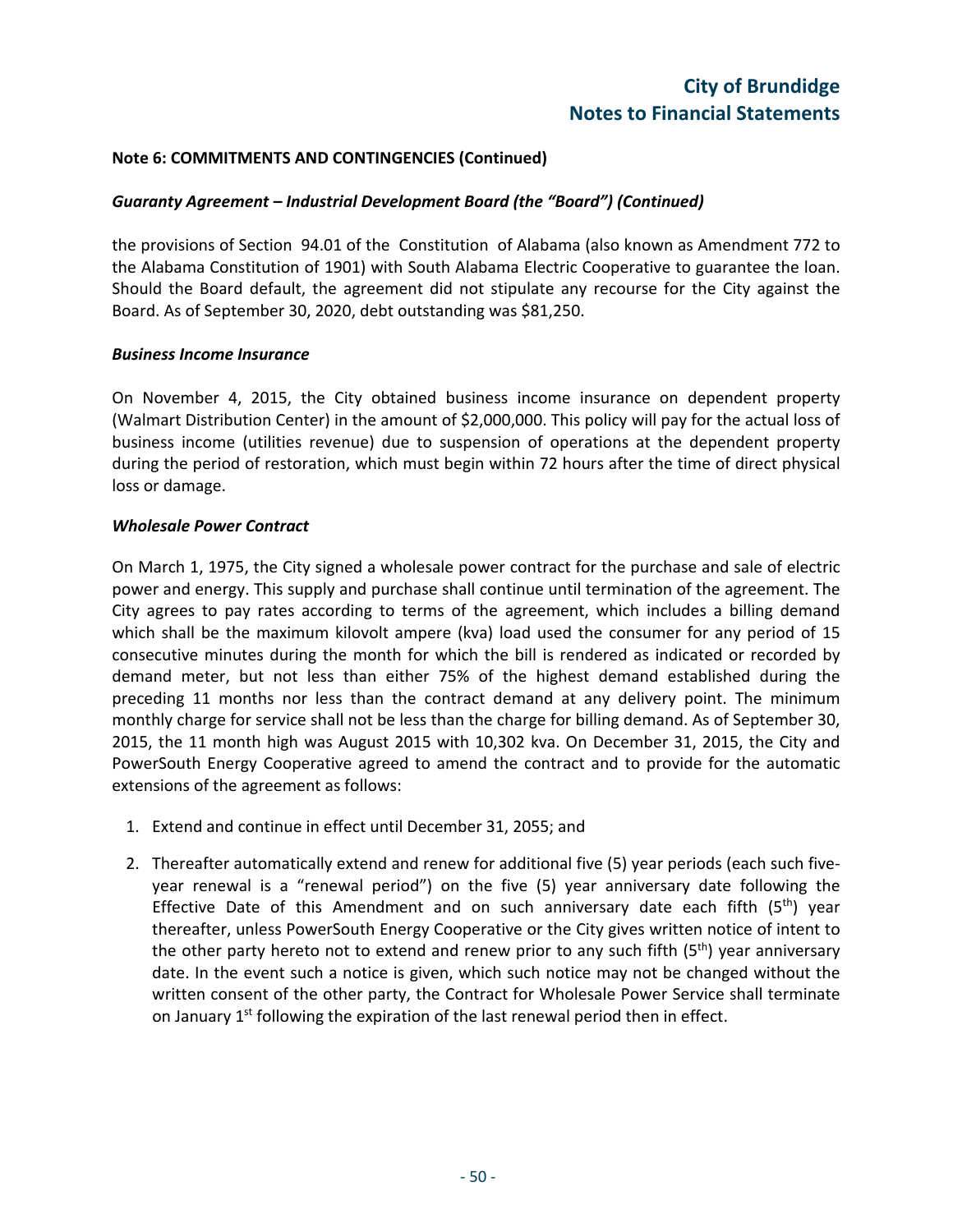### **Note 7: CONCENTRATIONS**

During the year ended September 30, 2020, approximately 28% of total accounts receivable in the proprietary fund and 38% of total electric revenues were from Walmart Distribution Center. The Utilities Department purchases all of the electricity sold to its customers from PowerSouth Energy Cooperative. See Note 6 regarding insurance obtained and agreement amended with PowerSouth Energy Cooperative.

The City has accumulated patronage capital credits on the books of the PowerSouth Energy Cooperative of Andalusia, Alabama.

| Total credits as of September 30, 2020 are as follows: |  | 2,638,153 |  |
|--------------------------------------------------------|--|-----------|--|
|                                                        |  |           |  |

This amount has not been included in the financial statements of the City of Brundidge, as the City does not anticipate receiving these credits. The City has accumulated these patronage capital credits by purchasing electricity.

#### **Note 8: UNCERTAINTIES**

In March 2020, the World Health Organization made the assessment that the outbreak of the novel coronavirus (COVID‐19) can be characterized as a pandemic. As a result, uncertainties have arisen that may have a significant negative impact on the ongoing operating activities and the future results of the City. The occurrence and extent of such an impact will depend on future developments, including (i) the and spread of the virus, (ii) government quarantine measures, (iii) voluntary and precautionary restrictions on travel or meetings, (iv) the effects on the financial markets, and (v) the effects on the economy overall, all of which are uncertain as of September 30, 2020.

### **Note 9: SUBSEQUENT EVENTS**

Management evaluated all events or transactions that occurred after September 30, 2020 through January 18, 2021, the date the current year's financial statements were available to be issued. The following events occurred:

Subsequent to September 30, 2020, the City awarded a bid to cut timber for \$153,998. The City expects to receive these proceeds during fiscal year ending September 30, 2021.

### **Note 10: TAX ABATEMENTS**

The City enters into property tax abatement agreements with new or expanding businesses under the state Tax Incentive Reform Act of 1992 Section 40‐9B‐1 et seq., Code of Alabama 1975. Under the Act, cities may grant tax abatements to qualifying businesses for construction related transaction taxes, state and local non‐educational portion of property taxes on real and personal property for up to a maximum of 20 years (data processing centers can be abated to up to 30 years), and mortgage and recording taxes. For the fiscal year ending September 30, 2020, the City abated property taxes to two businesses totaling \$20,847.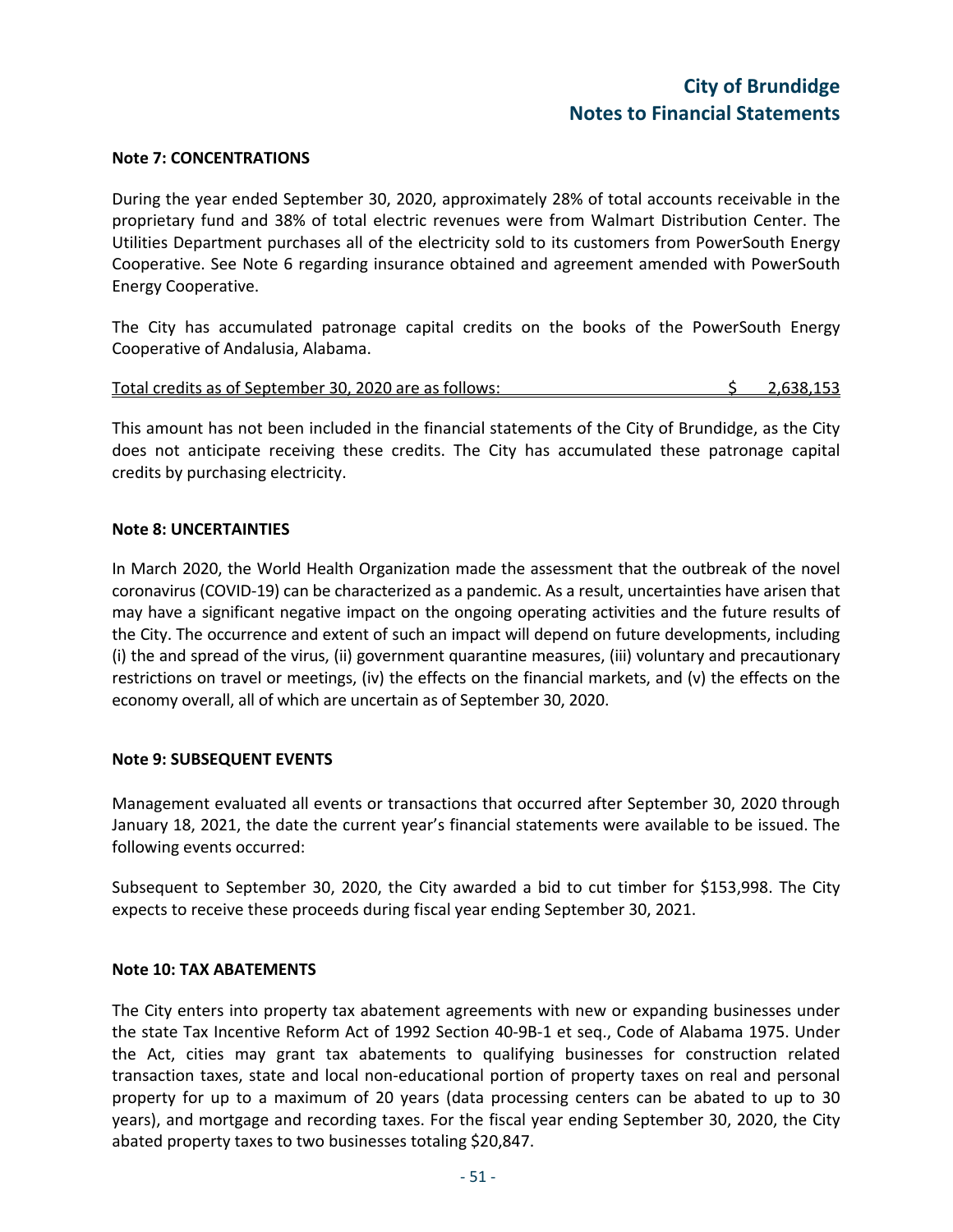## **City of Brundidge Required Pension Supplementary Information**

### **Schedule of Changes in Net Pension Liability (Asset) and Related Ratios**

| <b>Last Six Fiscal Years</b>                   |                                                                               |    |             |    |             |     |              |   |                                                     |    |             |
|------------------------------------------------|-------------------------------------------------------------------------------|----|-------------|----|-------------|-----|--------------|---|-----------------------------------------------------|----|-------------|
| As of and for the year ended September 30,     | 2019                                                                          |    | 2018        |    | 2017        |     | 2016         |   | 2015                                                |    | 2014        |
| <b>Total Pension Liability</b>                 |                                                                               |    |             |    |             |     |              |   |                                                     |    |             |
| Service cost                                   | \$<br>132,619                                                                 | \$ | 133,878     | \$ | 132,940     | -\$ | $130,453$ \$ |   | 128,917                                             | S  | 134,487     |
| Interest                                       | 496,344                                                                       |    | 475,146     |    | 448,361     |     | 415,352      |   | 389,942                                             |    | 358,681     |
| Change of assumptions                          |                                                                               |    | 30,560      |    |             |     | 137,198      |   |                                                     |    |             |
| Differences between expected and               |                                                                               |    |             |    |             |     |              |   |                                                     |    |             |
| actual experience                              | (333, 210)                                                                    |    | (97, 837)   |    | (55,003)    |     | (6, 765)     |   | (87, 882)                                           |    |             |
| Benefit payments, including refunds            |                                                                               |    |             |    |             |     |              |   |                                                     |    |             |
| of employee contributions                      | (146, 148)                                                                    |    | (189, 520)  |    | (175, 135)  |     | (107, 977)   |   | (118, 746)                                          |    | (86, 041)   |
| Transfers among employers                      | (31, 971)                                                                     |    | (58, 798)   |    | 1,640       |     | 58,722       |   |                                                     |    |             |
|                                                |                                                                               |    |             |    |             |     |              |   |                                                     |    |             |
| Net change in total pension liability          | 117,634                                                                       |    | 293,429     |    | 352,803     |     | 626,983      |   | 312,231                                             |    | 407,127     |
| Total pension liability - beginning            | 6,519,100                                                                     |    | 6,225,671   |    | 5,872,868   |     | 5,245,885    |   | 4,933,654                                           |    | 4,526,527   |
|                                                |                                                                               |    |             |    |             |     |              |   |                                                     |    |             |
| Total pension liability - ending (a)           | \$6,636,734                                                                   |    |             |    |             |     |              |   | $$6,519,100$ $$6,225,671$ $$5,872,868$ $$5,245,885$ |    | \$4,933,654 |
| <b>Plan Fiduciary Net Position</b>             |                                                                               |    |             |    |             |     |              |   |                                                     |    |             |
| Contributions - employer                       | \$<br>111,945                                                                 | \$ | 114,423     | S  | 123,119     | S   | 129,885      | S | 130,306                                             | S  | 126,264     |
| Contributions - member                         | 98,027                                                                        |    | 93,284      |    | 93,667      |     | 90,715       |   | 85,784                                              |    | 84,441      |
| Net investment income                          | 163,804                                                                       |    | 540,734     |    | 663,046     |     | 468,712      |   | 52,386                                              |    | 461,874     |
| Benefit payments, including refunds            |                                                                               |    |             |    |             |     |              |   |                                                     |    |             |
| of employee contributions                      | (146, 148)                                                                    |    | (189, 520)  |    | (175, 135)  |     | (107, 977)   |   | (118, 746)                                          |    | (86,041)    |
| Transfers among employers                      | (31, 971)                                                                     |    | (58, 798)   |    | 1,640       |     | 58,722       |   |                                                     |    | (13, 232)   |
| Net change in plan fiduciary net position      | 195,657                                                                       |    | 500,123     |    | 706,337     |     | 640,057      |   | 149,730                                             |    | 573,306     |
| Plan net position - beginning                  | 6,363,212                                                                     |    | 5,863,089   |    | 5,156,752   |     | 4,516,695    |   | 4,366,965                                           |    | 3,793,659   |
| Plan net position - ending (b)                 | \$6,558,869                                                                   |    | \$6,363,212 |    | \$5,863,089 |     | \$5,156,752  |   | \$4,516,695                                         |    | \$4,366,965 |
|                                                |                                                                               |    |             |    |             |     |              |   |                                                     |    |             |
| Net pension liability (asset) -                |                                                                               |    |             |    |             |     |              |   |                                                     |    |             |
| ending $(a) - (b)$                             | \$<br>77,865                                                                  | S  | 155,888     | \$ | 362,582 \$  |     | 716,116 \$   |   | 729,190                                             | \$ | 566,689     |
| Plan fiduciary net position as a percentage of |                                                                               |    |             |    |             |     |              |   |                                                     |    |             |
| the total pension liability                    | 98.83%                                                                        |    | 97.61%      |    | 94.18%      |     | 87.81%       |   | 86.10%                                              |    | 88.51%      |
| Covered payroll*                               | $$1,823,215$ $$1,751,449$ $$1,766,434$ $$1,718,728$ $$1,628,777$ $$1,609,718$ |    |             |    |             |     |              |   |                                                     |    |             |
| Net pension liability (asset) as a percentage  |                                                                               |    |             |    |             |     |              |   |                                                     |    |             |
| of covered payroll                             | 4.27%                                                                         |    | 8.90%       |    | 20.53%      |     | 41.67%       |   | 44.77%                                              |    | 35.20%      |

\*Employer's covered‐payroll during the measurement period is the total payroll paid to covered employees (not just pensionable payroll). For FY 2020, the measurement period is October 1, 2018 ‐ September 2019.

#### **Note to Schedule**

Note 1: GASB Codification P20 requires information for 10 years. However, until a full 10‐year trend is compiled, the City is presenting information for only the years for which information is available.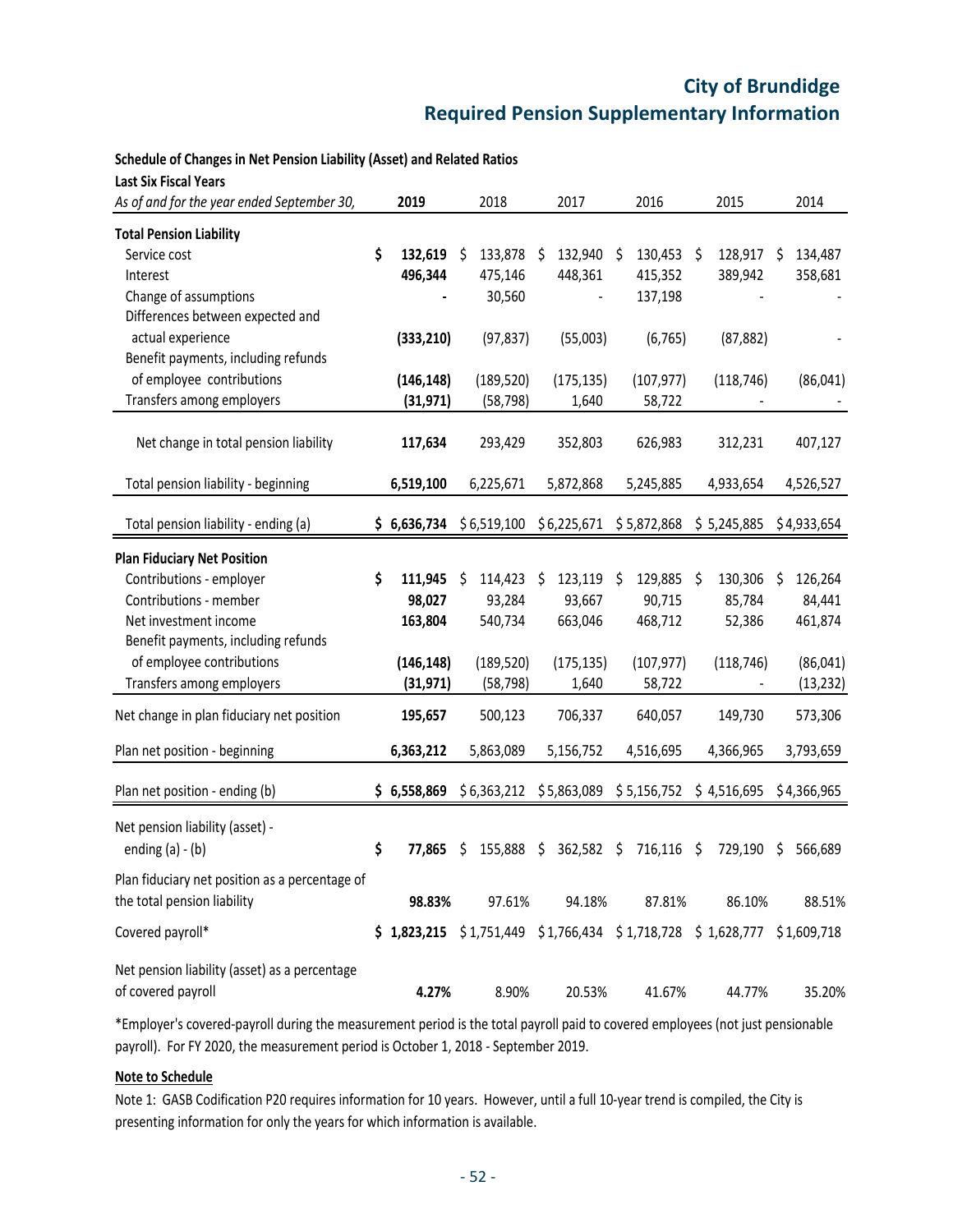## **City of Brundidge Required Pension Supplementary Information**

#### **Schedule of Employers Contributions**

| Last Six Fiscal Years                                                                              |              |      |                          |                                                                  |  |                          |     |         |   |         |  |
|----------------------------------------------------------------------------------------------------|--------------|------|--------------------------|------------------------------------------------------------------|--|--------------------------|-----|---------|---|---------|--|
| For the years ended September 30,                                                                  | 2020         | 2019 |                          | 2018                                                             |  | 2017                     |     | 2016    |   | 2015    |  |
| Actuarially determined contribution*<br>Contributions in relation to the<br>actuarially determined | \$<br>98.315 | Ś    | $111,942 \quad$ \$       | $114,425$ \$                                                     |  | 119.089                  | - S | 129.705 | S | 133,666 |  |
| contribution*                                                                                      | 98.315       |      | 111.942                  | 114.425                                                          |  | 119.089                  |     | 129.705 |   | 133,666 |  |
| Contribution deficiency (excess)                                                                   |              |      | $\overline{\phantom{a}}$ | $\blacksquare$                                                   |  | $\overline{\phantom{a}}$ |     |         |   |         |  |
| Covered payroll**                                                                                  | 1.842.767    |      |                          | $$1,823,215$ $$1,751,449$ $$1,766,434$ $$1,718,728$ $$1,628,777$ |  |                          |     |         |   |         |  |
| Contributions as a percentage of<br>covered payroll                                                | 5.34%        |      | 6.14%                    | 6.53%                                                            |  | 6.74%                    |     | 7.55%   |   | 8.21%   |  |

\*Amount of employer contributions related to normal and accrued liability components of employer rate net of any refunds or error service payments. The Schedule of Employer Contribution is based on the 12 month period of the underlying financial statement.

\*\*Employer's covered‐payroll for FY 2020 is the total covered payroll for the twelve month period of the underlying financial statement.

#### Note to Schedule

Note 1: Actuarially determined contribution rates are calculated as of September 30, three years prior to the end of the fiscal year in which contributions are reported. Contributions for fiscal year 2020 were based on the September 30, 2017 actuarial valuation.

Note 2: GASB Codification P20 requires information for 10 years. However, until a full 10‐year trend is compiled, the City is presenting information for only the years for which information is available.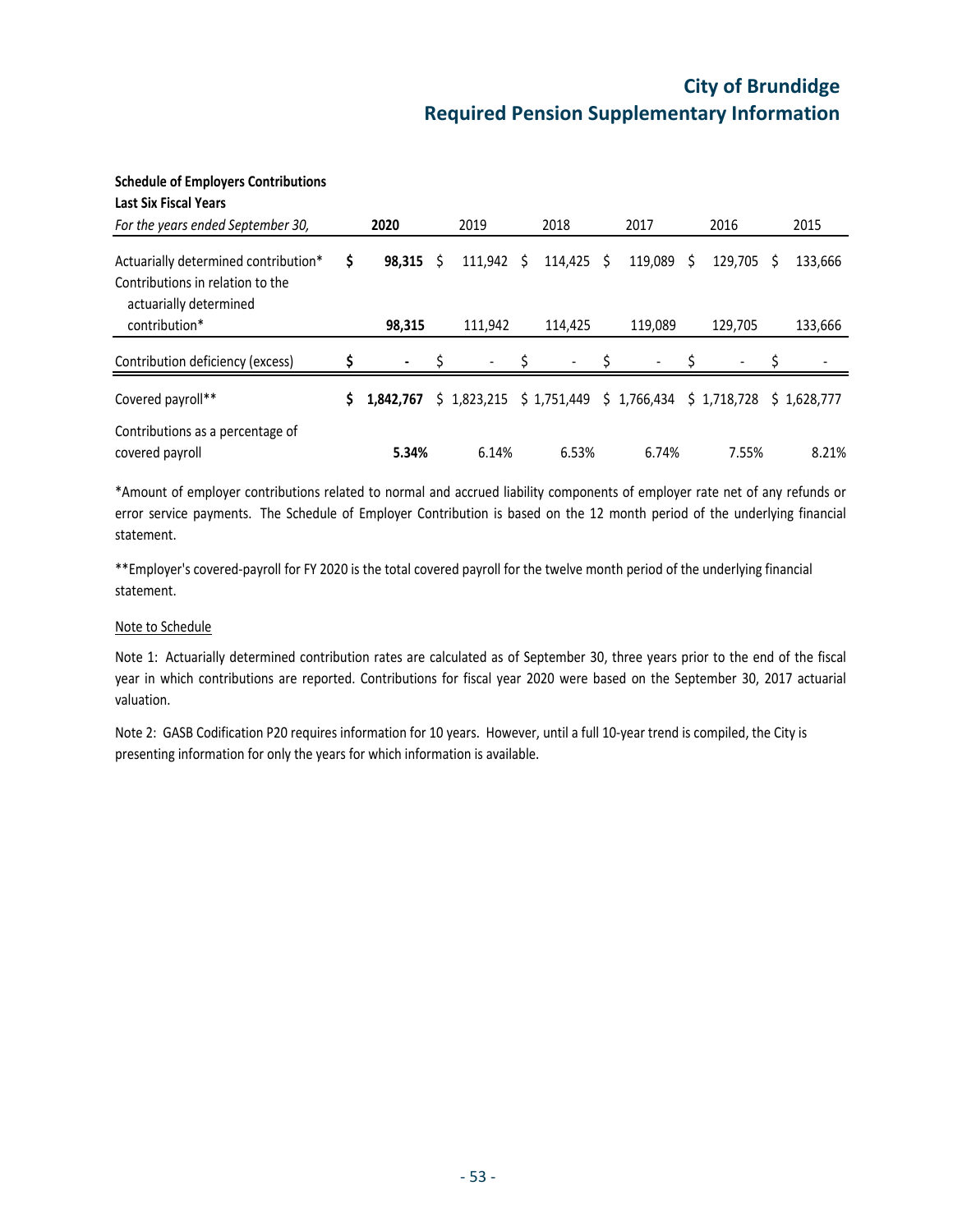## **City of Brundidge Notes to Required Pension Supplementary Information**

### **Note 1: PLAN CHANGES IN BENEFIT TERMS**

There have been no changes in benefits since the prior valuation.

### **Note 2: CHANGES OF ASSUMPTIONS**

There have been no changes in assumptions since the prior valuation.

## **Note 3: METHODS AND ASSUMPTIONS USED TO DETERMINE CONTRIBUTION RATES**

| Actuarial cost method         | <b>Entry Age</b>                                                               |  |  |  |  |  |  |
|-------------------------------|--------------------------------------------------------------------------------|--|--|--|--|--|--|
| Amortization method           | Level percent closed                                                           |  |  |  |  |  |  |
| Remaining amortization period | 13.4 years                                                                     |  |  |  |  |  |  |
| Asset valuation method        | Five year smoothed market                                                      |  |  |  |  |  |  |
| Inflation                     | 2.75%                                                                          |  |  |  |  |  |  |
| Salary increases              | 3.25 - 5.00 %, including inflation                                             |  |  |  |  |  |  |
| Investment rate of return     | 7.75%, net of pension<br>plan<br>expense, including<br>investment<br>inflation |  |  |  |  |  |  |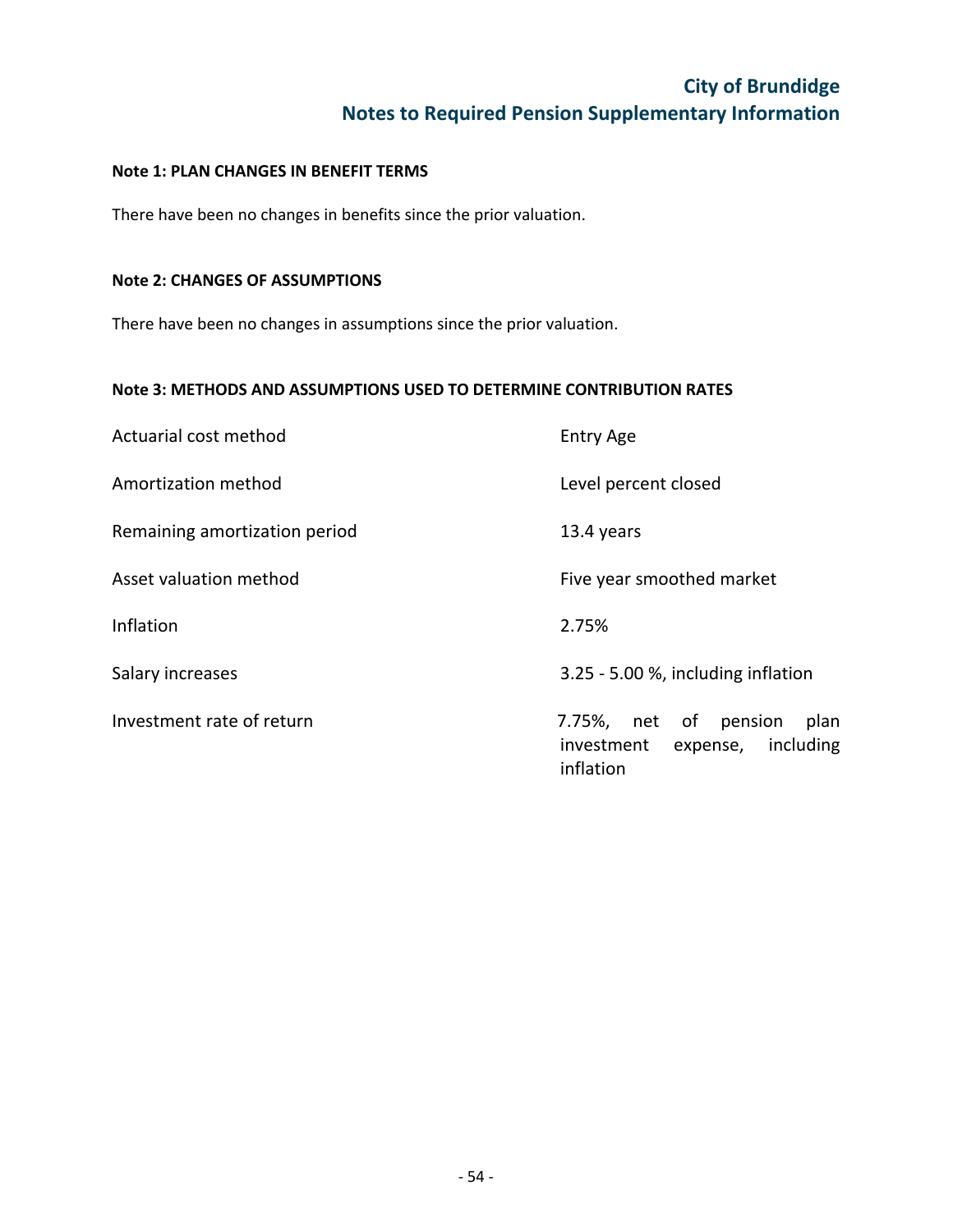# **City of Brundidge Combining Balance Sheet ‐ Nonmajor Governmental Funds**

|                                     |    | Special Revenue Funds |    |               |  |  |  |  |
|-------------------------------------|----|-----------------------|----|---------------|--|--|--|--|
|                                     |    | \$.04 and \$.05 Gas   |    |               |  |  |  |  |
| September 30, 2020                  |    | Tax                   |    | \$.07 Gas Tax |  |  |  |  |
| <b>Assets</b>                       |    |                       |    |               |  |  |  |  |
| Cash and cash equivalents           | \$ | 41,966                | \$ | 55,823        |  |  |  |  |
| Receivables, net                    |    | 835                   |    | 1,054         |  |  |  |  |
| Investments                         |    |                       |    | 3,400         |  |  |  |  |
| <b>Total assets</b>                 | Ś  | 42,801                | \$ | 60,277        |  |  |  |  |
| <b>Fund Balances</b>                |    |                       |    |               |  |  |  |  |
| Nonspendable                        | \$ |                       | \$ |               |  |  |  |  |
| Restricted                          |    | 42,801                |    | 60,277        |  |  |  |  |
| Total liabilities and fund balances | \$ | 42,801                |    | 60,277        |  |  |  |  |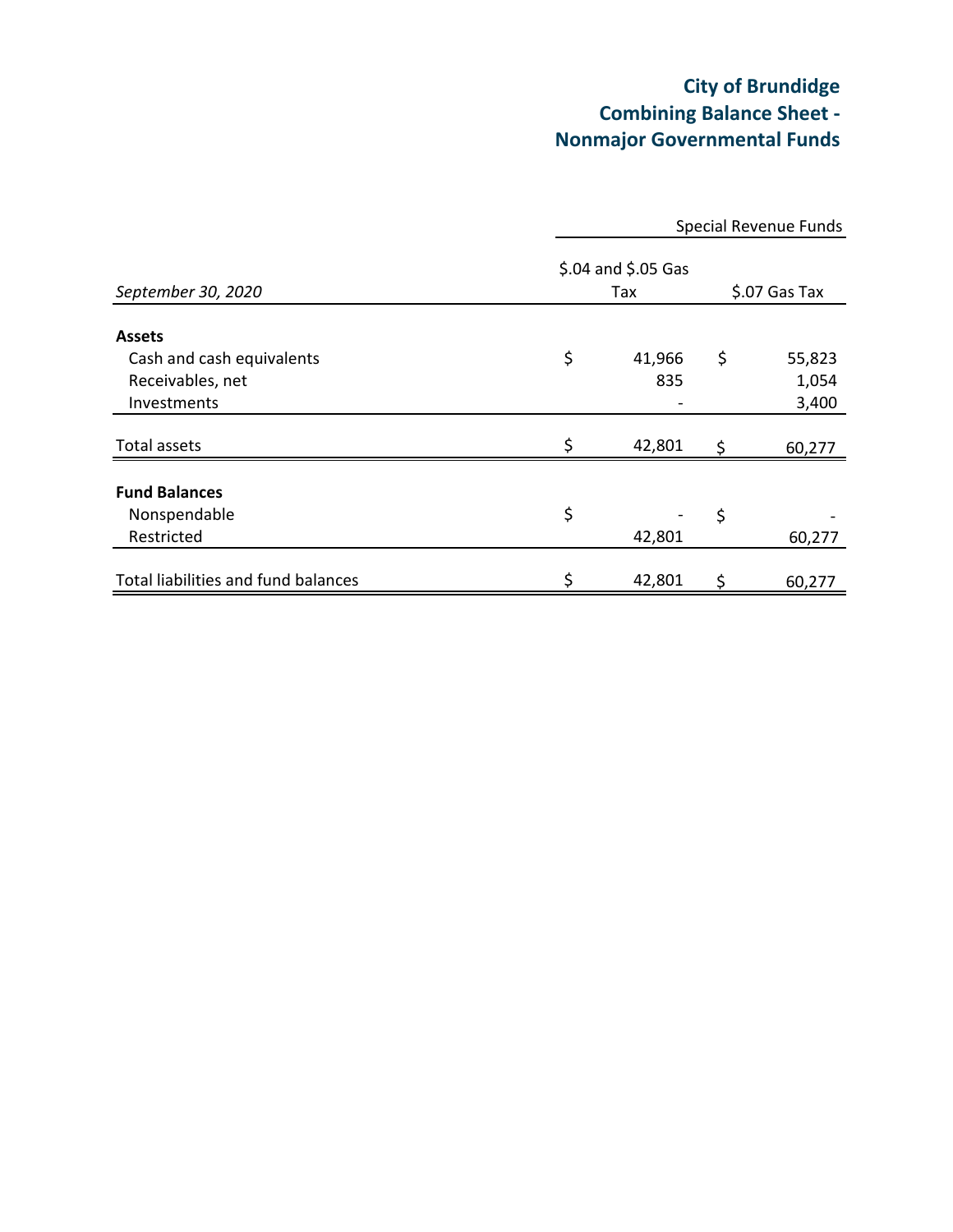|    |                 |                       |         |                        | Permanent                                     |                                                |
|----|-----------------|-----------------------|---------|------------------------|-----------------------------------------------|------------------------------------------------|
|    | \$.02 Gas Tax   | <b>Tobacco Tax</b>    |         | Rebuild<br>Alabama Act | Fund<br>Joseph Carroll<br><b>Library Fund</b> | <b>Total Nonmajor</b><br>Governmental<br>Funds |
|    |                 |                       |         |                        |                                               |                                                |
| \$ | 33,116<br>6,219 | \$<br>64,467<br>2,206 | \$      | 14,956<br>1,458        | \$                                            | \$<br>210,328<br>11,772                        |
|    | 277,383         |                       |         |                        | 18,043                                        | 298,826                                        |
| ς  | 316,718         | \$<br>66,673          | $\zeta$ | 16,414                 | \$<br>18,043                                  | \$<br>520,926                                  |
|    |                 |                       |         |                        |                                               |                                                |
| \$ | 316,718         | \$<br>66,673          | $\zeta$ | 16,414                 | \$<br>18,043                                  | \$<br>18,043<br>502,883                        |
| \$ | 316,718         | \$<br>66,673          | \$      | 16,414                 | \$<br>18,043                                  | \$<br>520,926                                  |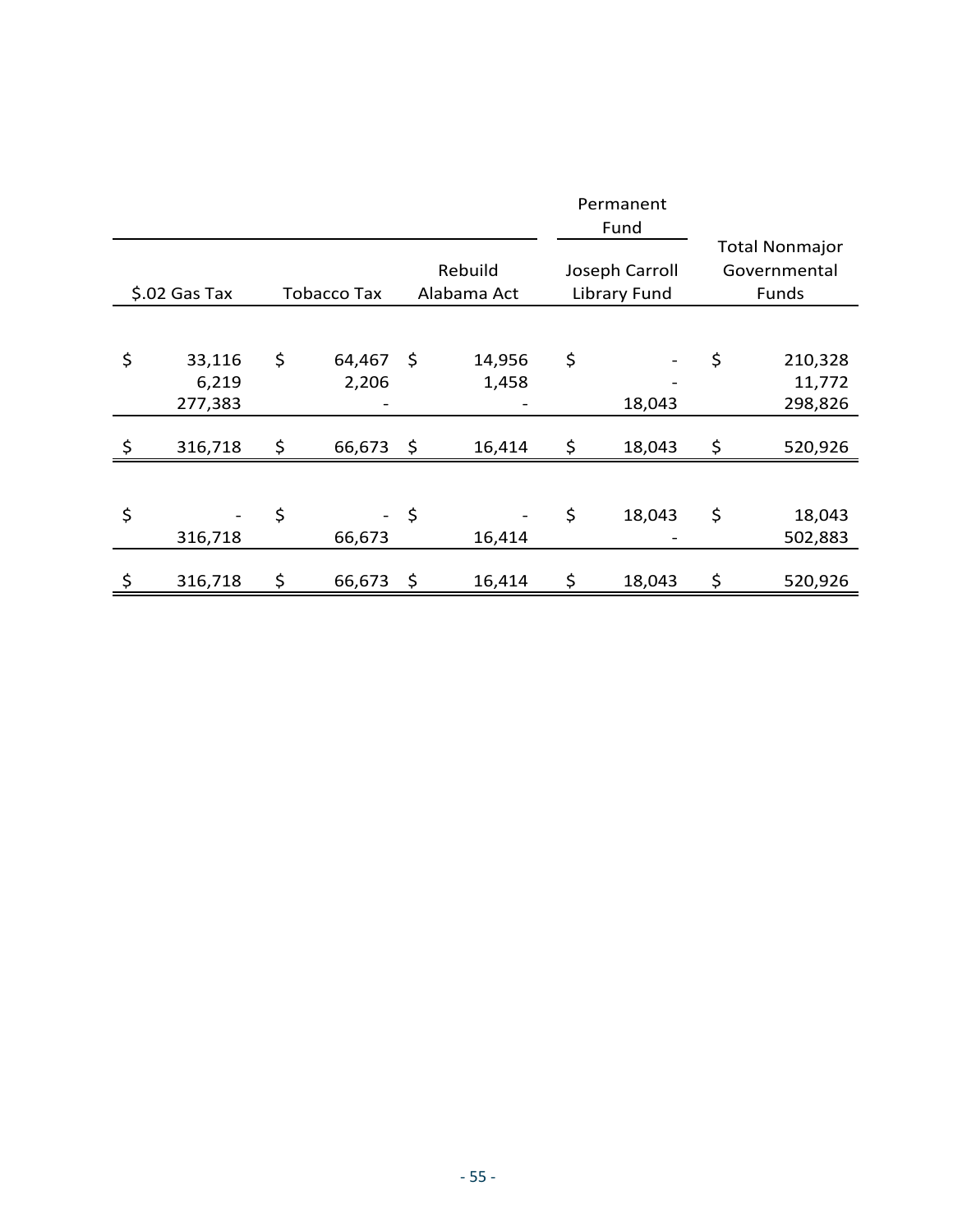# **City of Brundidge Combining Statement of Revenues, Expenditures and Changes in Fund Balances Nonmajor Governmental Funds**

|                                       |                     |               | Special Revenue Funds |  |
|---------------------------------------|---------------------|---------------|-----------------------|--|
|                                       | \$.04 and \$.05 Gas |               |                       |  |
| For the year ended September 30, 2020 | Tax                 | \$.07 Gas Tax |                       |  |
| <b>Revenues</b>                       |                     |               |                       |  |
| Taxes                                 | \$<br>9,235         | \$            | 11,732                |  |
| Investment earnings                   |                     |               | 55                    |  |
|                                       |                     |               |                       |  |
| <b>Total revenues</b>                 | 9,235               |               | 11,787                |  |
| <b>Other Financing Sources (Uses)</b> |                     |               |                       |  |
| Transfers out                         |                     |               |                       |  |
|                                       |                     |               |                       |  |
| Net change in fund balances           | 9,235               |               | 11,787                |  |
| Fund balances, beginning of year      | 33,566              |               | 48,490                |  |
| Fund balances, end of year            | \$<br>42,801        | \$            | 60,277                |  |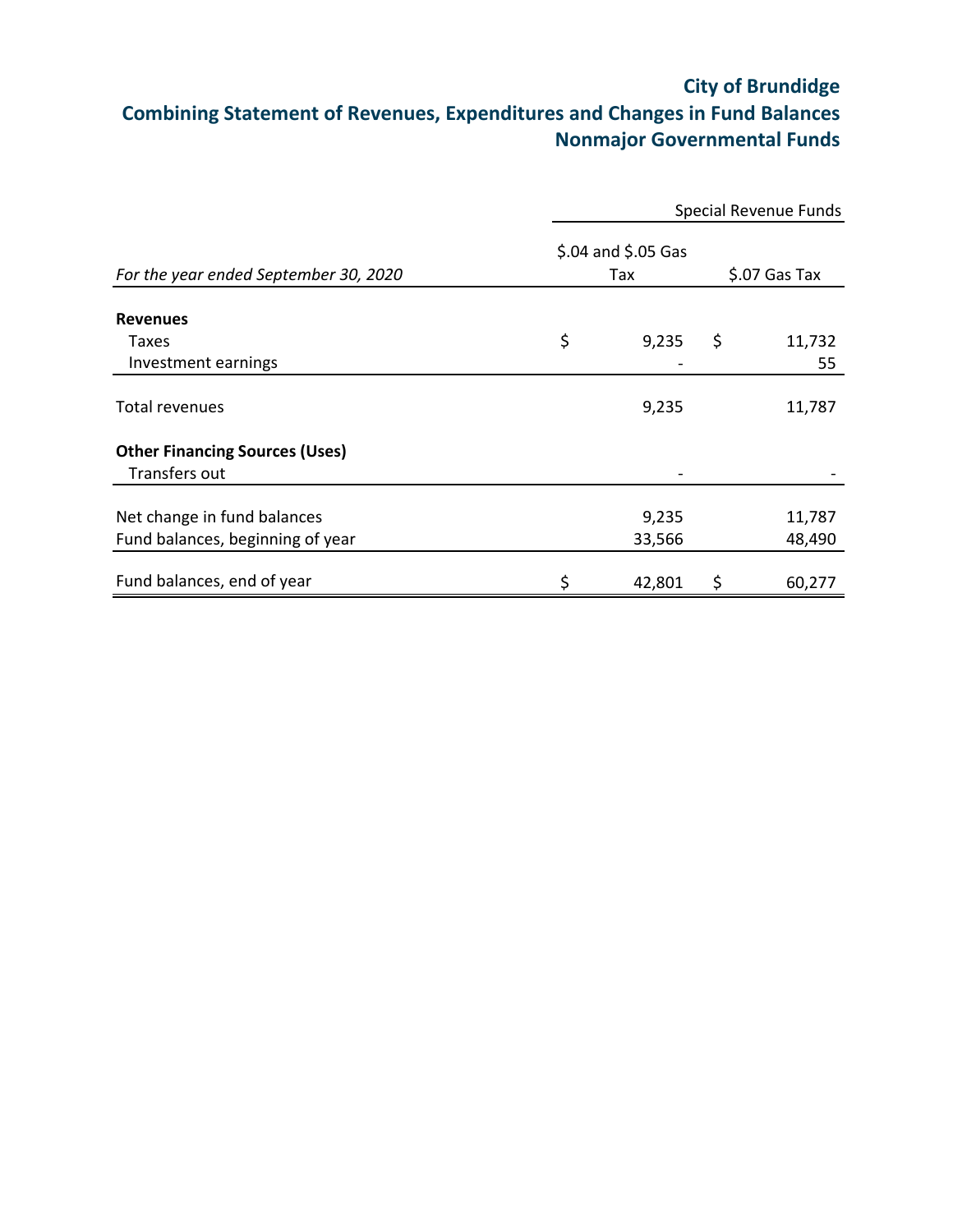|                       |         |                 |      |                        | Permanent<br>Fund              |                                                |
|-----------------------|---------|-----------------|------|------------------------|--------------------------------|------------------------------------------------|
| \$.02 Gas Tax         |         | Tobacco Tax     |      | Rebuild Alabama<br>Act | Joseph Carroll<br>Library Fund | <b>Total Nonmajor</b><br>Governmental<br>Funds |
|                       |         |                 |      |                        |                                |                                                |
| \$<br>85,671<br>3,860 | $\zeta$ | 15,833<br>100   | - \$ | 16,414                 | \$<br>280                      | \$<br>138,885<br>4,295                         |
| 89,531                |         | 15,933          |      | 16,414                 | 280                            | 143,180                                        |
| (143, 671)            |         | (11, 621)       |      |                        | (280)                          | (155, 572)                                     |
| (54, 140)<br>370,858  |         | 4,312<br>62,361 |      | 16,414                 | 18,043                         | (12, 392)<br>533,318                           |
| \$<br>316,718         | \$      | 66,673          | \$   | 16,414                 | \$<br>18,043                   | \$<br>520,926                                  |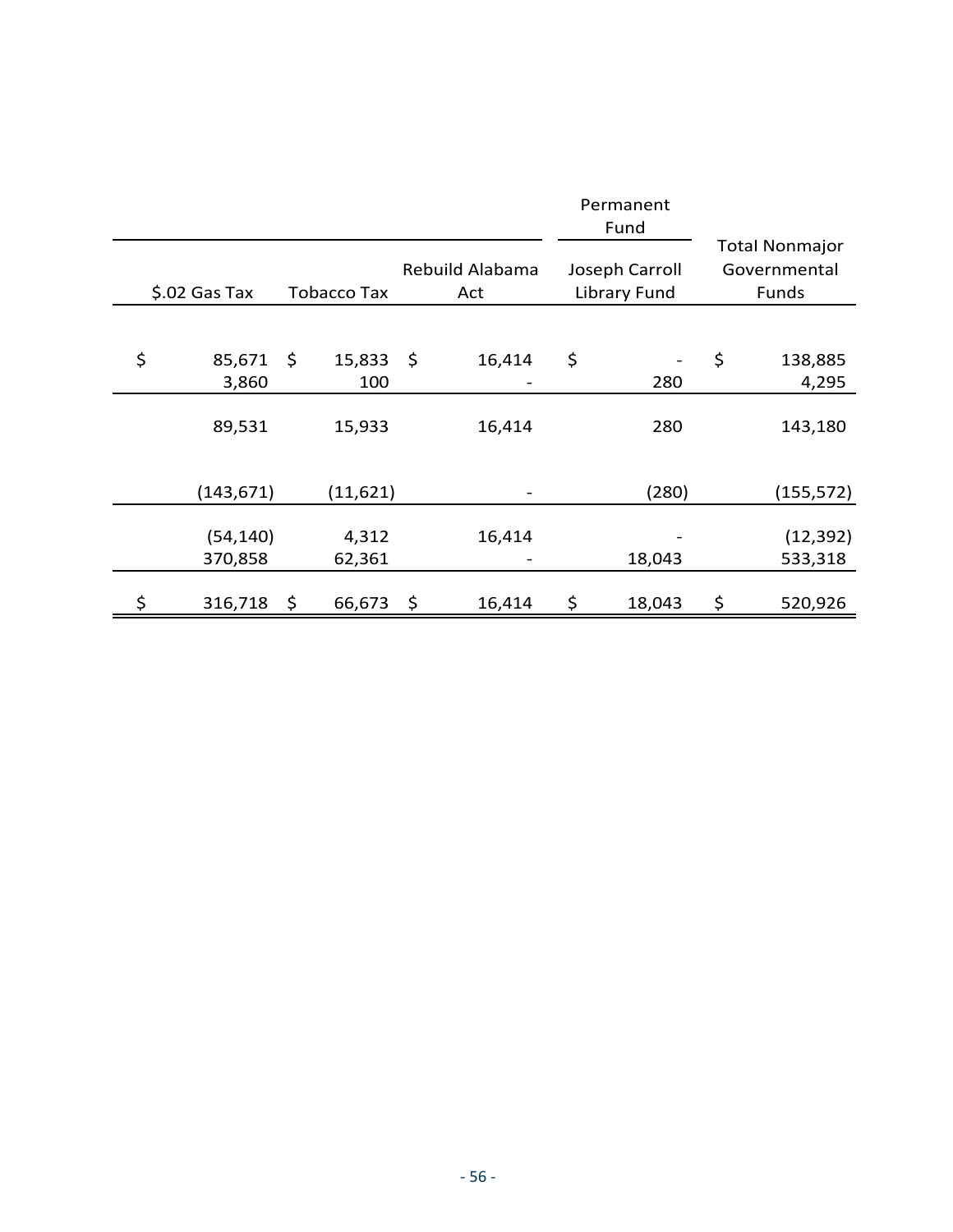

Carr, Riggs & Ingram, LLC 1117 Boll Weevil Circle Enterprise, AL 36330

(334) 347-0088 (334) 347-7650 (fax) www.cricpa.com

## **INDEPENDENT AUDITOR'S REPORT ON INTERNAL CONTROL OVER FINANCIAL REPORTING AND ON COMPLIANCE AND OTHER MATTERS BASED ON AN AUDIT OF FINANCIAL STATEMENTS PERFORMED IN ACCORDANCE WITH** *GOVERNMENT AUDITING STANDARDS*

Honorable Mayor and Members of the City Council Brundidge, Alabama

We have audited the financial statements of the governmental activities, the business-type activities, each major fund and the aggregate remaining fund information of the City of Brundidge, Alabama (the City) as of and for the year ended September 30, 2020, and the related notes to the financial statements, which collectively comprise the City's basic financial statements and have issued our report thereon dated January 18, 2021. We conducted our audit in accordance with the auditing standards generally accepted in the United States of America and the standards applicable to financial audits contained in *Government Auditing Standards*, issued by the Comptroller General of the United States. Our report qualified an opinion on said financial statements because the financial statements of the Industrial Development Board were not audited in accordance with *Government Auditing Standards*, and accordingly, this report does not include reporting on internal control over financial reporting or instances of reportable noncompliance associated with the Industrial Development Board.

### **Internal Control Over Financial Reporting**

In planning and performing our audit of the financial statements, we considered the City's internal control over financial reporting (internal control) as a basis for designing audit procedures that are appropriate in the circumstances for the purpose of expressing our opinions on the financial statements but not for the purpose of expressing an opinion on the effectiveness of the City's internal control. Accordingly, we do not express an opinion on the effectiveness of the City's internal control.

Our consideration of internal control was for the limited purpose described in the preceding and was not designed to identify all deficiencies in internal control that might be material weaknesses or significant deficiencies and therefore, material weaknesses or significant deficiencies may exist that were not identified. However, we identified certain deficiencies in internal control that we consider to be a material weakness and a significant deficiency.

A *deficiency in internal control* exists when the design or operation of a control does not allow management or employees, in the normal course of performing their assigned functions, to prevent, or detect and correct misstatements on a timely basis. A *material weakness* is a deficiency, or combination of deficiencies, in internal control such that there is a reasonable possibility that a material misstatement of the City's financial statements will not be prevented, or detected and corrected on a timely basis. We consider Item 2003‐001 described as follows to be a material weakness.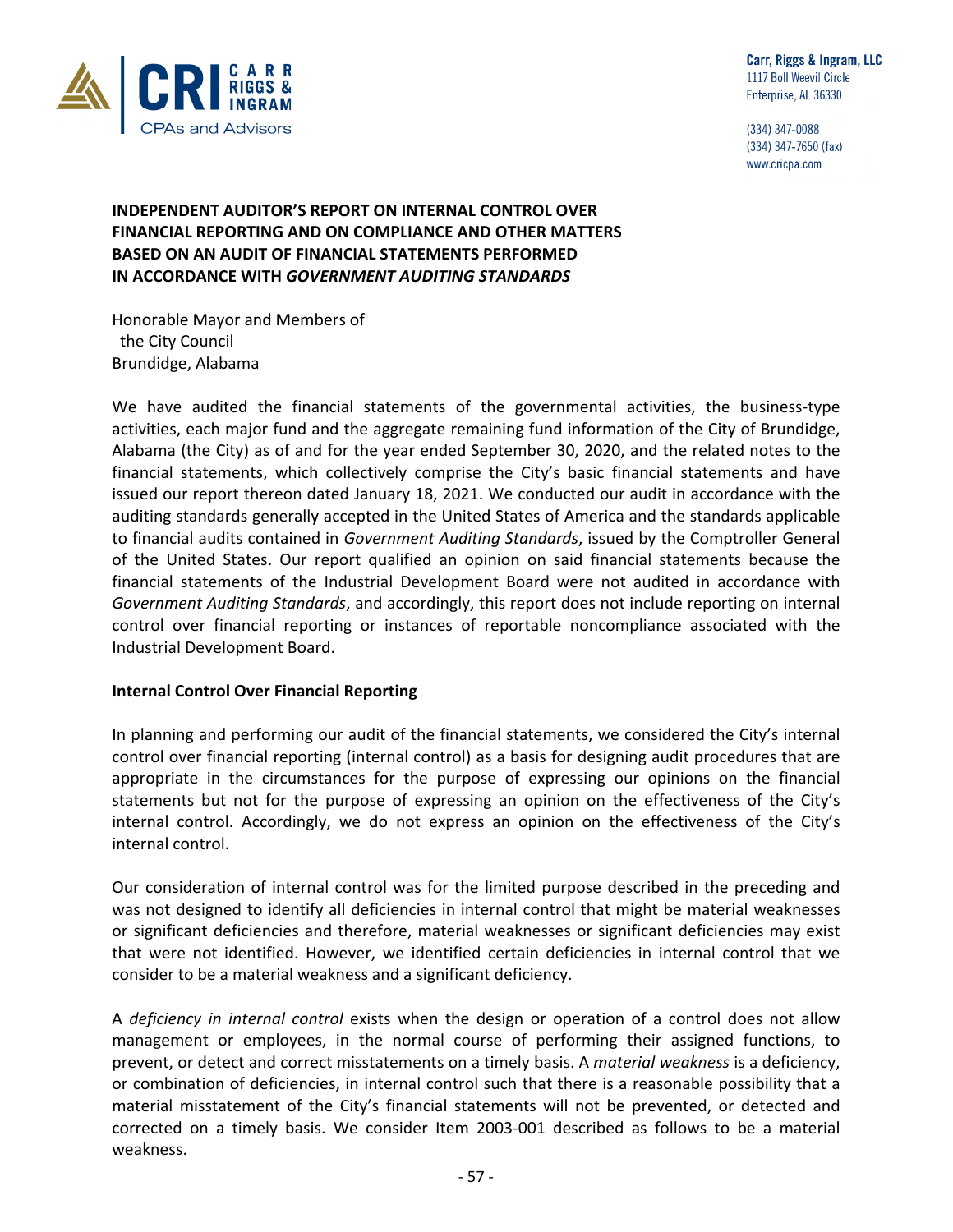### **Item 2003‐001 Separation of Duties (Repeat)**

**Condition** – There are instances when one individual may bill, collect, receipt, and deposit revenues. This usually occurs when employees tasked with those responsibilities are out of the office during lunch, vacation or sick leave. In addition, in the municipal court, the same individual may bill, collect, receipt, deposit and record revenues.

**Criteria** – Management is responsible for establishing and maintaining effective internal control over financial reporting.

**Cause** – The City lacks sufficient personnel to appropriately separate all accounting functions.

**Effect** – The finding could result in material misstatements to the financial statements and the misappropriation of assets.

**Recommendation** – We recommend the City continue to improve on their policies to obtain greater segregation of duties.

**Management Response** – Due to our lack of resources, we are unable to properly separate duties. However, the City maintains records that agree receipts and deposit slips. The City Council will continue to monitor transactions to provide financial oversight.

A *significant deficiency* is a deficiency, or a combination of deficiencies, in internal control that is less severe than a material weakness, yet important enough to merit attention by those charged with governance. We consider Item 2018-001 described below to be a significant deficiency.

## **Item 2018‐001 Municipal Court Administration (Repeat)**

**Condition** – The City does not have formally documented policies and procedures for Court Administration.

**Criteria** – Policies and procedures should provide effective controls over access and authorization, as well as adequate audit evidence to support transactions.

**Cause** – The City is susceptible to increased risks of data loss, fraud, and improper accounting without policies and procedures that mitigate areas of known risks.

**Effect** – Opportunities exist for fraudulent activities to occur and go undetected.

**Recommendation** – The City should formally document the policies and procedures of the Municipal Court. The basis of such policies and procedures should be Rule 43 of the Alabama Rules of Judicial Administration. One of the cornerstones of a solid accounting and reporting control environment is documented policies and procedures. Though not all inclusive, specific procedures noted that should be addressed when developing policies included:

a. Lack of Information Technology controls as noted in the Management Letter.